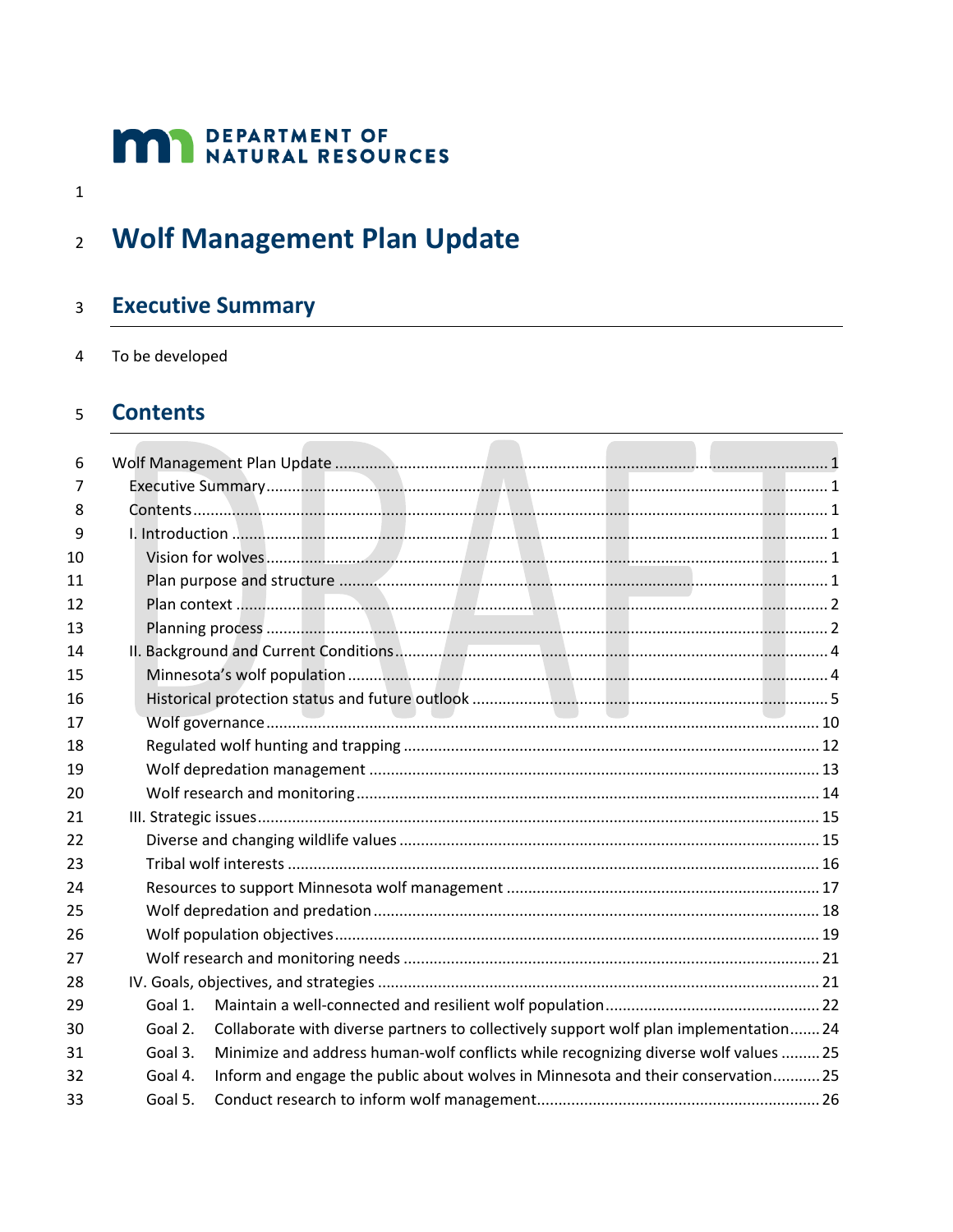| 34 | Goal 6.   | Administer the wolf program to fulfill agency responsibilities and public and partner    |
|----|-----------|------------------------------------------------------------------------------------------|
| 35 | needs     | 27                                                                                       |
| 36 |           |                                                                                          |
| 37 |           |                                                                                          |
| 38 |           |                                                                                          |
| 39 |           |                                                                                          |
| 40 | Α.        |                                                                                          |
| 41 | <b>B.</b> |                                                                                          |
| 42 | C.        |                                                                                          |
| 43 | D.        |                                                                                          |
| 44 | Ε.        | Implementation recommendations (only relevant if the state decides to hold a season) 5   |
| 45 | F.        |                                                                                          |
| 46 |           | Appendix 3. Select list of post-2001 wolf research publications from Minnesota/annotated |
| 47 |           |                                                                                          |
| 48 |           | Appendix 4. Post delisting guidelines for addressing wolf-human conflicts in Minnesota 5 |
| 49 |           |                                                                                          |
| 50 |           |                                                                                          |
| 51 |           |                                                                                          |
| 52 |           |                                                                                          |
| 53 |           |                                                                                          |
| 54 |           |                                                                                          |
|    |           |                                                                                          |
| 55 |           |                                                                                          |
|    |           |                                                                                          |
|    |           |                                                                                          |
|    |           |                                                                                          |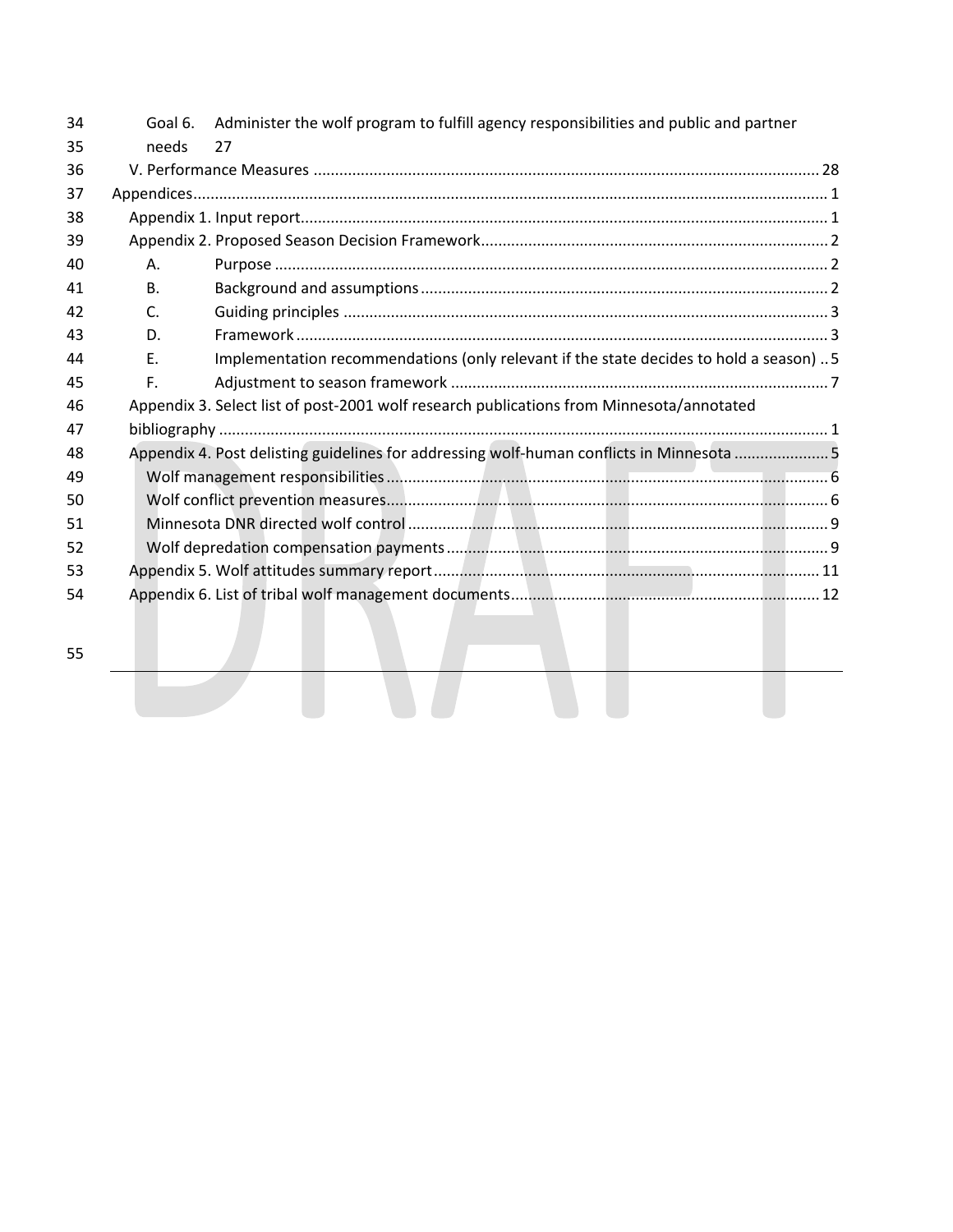# <span id="page-2-0"></span>**I. Introduction**

#### <span id="page-2-1"></span>**Vision for wolves**

- Minnesota's wolf population will continue to be healthy, widespread across suitable range, and stable
- after decades of recovery from historical lows. The Minnesota Department of Natural Resources (DNR)
- supports the presence of a healthy wolf population in the state, where many Minnesotans appreciate
- wolves for their intrinsic value and for their ecosystem and social benefits. Wolves on the landscape also
- bring challenges and require collaborative solutions to address human-wolf conflicts. The best available
- ecological, social, and cultural knowledge will inform wolf conservation.

#### <span id="page-2-2"></span>**Plan purpose and structure**

- To support the vision above, this plan describes goals, objectives and strategies for Minnesota's
- approach to wolf stewardship. Wolves connect with all parts of the Minnesota DNR's mission.

| (Text box)                                                | (Text box)                               |
|-----------------------------------------------------------|------------------------------------------|
| The Minnesota DNR "shall adopt a wolf management          | The mission of the DNR is to work with   |
| plan that includes goals to ensure the long-term survival | Minnesotans to conserve and manage the   |
| of the wolf in Minnesota, to reduce conflicts between     | state's natural resources, to provide    |
| wolves and humans, to minimize depredation of             | outdoor recreation opportunities, and to |
| livestock and domestic pets, and to manage the            | provide for commercial uses of natural   |
| ecological impact of wolves on prey species and other     | resources in a way that creates a        |
| predators." - Minnesota Statutes 97B.646                  | sustainable quality of life.             |

- Minnesotans differ greatly in how they value wolves and want them conserved and managed. This is
- perhaps truer for wolves than any other wildlife species in the state. This plan's goals seek to
- incorporate the diverse views of Minnesotans, while adhering to the statutes guiding Minnesota wolf
- management and supporting the Minnesota DNR's mission. Importantly, the plan emphasizes
- cooperation and collaboration with tribal, federal, and state governments; non-governmental
- organizations; and other partners. This plan will guide wolf management for 10 years, and will be
- evaluated and revised if necessary five years after adoption. In support of the plan's goals, management
- actions are continually adapted to current conditions, trends, and the best scientific information.
- Following this introduction (section I), section II provides a summary of Minnesota wolf population
- information and describes current conditions helpful to understanding wolves in Minnesota. A summary
- of basic wolf information, including the 2001 Minnesota Wolf Management Plan and additional
- resources that informed this plan, are listed in Appendix 3. Section III lays out significant and more
- recent strategic issues surrounding wolves. Section IV contains goals, objectives, and strategies for
- addressing issues described in Section III. This plan update describes current knowledge of Minnesota's
- wolf population; Minnesotans' attitudes toward wolves; the history and legal status of wolves in the
- state; and management to support coexistence with a healthy and resilient wolf population integral to
- Minnesota's overall biodiversity, while minimizing conflicts between humans and wolves.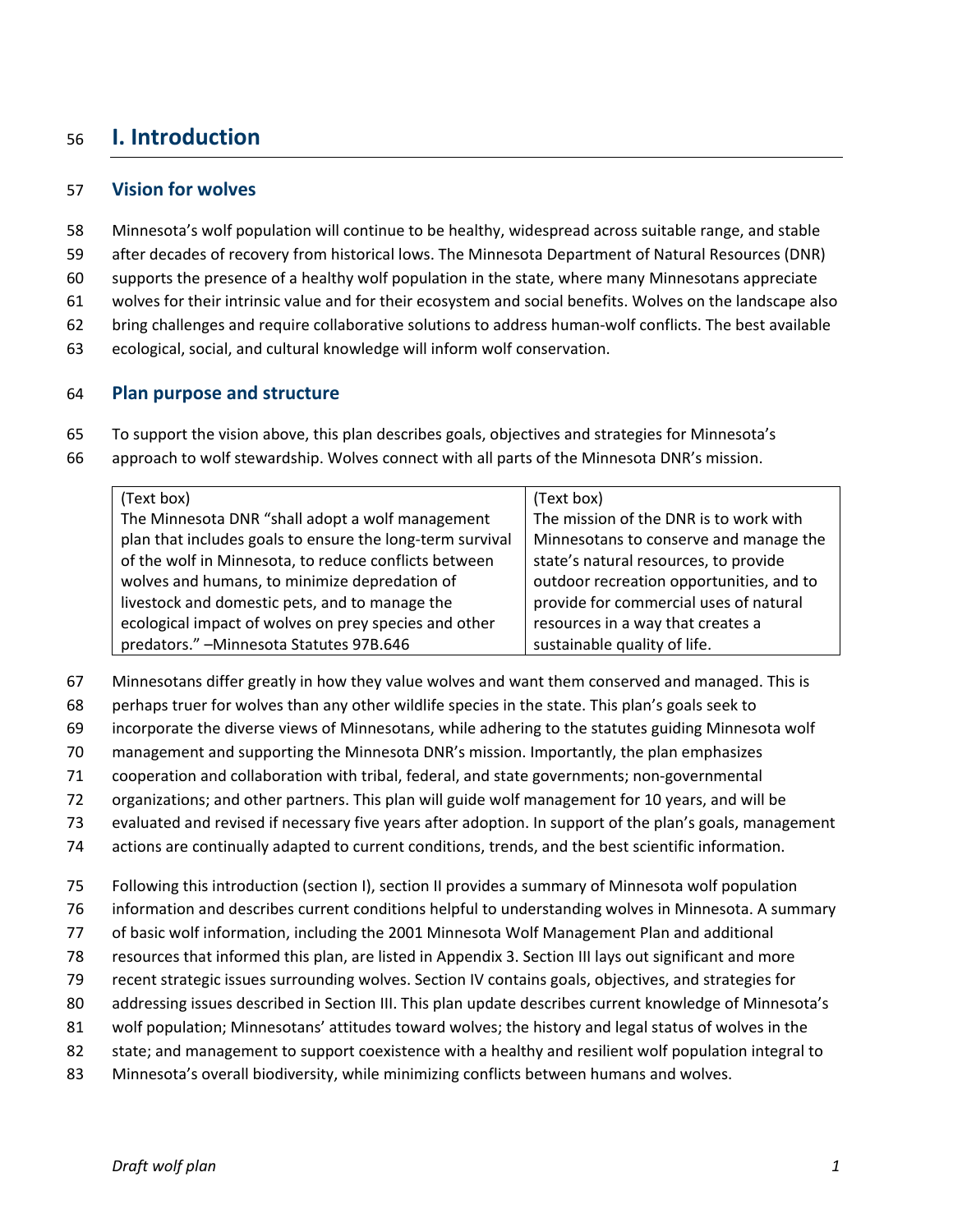#### <span id="page-3-0"></span>84 **Plan context**

- 85 The Minnesota DNR is responsible for conservation and management of the state's wildlife, including
- 86 wolves. Although the state had been actively supporting wolf conservation for decades, the Minnesota
- 87 DNR, in consultation with the Minnesota Department of Agriculture (MDA), adopted its first wolf
- 88 management plan in 2001. The 2001 plan was initiated in response to the U.S. Fish and Wildlife Service's
- 89 (USFWS) recommendation to remove federal Endangered Species Act (ESA) protections for the gray
- 90 wolf. In 1992, the USFWS set a population recovery goal for Minnesota at 1,251 to 1,400 wolves; by
- 91 2001 the population was roughly double the upper end of that goal. The 2001 plan provided a
- 92 framework to accomplish a goal the Minnesota DNR articulated in 1998 of "ensuring the long-term
- 93 survival of the wolf in Minnesota, and also to resolving conflicts between wolves and humans." Although
- 94 it was developed in response to federal action, the 2001 plan has guided wolf management through
- 95 multiple ESA listing and delisting decisions.
- 96 The USFWS published a rule removing wolves from the endangered species list in 2021, and this decision
- 97 was subsequently overturned by a federal court ruling in 2022. This plan update began in 2019 before
- 98 recent federal wolf policy decisions. Regardless of the wolf's status under the federal Endangered
- 99 Species Act, it is critical that Minnesota approach the state's contributions to wolf management with
- 100 knowledge of contemporary challenges, and the social, economic, and ecological contexts of wolf
- 101 management today. These contexts have evolved since the 2001 plan was adopted, and it is against this
- 102 backdrop the DNR updated this plan.

#### <span id="page-3-1"></span>103 **Planning process**

- 104 Throughout the planning process, Minnesotans had several opportunities to share their perspectives,
- 105 including through a scientific survey of their attitudes toward wolves and wolf management; an advisory
- 106 group comprised of wolf stakeholders; and public comment and meetings open to all. A wolf technical
- 107 committee (WTC) of university, tribal, state, and federal wildlife managers and scientists also provided
- 108 support to the planning process, including through the identification of research and management
- 109 needs and challenges, and potential solutions. Consultation and coordination with tribal governments
- 110 occurred throughout the process before final adoption of the plan.

| Date | <b>Process</b><br>component                 | <b>Description</b>                                                                                                                                                                                                     | <b>More details</b>                                                                               |
|------|---------------------------------------------|------------------------------------------------------------------------------------------------------------------------------------------------------------------------------------------------------------------------|---------------------------------------------------------------------------------------------------|
| 2019 | Internal project<br>scoping and<br>planning | Minnesota DNR leadership and staff<br>developed project framework                                                                                                                                                      | n/a                                                                                               |
| 2019 | Public attitude<br>survey                   | Statistically representative survey of<br>values, beliefs, attitudes, and behaviors<br>of three stakeholder groups on wolves<br>and wolf management - livestock<br>producers, deer hunters, and residents<br>statewide | Appendix 5:<br>Minnesotans'<br><b>Attitudes Toward</b><br>Wolves and Wolf<br>Management<br>(2020) |

#### 111 *Table 1. Plan update development process*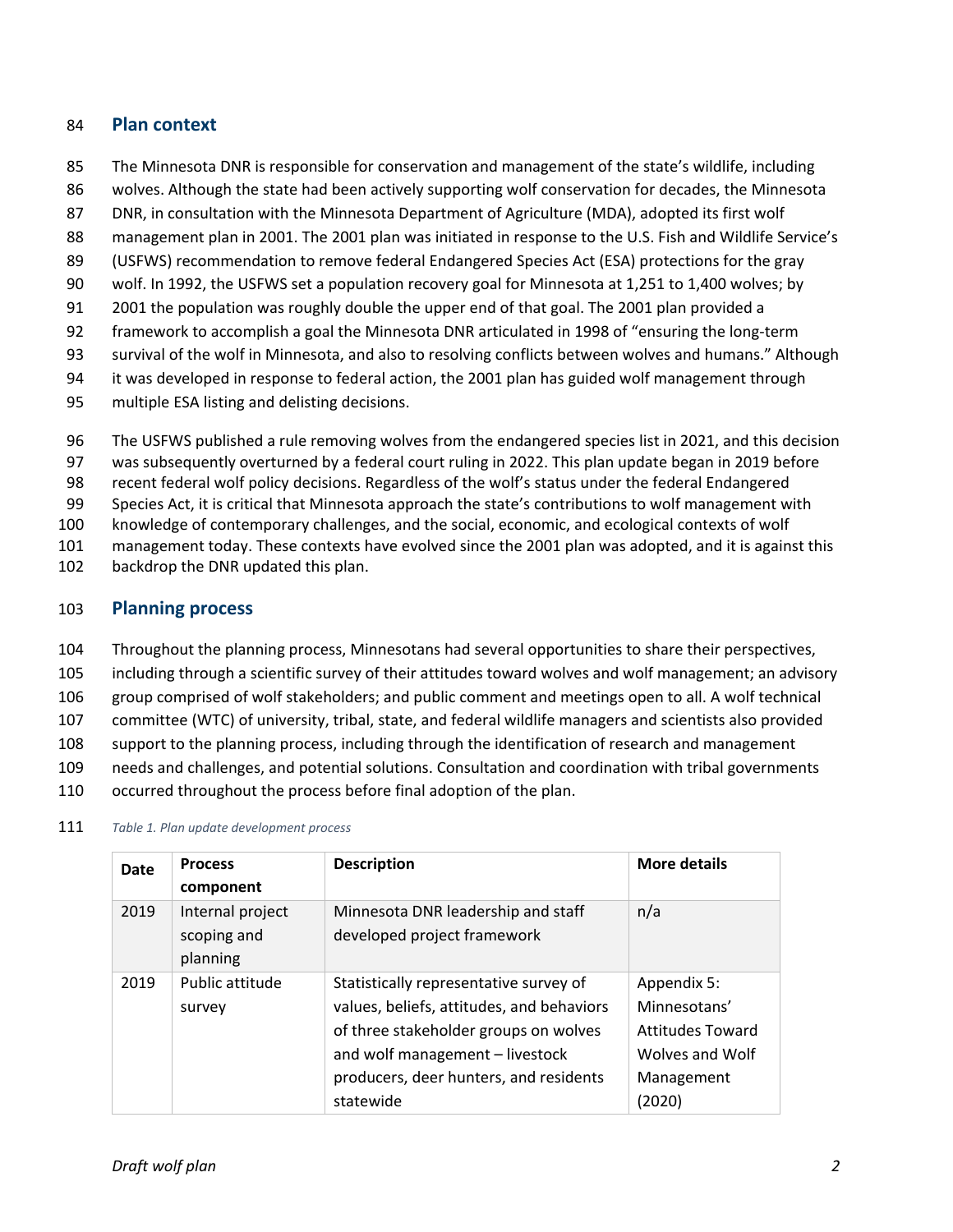| <b>Date</b>   | <b>Process</b>                                                                                       | <b>Description</b>                                                                                                                                                                                                                                                                                                                                                | <b>More details</b>          |
|---------------|------------------------------------------------------------------------------------------------------|-------------------------------------------------------------------------------------------------------------------------------------------------------------------------------------------------------------------------------------------------------------------------------------------------------------------------------------------------------------------|------------------------------|
|               | component                                                                                            |                                                                                                                                                                                                                                                                                                                                                                   |                              |
| 2019-<br>2022 | <b>Tribal coordination</b><br>and consultation                                                       | Tribal governments were consulted early<br>and throughout the plan update process;<br>tribal natural resource staff served on<br>the WTC, were engaged by Minnesota<br>DNR staff at multiple points during plan<br>development, and provided revisions to<br>the draft plan                                                                                       | Appendix 1: Input<br>summary |
| 2020          | Public input<br>process<br>Online<br>questionnaire<br>and forum<br>Online open<br>$\bullet$<br>house | Online questionnaire, discussion forum,<br>and three online open houses (due to<br>Covid-19 restrictions) allowed members<br>of the public to provide input on wolf<br>management preferences                                                                                                                                                                     | Appendix 1: Input<br>summary |
| 2020-<br>2022 | Wolf plan advisory<br>committee (WPAC)                                                               | A committee of Minnesotans<br>representing diverse perspectives about<br>wolves (including hunting and trapping;<br>wolf advocacy and animal rights;<br>livestock and agriculture; natural<br>resource conservation and<br>environmental protection; and local<br>government) was convened, provided<br>input through the process, and reviewed<br>the draft plan | Appendix 1: Input<br>summary |
| 2020-<br>2022 | Wolf technical<br>committee (WTC)                                                                    | State, federal, tribal, and NGO experts<br>convened to review the previous wolf<br>plan and recommend plan update<br>strategies                                                                                                                                                                                                                                   | Appendix 1: Input<br>summary |
| 2022          | Public comment<br>and review process                                                                 | Draft plan posted for public review and<br>comment                                                                                                                                                                                                                                                                                                                | Appendix 1: Input<br>summary |
| 2022          | Final adoption of<br>plan                                                                            |                                                                                                                                                                                                                                                                                                                                                                   |                              |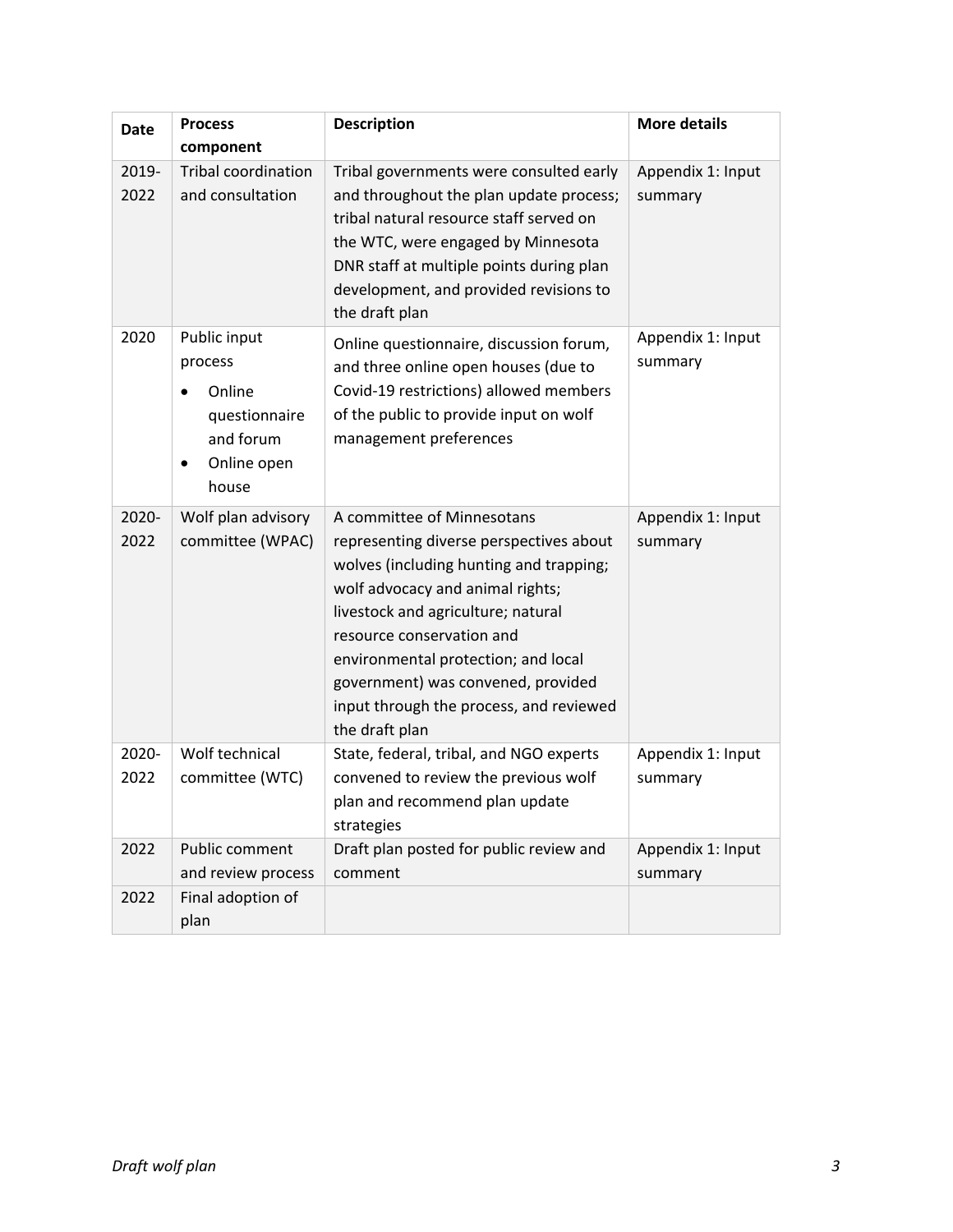# <span id="page-5-0"></span>**II. Background and Current Conditions**

#### <span id="page-5-1"></span>**Minnesota's wolf population**

#### **Wolf population size and distribution**

Based on what we know of the relationship between wolves and ungulate populations, it is reasonable

to conclude that Minnesota may have had more than 4,000 wolves prior to European colonization.

Historically wolves ranged the entire state but by 1900 were rare in the south and west. By 1930, wolf

range was restricted to northern counties, and primarily forested areas bordering Canada.

- Early estimates indicate that the wolf population likely never dropped below 300-400, and may have
- been closer to 400-800 during a period of limited protection from the 1930s to 1960s. By 1970, the

population was rebounding, estimated at 700-1,000. However, these earlier population point estimates

prior to the late 1970s derive from different methods than those used currently and the margin of error

is not known.

From the late 1970s until the late 1990s, the wolf population expanded in number and distribution. The

- highest population estimate of 3,020 wolves occurred in the winter of 2003-2004, which coincided with
- high deer populations as indicated by hunter harvest and modeled deer density estimates. With ESA
- protections and a growing deer population, wolves in Minnesota increased from the 1970s to late
- 1990s. Since the late 1990s, the population of wolves in Minnesota has stabilized with relatively little
- change in number and distribution.
- Since the late 1970s, Minnesota has conducted standardized monitoring to delineate wolf distribution
- and estimate average territory and winter pack size. To define wolf range, delineation surveys were

conducted at approximately 10-year intervals (1978, 1988, 1997) before transitioning to approximately

- 5-year intervals (2003, 2007, 2012, 2017). Results indicate range and population expansion through the
- 1997-1998 survey, no range expansion from 1998-2007, and then some range expansion in both 2012
- and 2017 (Erb et al. 2018; [Figure 1\)](#page-6-1). Current occupied wolf range (the area within total range occupied
- 136 by wolf packs) is estimated to be 28,561  $\text{mi}^2$ , approximately one third of the state. From 1978-2008,
- winter population size increased from around 1,200 to 3,000, an average rate of 3% per year. Although
- not statistically different, population point estimates have been lower in the last decade, with the winter
- population remaining stable the last five years at around 2,700 wolves [\(Figure 2\)](#page-6-2).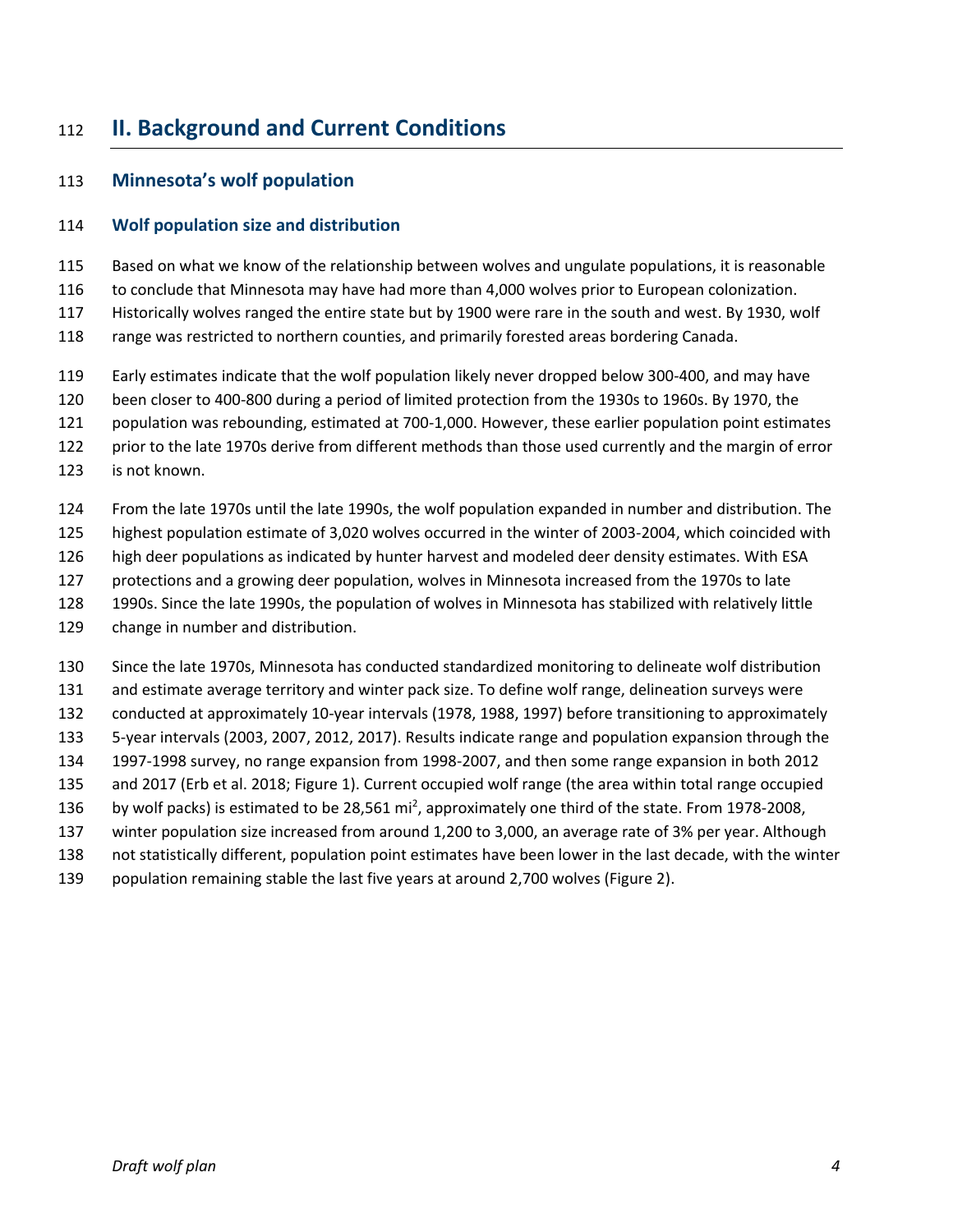<span id="page-6-2"></span><span id="page-6-1"></span>

#### <span id="page-6-0"></span>**Historical protection status and future outlook**

 Soon after the establishment of the Minnesota territory in 1849, the legislature authorized counties to pay individuals for any wolf they killed. This wolf bounty system remained in place until 1965. From 1946 to 1964, residents could also obtain permits to shoot wolves from airplanes. In addition to the bounty program, state personnel were involved in wolf removal from the late 1940s through the mid- 1950s, including via aerial shooting. Aerial shooting over the Boundary Waters Canoe Area was eliminated in 1950, but continued elsewhere until 1954, and other forms of wolf control (shooting and trapping) by state employees ended in 1956. In 1969, the legislature authorized a predator control program that permitted private, state-certified trappers to locally remove wolves based on evidence of livestock depredation. After wolves received federal ESA protection in 1974, management of wolf depredation on livestock and other domestic animals shifted to the USFWS. Prior to ESA listing, the wolf population in the lower forty-eight states declined from historical levels

- because of habitat loss; low wild ungulate populations; and widespread, federal and state sponsored
- 
- killing (e.g., through unlimited or subsidized trapping, shooting, aerial gunning, and poisoning). The first federal protection for gray wolves occurred with the passage of the Endangered Species Preservation
- Act of 1966, a precursor to the Endangered Species Act of 1973. In 1970, some federal protections
- began for the eastern timber wolf, and taking of wolves was prohibited on most of the Superior National
- Forest. Wolves in all of Minnesota received complete ESA protection in 1974 under a subspecies
- designation for the eastern timber wolf. In 1978, USFWS issued a final rule reclassifying "the gray wolf in
- the United States and Mexico" to threatened in Minnesota and endangered in the remainder of the
- lower 48 states.
- Despite historical eradication efforts, wolves that persisted in northern Minnesota facilitated wolf
- recovery following passage of the ESA. Given the simultaneous increase in deer numbers, the Minnesota
- wolf population responded quickly with an increase in wolf numbers through range expansion,
- approaching its current distribution by 1998.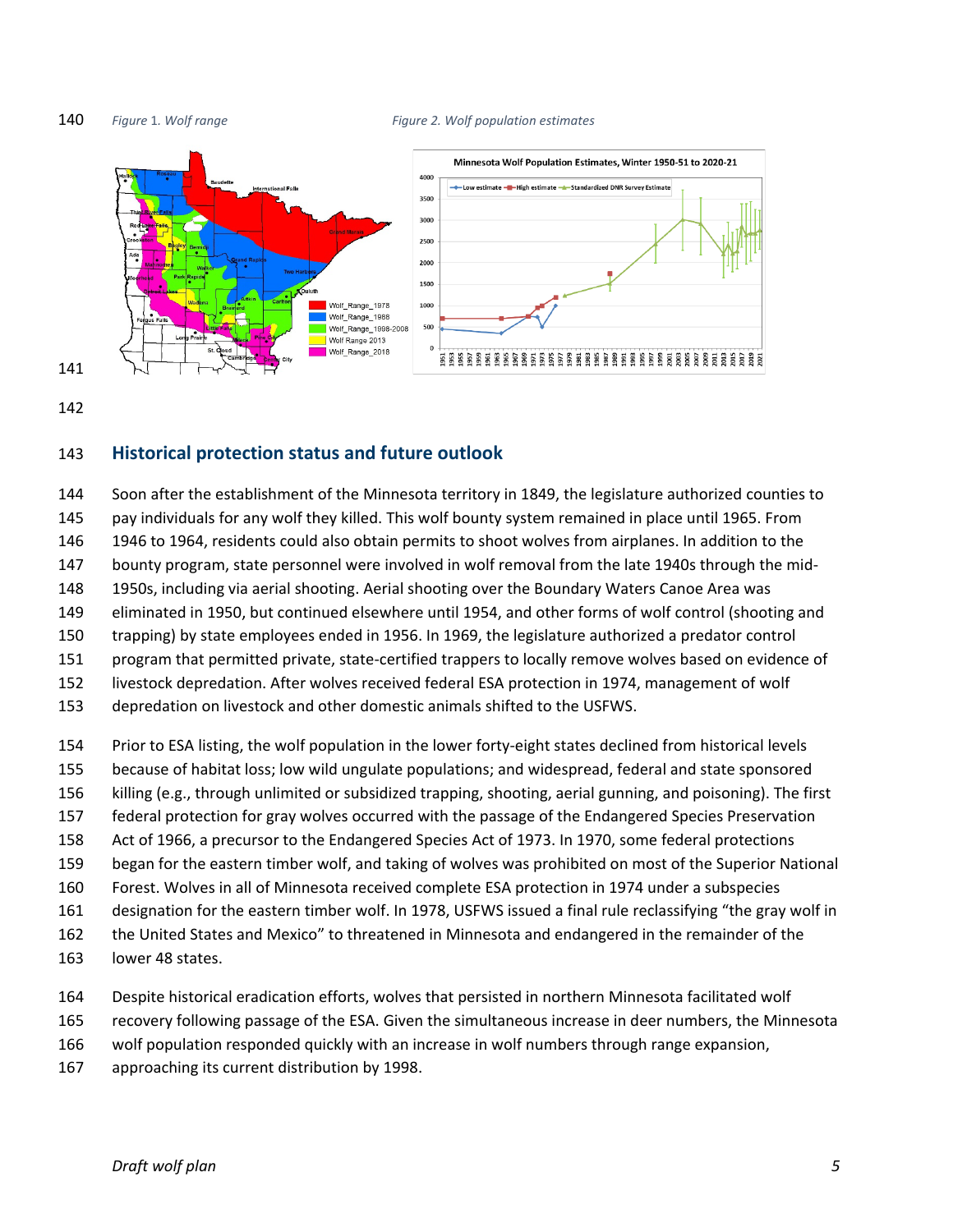- Wolf recovery in Minnesota has been regarded as a success that contributed significantly to wolf
- recovery in other parts of the upper Great Lakes. In 1978, the USFWS Eastern Timber Wolf Recovery
- Plan called for implementing wolf management zones, reestablishing wolves in other states, and
- 171 reclassifying wolves in Minnesota from endangered to threatened under the ESA. The recovery team
- recognized the viability of the Minnesota wolf population at that time, but the Eastern Timber Wolf
- Recovery Plan recommended establishing at least one other viable population. Emigrating wolves from
- Minnesota subsequently recolonized portions of Wisconsin and Michigan, resulting in a self-sustaining
- regional population now numbering more than 4,000 wolves and connected to the larger wolf
- population in Canada. Today, of the estimated 6,000 gray wolves in the lower 48 states, nearly one-half
- are in Minnesota.
- The regional population appears to be resilient and robust, with no immediate or serious population
- threats in Minnesota. However, as with any wildlife population, future threats may emerge. Wolves
- require large amounts of space, and despite their ability to disperse long distances to suitable habitat,
- they can be impacted by habitat loss, degradation or fragmentation caused by pressures like
- urbanization and agricultural landscapes or other human activities. These pressures can affect wolves
- directly (e.g., loss of habitat, increase in diseases or parasites) or indirectly (e.g., loss of moose, changes
- in deer distribution or density), and they remain difficult to predict. Some potential changes (e.g., more
- deer due to milder winters) may also have positive effects on wolves.

#### **Influences on wolf population and range**

- Multiple factors interact to influence wolf distribution in Minnesota.
- **Human density:** Modeling conducted in the 1980s suggested higher densities of humans and roads
- correlated with fewer wolves. However, as wolves recolonized former range, they demonstrated more
- tolerance of humans/roads than was previously assumed. From 1988 to 2018, the percentage of
- townships that exceeded the presumed "suitable" human-road density thresholds, but nonetheless had
- confirmed wolf pack use, increased from about 10% to 30% (Erb et al. 2018). Animals changing their
- behavior in response to changing conditions is called "behavioral plasticity." Although suitable human-
- road density thresholds may be higher than originally thought, they remain a useful predictor of wolf distribution.
- **Landscape context:** Recent analyses specific to Minnesota and the broader Great Lakes (Minnesota,
- Wisconsin, Michigan) wolf population demonstrate that wolf habitat suitability is higher in landscapes
- with more natural cover and farther from agricultural crops. In addition, the connectivity of Minnesota's
- wolf population to wolves in Manitoba and Ontario supports an extensive area for long-term wolf
- persistence.
- **Prey availability:** Wolves are habitat generalists and can live anywhere with sufficient prey. Although
- wolves may supplement their diet with smaller animals such as beavers and snowshoe hares during
- periods of the year, viable wolf populations require large ungulates (hoofed mammals) for prey. With
- the loss of elk, bison and caribou in most of Minnesota associated with European colonization, wolves in
- Minnesota today primarily rely on white-tailed deer, and moose where they occur. Although wolf-prey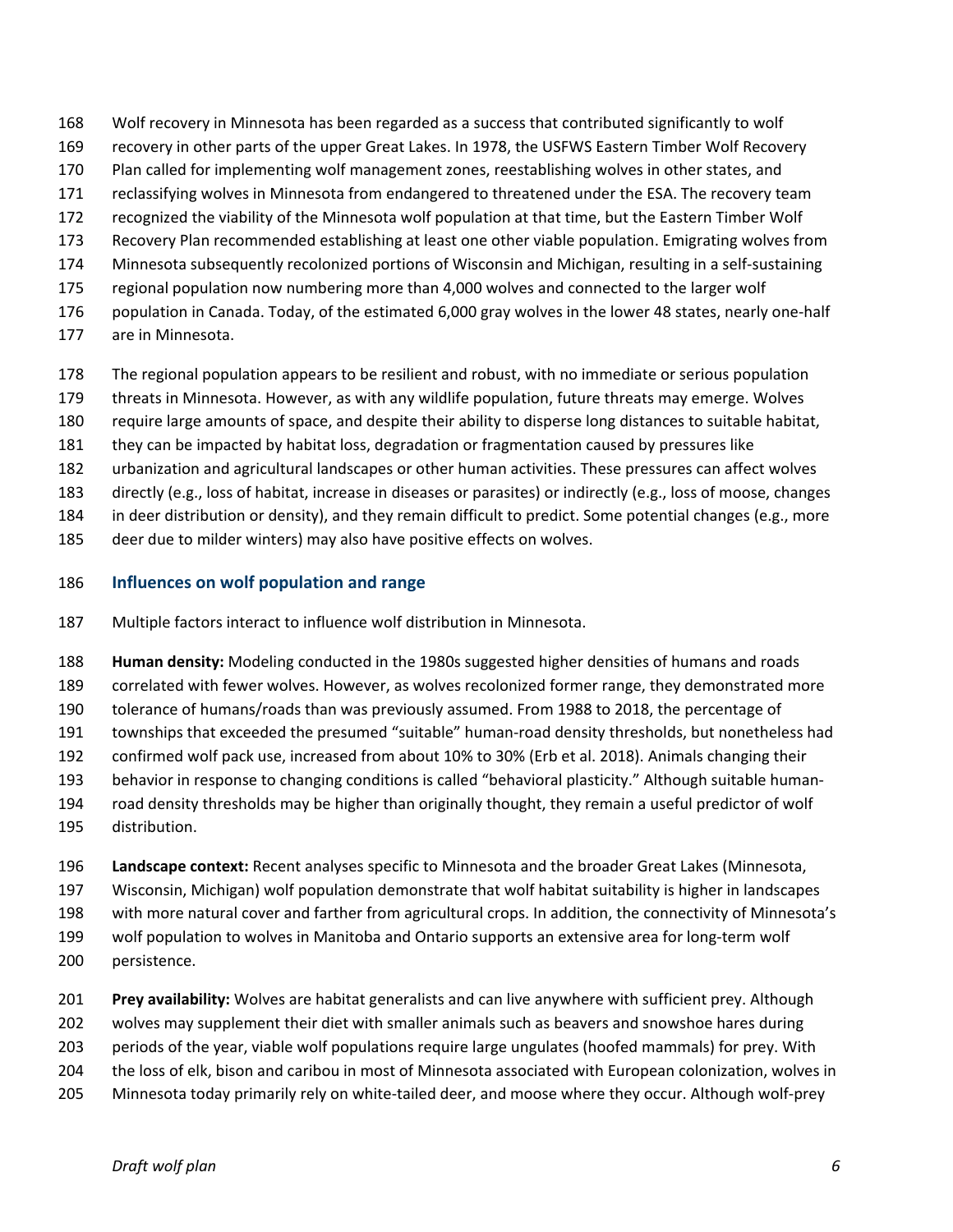- dynamics can be complicated, particularly in areas with multiple prey or multiple large carnivore species,
- recent data suggest that wolf population size is closely associated with deer density [\(Figure 4\)](#page-8-0).

<span id="page-8-0"></span>

#### *Figure 4. Comparison of estimated spring (pre-fawn) deer density and winter wolf abundance in Minnesota, 2012-2021.*

#### 

Research in Minnesota strongly suggests that wolves have not caused large-scale or long-term declines

in deer. In recent decades, deer population estimates in wolf range have substantially declined following

severe winters and intensive hunter harvest. However, deer can and have rebounded quickly, despite

relatively high wolf numbers, in response to milder winters and deer harvest strategies that reduce

hunting pressure. In some cases, wolf predation may prolong declines in local deer populations caused

215 by poor habitat and winter severity that cumulatively may have reduced deer hunting opportunities or

 success at local levels. However, these effects are not evident in deer population trends throughout the entirety of wolf range.

Where they occur, moose can be important prey for wolves. Although range contraction of Minnesota's

moose has been observed since the late 1800s, with periodic expansion in the northwest, population

declines have been exceptionally steep in the recent past, particularly from 2009-2014. In 2005, for

example, Minnesota's northeastern moose population was estimated to exceed 8,000 animals, while

 today it is about 3,000-4,000 animals. Northeastern Minnesota moose appear to have declined primarily 223 due to high mortality, fewer breeding age females, and reduced calf recruitment. Recent DNR research

indicates health-related causes account for about two-thirds of non-hunting adult moose mortality, with

brain worm, a parasite normally carried by white-tailed deer, the leading cause. Wolf predation is the

second leading direct cause of adult moose mortality in the northeast, but with predisposing health

conditions identified in nearly half of the predation events. Wolf predation is the leading cause of death

for calf moose during their first 30 to 50 days of life. Wolf predation, however, did not play a role in the

decline of moose population in northwestern Minnesota.

# **Minnesotans' attitudes toward wolves and wolf management, and experiences living with wolves**

- Wolves are important to Minnesota's natural and cultural heritage. They are highly valued and
- sometimes maligned, but capture the attention of Minnesotans from all backgrounds. This section
- describes the Minnesota DNR's understanding of the values different people and groups assign to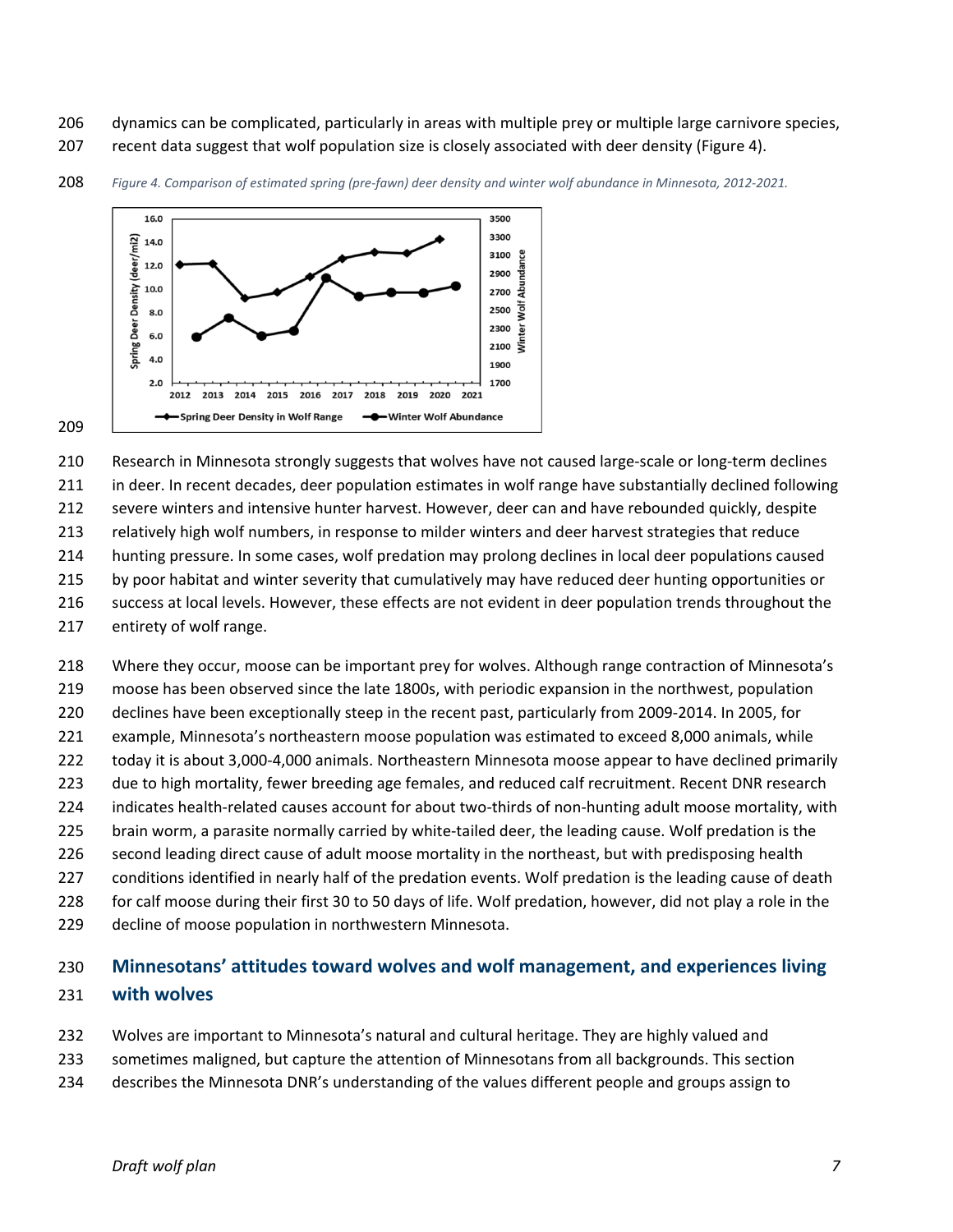wolves, as well as their perspectives on wolf management and key benefits and challenges of living with wolves.

#### **2019-2020 study: Minnesotans' values, beliefs, and attitudes**

 To prepare for this wolf plan update, the Minnesota DNR in collaboration with the Minnesota Cooperative Fish and Wildlife Research Unit at the University of Minnesota conducted a study in 2019- 2020 to assess Minnesotans' values, beliefs, attitudes, and behaviors toward wolves and wolf management [\(Appendix 5 c](#page-48-0)ontains a summary report of key findings). Given the logistics of conducting scientific surveys, three groups were identified as study populations to represent a range of interests in wolf management: Minnesota residents, deer hunters, and livestock producers in wolf range. Results are statistically representative estimates of variables of interest for each study population. Although the study did not specifically survey tribal members and other indigenous Minnesotans, it is necessary to appreciate the importance of wolves for tribal nations within – and with connections to – Minnesota. Some context on the cultural significance of wolves as well as tribal perspectives on their relationship with wolves is provided in section III.

#### **Social benefits and costs associated with wolves in Minnesota**

 Individuals and groups hold a wide range of perspectives about wolves and seek different outcomes in wolf policy. However, there are values common to most. For instance, Minnesotans support the long- term persistence of a healthy wolf population. Most state residents (87%) – in a survey sample including all potential stakeholders – agreed with the statement "it is important to maintain a wolf population in Minnesota," and over 50% strongly agreed. Minnesota residents similarly value having wolves in the state because they are "an important part of the ecosystem" (87% agree), "because they have a right to exist" (83% agree), and "so that future generations can enjoy them" (78% agree), among other reasons.

 There are myriad social, ecological, and economic benefits that stem from wolves. For example, many Minnesotans spend time in nature viewing wildlife, an activity gaining in popularity nationally. Survey results showed that 75% of residents felt it was important to have wolves in the state for the opportunity to see and hear them. While most wolf sightings or detections are opportunistic, meaning people are pursuing another activity in wolf range when they hear howling or observe wolves or wolf sign (e.g., tracks, scats, kill sites), Minnesotans still believed the viewing opportunity was a reason to value wolves. Wolves also affect ecological processes by influencing prey species abundance, distribution, and movements with implications for forest regeneration and health, and by influencing the dynamics of other co-existing carnivore species. Minnesotans, on average, value wolves for their 266 contributions to the functioning of healthy ecosystems.

 While many Minnesotans recognize the benefits of a healthy wolf population, individuals experience costs or concerns unequally. Livestock producers in wolf range deal with the risk or reality of wolves

- killing their livestock. Wolves also prey on culturally and economically significant species like white-
- tailed deer and moose, and sometimes injure and kill pets, primarily dogs. Survey results show marked
- differences in attitudes toward wolves and wolf policies, stemming in part from these costs, in addition
- to personal values, ideologies, experiences, and places of residence. For instance, residents, deer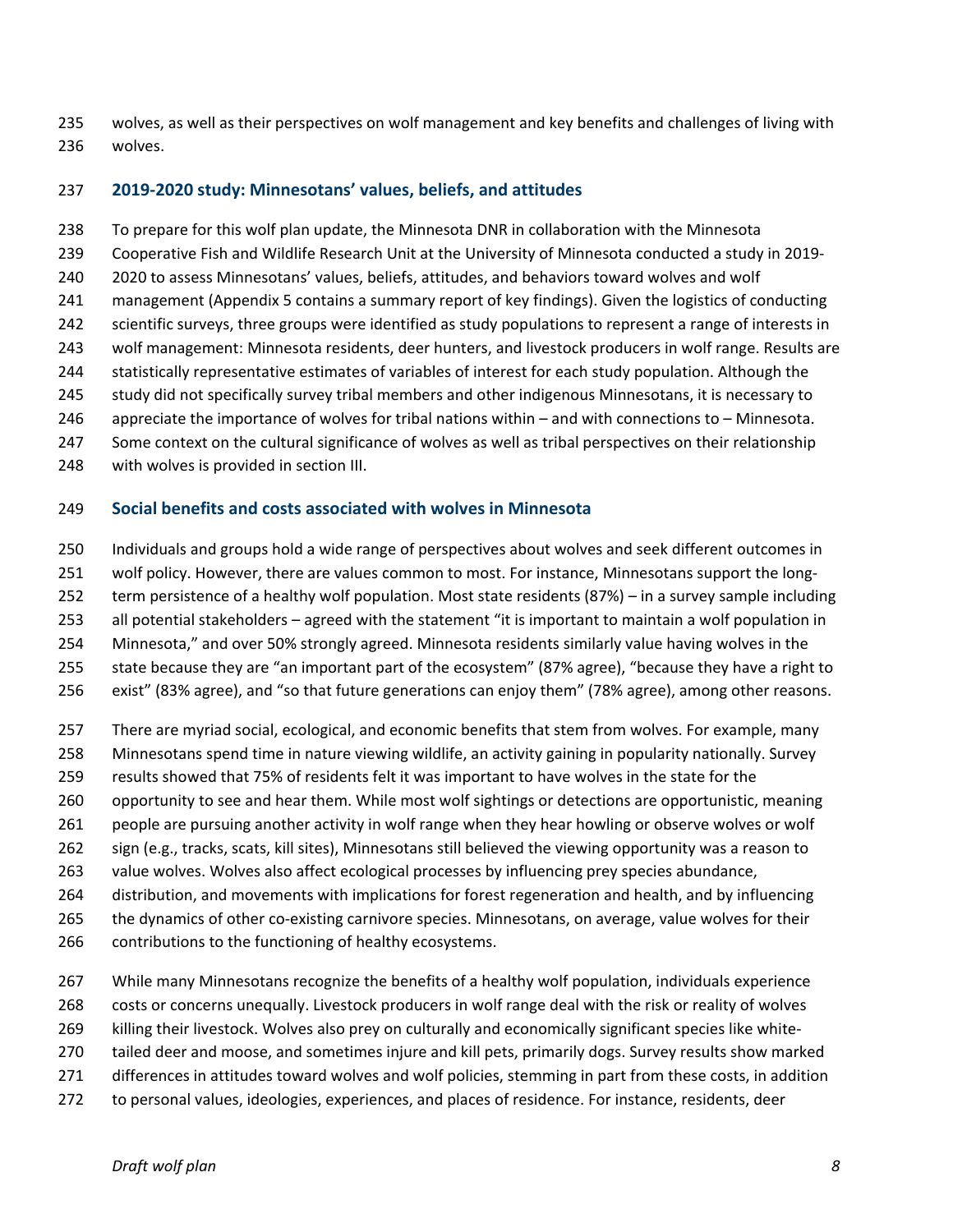- hunters, and livestock producers have different opinions regarding the importance of killing wolves that
- are attacking domestic livestock and reducing wolf populations to address concerns about deer and
- moose populations. Responses were recorded on a scale from 1 to 5 (1=not at all important and 5=very
- important). Hunters and livestock producers think it is more important to reduce wolf populations to
- address concerns about deer and moose impacts, on average, than Minnesota residents surveyed. A
- similar pattern held concerning the killing of wolves to reduce livestock depredations (Figure 5).
- *Figure 5. Minnesota residents, deer hunters, and livestock producers perceived importance of wolf management priorities*



 *Caption: Survey respondents were asked to rate the importance of "reducing wolf populations to address concerns about deer and moose populations" [blue], and "killing wolves in areas where they are attacking domestic livestock" [green], as potential management priorities for the Minnesota DNR. Responses are on a scale of 1 to 5 where 1 = not at all important and 5 = very important.*

- Minnesotans were also asked about the risks they perceive from wolves, including to their personal
- safety. Results were recorded on a scale from 1 to 5 (1=no risk at all and 5=a large amount of risk).
- Residents (mean=1.88), deer hunters (mean=2.27), and livestock producers (mean=2.52) did not
- perceive wolves to be a significant public safety risk. In fact, over 78% of residents believed wolves to
- either pose "no risk at all" or "very little risk" to their personal safety, although these values were lower
- for livestock producers and deer hunters.
- There are very few documented incidents of a wolf attacking a human in North America. These incidents
- usually occur in association with wolves exhibiting other abnormal behaviors, sometimes associated
- with wolf injury/illness or human "conditioning" of wolves. Although these incidents are rare, such
- interactions with wild wolves warrant serious attention. People should not intentionally attract or
- approach wolves, and wolves should be discouraged from areas of high human activity through non-
- lethal means and respected from a distance. A wolf exhibiting abnormal behavior that is not deterred by
- human presence may be killed to protect public safety.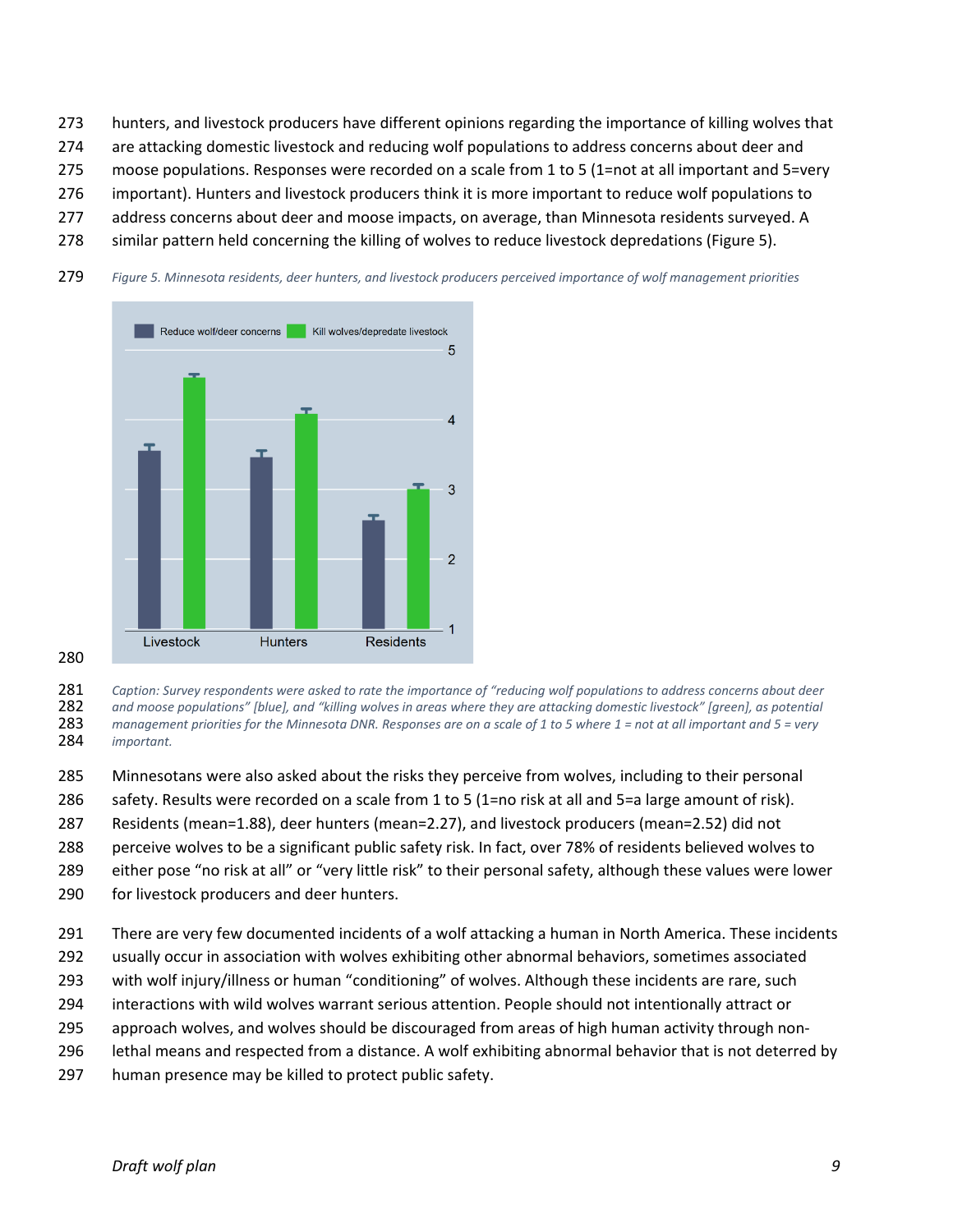#### <span id="page-11-0"></span>**Wolf governance**

- Government agencies hold wildlife and other natural resources "in the public trust," meaning wildlife is
- managed for the benefit of the resource and the public, now and into the future. Authority for wolf
- conservation and management rests in several state, federal, and tribal agencies.

#### **Tribal authority**

- Seven Ojibwe bands and four Dakota communities exist as sovereign tribal nations within the
- boundaries of present-day Minnesota. The Minnesota DNR recognizes and respects these federally
- recognized tribes' sovereignty. Tribal nations' inherent right to self-governance of their members and
- territory pre-dates establishment of the United States. Tribal staff participating on the Wolf Technical
- Committee (WTC) explained to the Minnesota DNR that tribes similarly respect one another as
- sovereign nations who have management authority within their respective boundaries. On tribal land
- within reservation boundaries, tribes generally have authority to manage wildlife. Tribes' unique legal status requires that federal and state agencies participate in government-to-government relations.
- Minnesota Statutes, Chapter 10.65 confirms this relationship and directs consultation, coordination and
- cooperation: the state and tribal nations "significantly benefit from working together, learning from one
- another, and partnering when possible." In wolf range, Ojibwe bands conserve wolf habitats and prey
- species, monitor wolf populations, and conduct wildlife research. Wolf research and monitoring, and
- depredation management, is often coordinated among tribal, state and other partners.
- Outside of reservation boundaries, a number of tribes in and beyond Minnesota retain interests in
- territory ceded through treaties to the U.S. in the mid-1800s in exchange for payments, services and
- confirmation of rights. In wolf range, this includes some Ojibwe bands with treaty-protected rights to
- off-reservation hunting, fishing, and gathering, and with recognized agreements made between the
- band and state regarding natural resource management in ceded territory.

#### **Federal authority**

- The USFWS administers the ESA to conserve species with vulnerable populations and ensure their long-
- term survival and recovery. Species can be listed as threatened or endangered, and the USFWS then
- develops a recovery plan for the species. When a species or sub-population receives ESA protections,
- the federal government has additional regulatory oversight, working collaboratively with states and
- tribes to achieve recovery goals. Protections for threatened or endangered species include designation
- and protection of critical habitat and prohibition on their take (e.g., harming or killing).
- Although the 2001 plan was developed with the recognition that wolves in Minnesota had exceeded
- federal recovery goals and could be removed from federal ESA listing, a comprehensive plan for wolf
- stewardship in Minnesota is important regardless of federal or state status. In 2007, the USFWS
- removed ESA protections for wolves. Litigation resulted in the decision being overturned, and there
- have been several listing and delisting decisions since. ESA protections for wolves were removed in
- January 2021, triggering transition of certain responsibilities from the USFWS to the Minnesota DNR. In
- February 2022, however, a federal court ruling reinstated ESA protections, placing wolves again under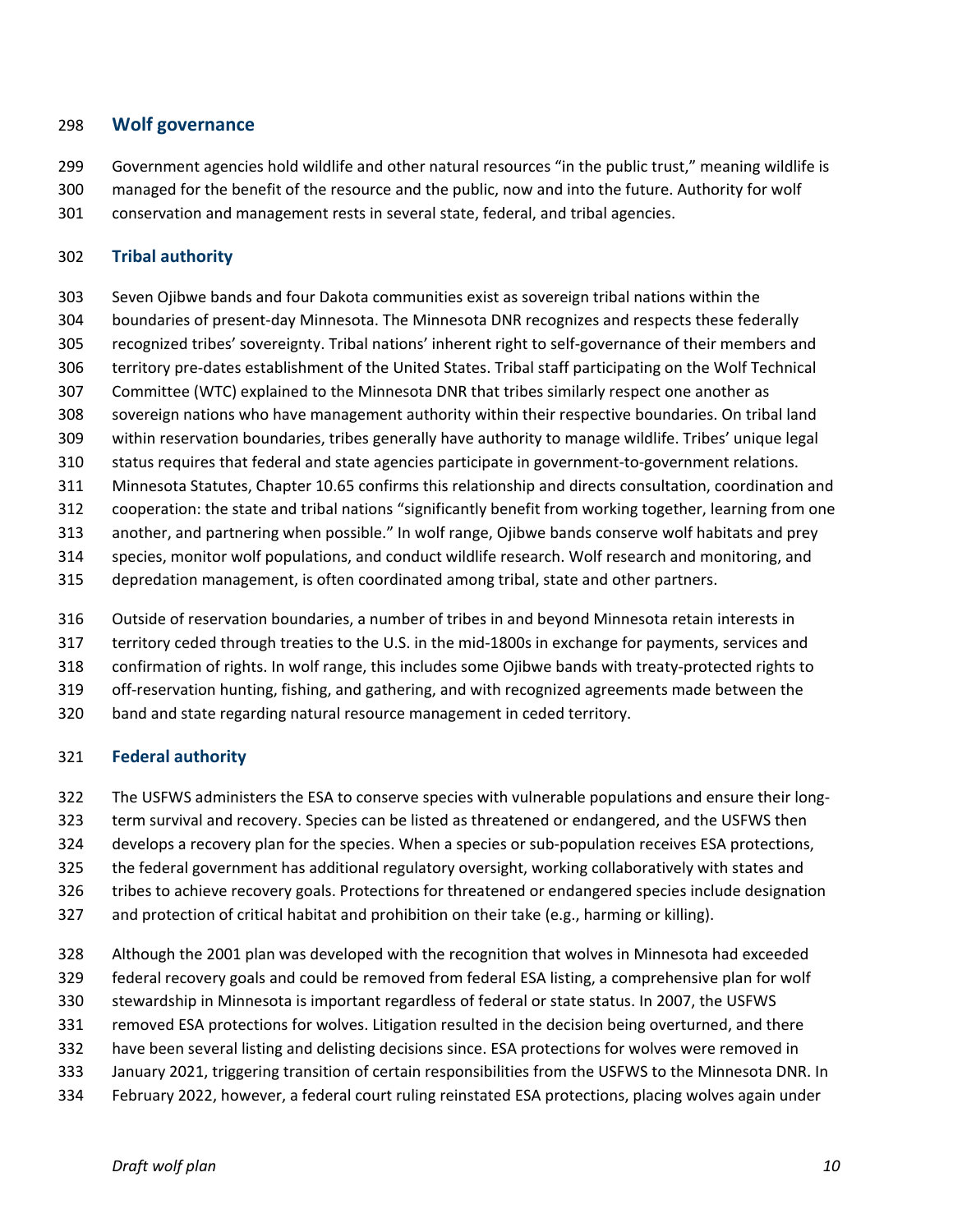- the protection of the USFWS as a threatened species in Minnesota. Minnesota DNR was already
- engaged in an update to the 2001 wolf management plan prior to either of these actions and will
- continue to manage wolves in Minnesota regardless of their federal listing status.

#### **State authority**

- The Minnesota DNR is an executive branch agency that manages natural resources through wildlife
- habitat management, population monitoring and management, research, education, and more. The
- Minnesota Department of Agriculture is another executive agency, which oversees Minnesota's wolf
- depredation compensation program. Through this program, livestock owners may be reimbursed for
- domestic livestock losses resulting from verified wolf depredation. The MDA receives an annual
- legislative appropriation, from general funds that all Minnesotans contribute to, for response to
- depredation claims.

#### **Public involvement**

- Reflecting Minnesotans' longstanding and substantial interest in wolves, public involvement has
- occurred regularly in recent decades. For example, an extensive public process supported the 2001 plan.
- Funded largely by what is now the Legislative-Citizen Commission on Minnesota Resources, the
- Minnesota DNR held 12 public information meetings throughout the state in 1998, drawing over 3,000
- attendees. Also in 1998, the Minnesota DNR convened environmental, agricultural, hunting, trapping,
- and wolf advocate organizations; government agencies; and members of the public to generate
- consensus-based guidance for development of the wolf plan. This "roundtable" group's
- recommendations greatly informed Minnesota DNR's initial 1999 wolf management bill, which was
- revised and passed by the legislature in 2000.
- Minnesota statute (MS 97B.645, subd. 9) requires the Minnesota DNR to provide an opportunity for
- public comment before opening a wolf season. In 2012, Minnesota DNR collected public input regarding
- the establishment of a potential wolf season using an online questionnaire anyone could complete.
- There was significant out-of-state and even international participation, with metro residents comprising
- the majority of Minnesota respondents. Although not a representative survey, almost 80% of
- respondents to the online input opportunity said they did not support hunting and trapping of wolves in Minnesota.
- USFWS held public meetings in Minnesota in 2004 and 2006, and the agency proposed and finalized
- several rules to discontinue ESA protections for the species. In 2019, USFWS again held a public
- comment period and a public hearing, informing its 2020 decision to remove the gray wolf from the
- endangered species list.
- Wolf management is a popular topic even in the context of other Minnesota DNR issues, commonly
- arising during public involvement efforts regarding deer and moose management. Nongovernmental
- organizations (e.g., environmental, agricultural) also play a role in involving the public across the
- spectrum of wolf interests through dissemination of information, coordination of membership actions,
- and advocacy to represent organizational interests.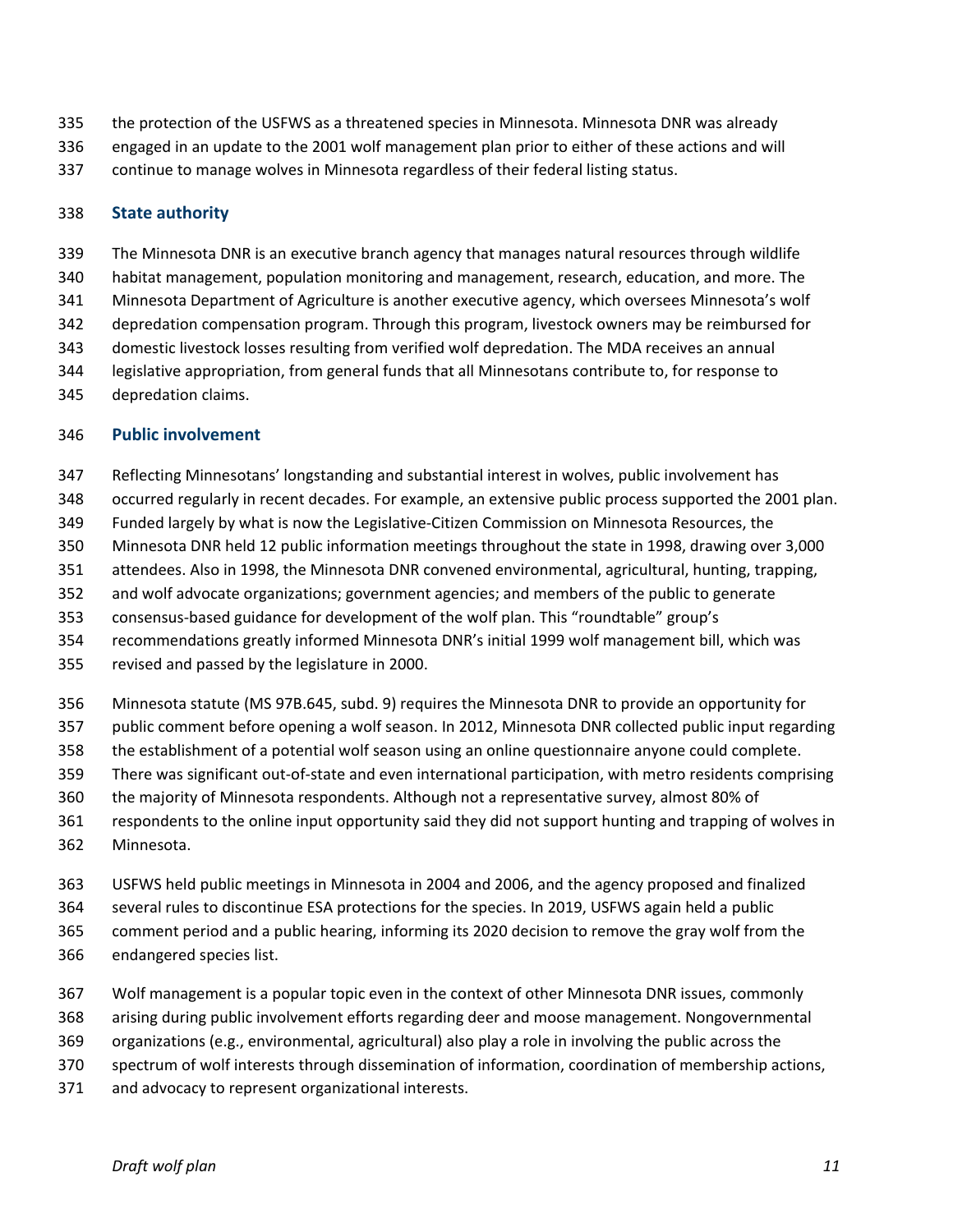#### **Public education and information**

- Minnesotans have a strong interest in engaging on and learning about wolves, wolf conservation and
- management. The Minnesota DNR strives to ensure that timely and accurate information about wolf
- conservation and management is available to the public through its programs and in communication and
- educational materials.
- Many other organizations provide educational resources and programs about wolves. Notably, the
- International Wolf Center (IWC) in Ely is a destination for people to learn about and experience wolves
- through programs on wolf biology, population status, and the complex interactions with people and the
- environment. IWC and other partner organizations in the state reach broad audiences and play an
- important role in wolf conservation. The Minnesota DNR supports these organizations by providing
- accurate information on population status, research findings, and management information.

#### <span id="page-13-0"></span>**Regulated wolf hunting and trapping**

- Historically, hunters and trappers pursued wolves for their fur, for bounty payments (1849-1965) or at
- other times when wolves interfered with livestock. With limited state protections and no regulated
- season for wolves in the 1960s, about 200 wolves were taken annually through these activities.
- The wolf plan adopted in 2001 included a five-year waiting period prior to implementing a wolf season
- in Minnesota, consistent with a 2000 Minnesota law. In 2011, the legislature classified wolves as small
- game in statute and authorized the Minnesota DNR to implement a wolf season following removal from
- the ESA. The 2012 legislature established wolf hunting and trapping licenses and further clarified
- authority to implement a season starting no later than firearms deer season.
- Prior to the 2012 season, there had never been a regulated wolf hunting and trapping season in
- Minnesota. From 2012-2014, the state held limited and highly regulated hunting and trapping seasons.
- Unlike seasons for other species, the Minnesota DNR implemented a program for daily harvest
- monitoring to enable closing the season when the number of wolves killed reached a set limit. In
- addition, as a requirement at wolf registration, hunters and trappers had to present wolves for the
- collection of biological information useful in assessing population status and trends and harvest impacts.

| Year | <b>Season</b> | issued | Licenses Season length<br>(days) | <b>Target</b><br><b>Harvest</b> | <b>Harvest</b> | <b>Success</b><br>rate |
|------|---------------|--------|----------------------------------|---------------------------------|----------------|------------------------|
|      | early hunting | 3,670  | 16                               | 200                             | 147            | 4.6 <sup>a</sup>       |
| 2012 | late hunting  | 1,656  | 41                               | $253^b$                         | 67             | 51 <sup>a</sup>        |
|      | late trapping | 797    |                                  |                                 | 199            | $29.4^a$               |
|      | 2012 totals   | 6,123  | 57                               | 400                             | 413            | 6.7                    |
|      | early hunting | 2,084  | 16                               | 110                             | 88             | 4.2                    |
| 2013 | late hunting  | 744    | 29                               | 132 <sup>b</sup>                | 31             | A 7                    |
|      | late trapping | 606    |                                  |                                 | 119            | 19.6                   |
|      | 2013 totals   | 3,434  | 45                               | 220                             | 238            | 6.9                    |
|      | early hunting | 2,394  | 15                               | 125                             | 124            | 52                     |
| 2014 | late hunting  | 790    | 13                               | 126 <sup>t</sup>                | 24             | ٩                      |
|      | late trapping | 736    |                                  |                                 | 124            | 16.8                   |
|      | 2014 totals   | 3.920  | 28                               | 250                             | 272            | 6.9                    |

*Table 2. Minnesota wolf season information*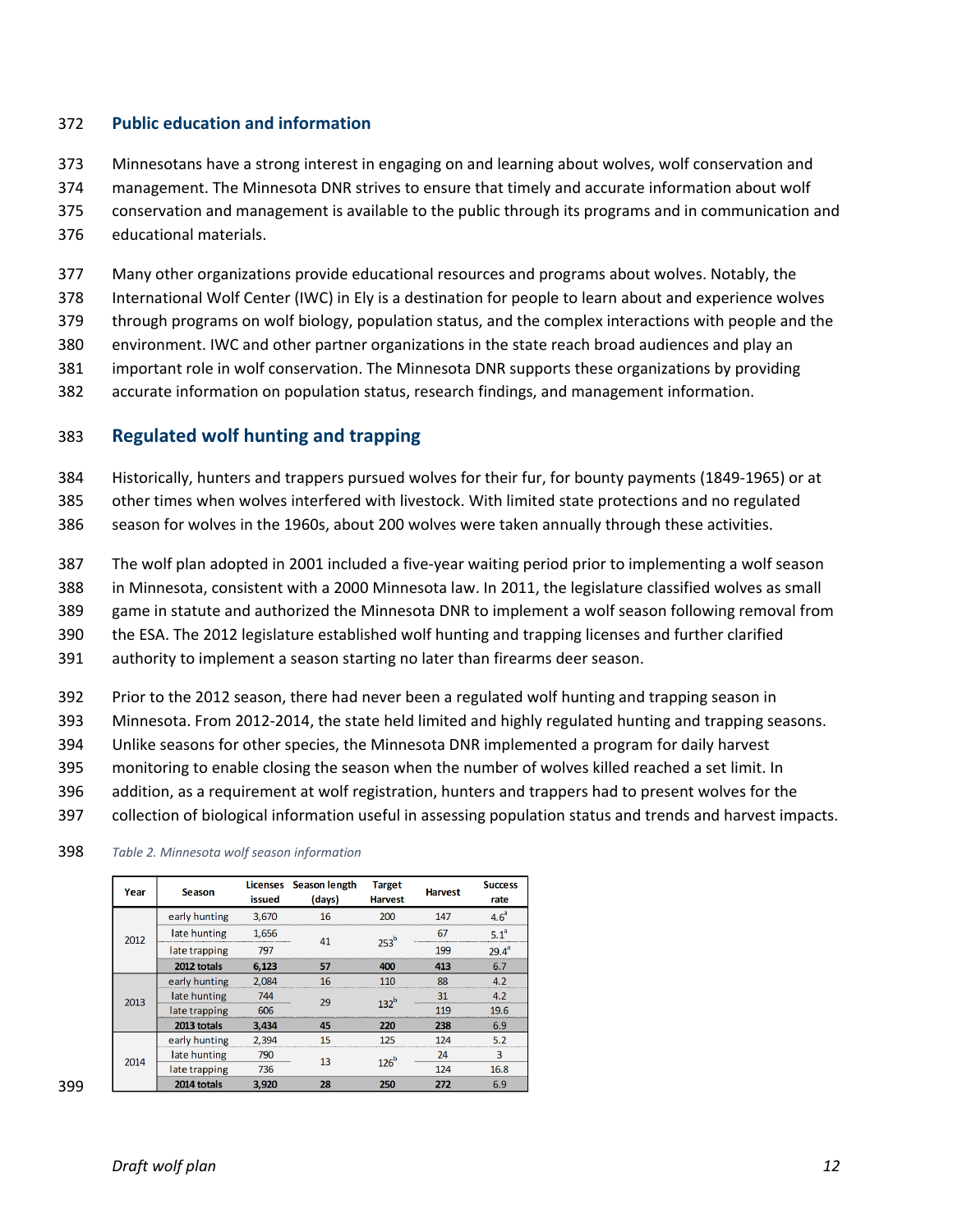- Wolf hunting and trapping remains a contentious issue. A season decision framework describing how
- the Minnesota DNR will decide whether to establish a season upon implementation of this plan if
- federal ESA protections are again removed and, if so, how a possible season would be structured. This
- includes the legal requirement for the Minnesota DNR to provide opportunity for public comment if
- there is a proposed wolf season in Minnesota.
- Some states and Canadian provinces with wolves have held regulated hunting and trapping seasons, in
- some cases for many decades. When seasons are in place, agencies evaluate the impacts of harvest on
- wolf populations and the connection between harvest and wolf conservation and management
- objectives. Agencies also typically collect biological samples that are incorporated into population
- monitoring programs that track metrics on reproduction, age, and disease prevalence, among others.
- Any potential wolf season in Minnesota would incorporate robust evaluation and monitoring methods.
- If a season is proposed in Minnesota, the objectives used as a rationale would be communicated
- transparently. For example, possible objectives could include managing wolf-livestock conflicts, aiding
- ungulate population recovery, reducing wolf disease outbreaks, or providing regulated hunting and
- trapping opportunities. With proper harvest and population monitoring, the effects of hunting and
- trapping on a wolf population can be evaluated, informing adjustments to seasons to ensure wolf
- conservation goals are supported.

#### <span id="page-14-0"></span>**Wolf depredation management**

- Minnesota's depredation management program has been in place since the late 1970s, involving
- coordination of multiple state and federal agencies that work closely to address impacts of wolf
- predation on livestock and pets. In the 2001 plan, the Minnesota DNR adopted many of the practices in
- place while wolves were listed under the ESA, and in 2007 initiated a cooperative agreement with the
- United States Department of Agriculture Wildlife Services (USDA WS), in consultation with the MDA.
- Wolf depredation management involves multiple entities, including the Minnesota DNR divisions of Fish
- and Wildlife and Enforcement, the MDA, University of Minnesota Extension, and private certified wolf
- control trappers. Roles of each agency may be adjusted as a result of the ESA listing status of wolves in
- Minnesota.
- Many livestock producers use prevention and mitigation techniques to reduce the risk of wolf
- depredation, including husbandry practices, guard animals, fencing, and removal of dead livestock
- carcasses. Cooperating agencies across wolf range provide technical guidance on these practices to help
- reduce wolf damage.
- Wolf conflicts and predation on livestock and domestic animals generally increased from 1978-1998,
- concurrent with increases in the wolf population. Since that time, verified wolf complaints have
- occurred at about 100 locations annually, and in response approximately 180 wolves are killed annually.
- Over the last 10 years, the MDA has paid between 80-140 claims each year at a cost of \$100,000-
- \$250,000 per year.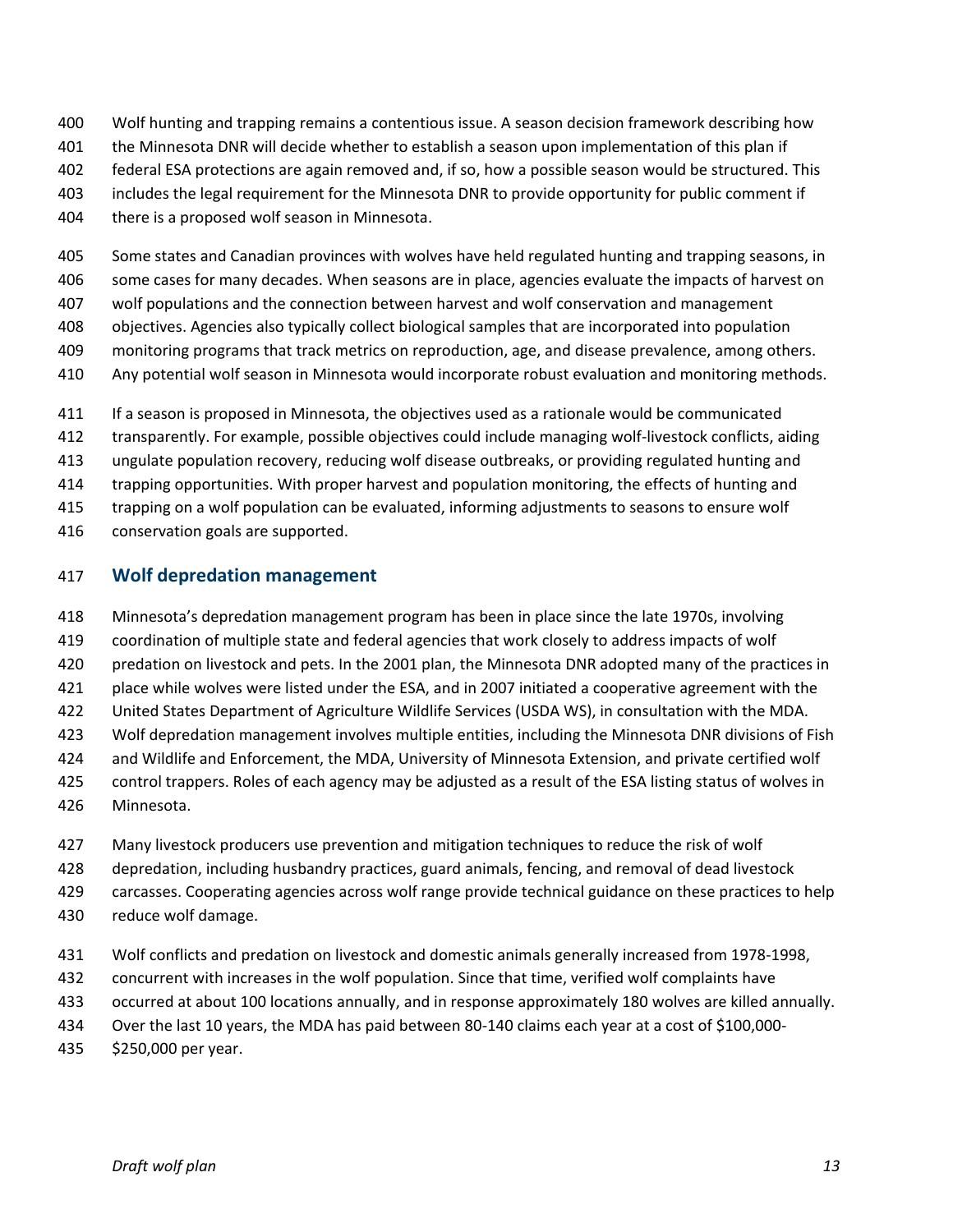#### <span id="page-15-0"></span>**Wolf research and monitoring**

 Thanks to state, federal, tribal, university, and other agencies and individuals, Minnesota has a long history of wolf research and monitoring. Minnesota wolves are the subject of hundreds of peer- reviewed articles in the scientific literature. Recent monitoring of wolves in Minnesota has included the following:

- 441 Annual estimation of the statewide wolf population size
- Two (fall and winter) annual track surveys for use in population trend assessment
- Annual documentation of various metrics associated with verified wolf depredations
- Localized research projects by Minnesota DNR, collaborators, and other agencies or organizations.

 Minnesota DNR's research and monitoring program conducts population estimation, including documentation of changes in wolf distribution and pack dynamics (e.g., average territory and pack size). Since the writing of the 2001 plan, Minnesota DNR has focused on collaring more wolves, and especially on expanding the spatial distribution of wolf-collaring areas to ensure results are more representative and robust; this effort has also included increased collaboration with tribal partners to expand monitoring in reservations and treaty areas. Minnesota DNR has also explored other approaches to wolf monitoring, including an aerial-survey approach used in Ontario, Canada. However, this method was not practical at the statewide level in Minnesota due to time and cost constraints of large-scale aircraft operations and the unpredictable nature of the required snow conditions. In addition, Minnesota DNR research with university collaborators explored the use of remote trail cameras to monitor carnivore trends, potentially expanding this technique to monitoring of other wildlife species. Finally, Minnesota DNR uses a newer monitoring technique on bears, fishers, and martens referred to as statistical population reconstruction (SPR), which could be a low-cost and reliable approach to estimating wolf abundance if a harvest season were re-established. For wolves, data collected from hunters and trappers (e.g., from mandatory tooth submissions and harvest effort surveys) can inform population estimates using this reliable yet low-cost SPR method.

- Beginning in 2016, Minnesota DNR also began exploring options for monitoring wolf pup survival,
- including use of implantable microchips (i.e., PIT tags) and expandable radio-collars. Pup survival and its
- variability remains under-studied and has potential value as a monitoring index or in development of
- population models that require data on age-specific survival. These data also provide information on
- wolf den selection and variation in pup survival.
- Collaborations with tribal, federal, and academic partners enable Minnesota DNR to explore best
- practices for acquiring these data and improving annual monitoring protocols. These collaborations also
- support wolf research. Since the publication of the 2001 plan, peer-reviewed research has addressed
- wolf genetics and taxonomy; reproduction; survival and causes of mortality; disease prevalence;
- depredation dynamics and control methods; wolf-beaver, -deer and -moose dynamics; and wolf capture
- and other research (e.g., acoustic, camera trapping) methods.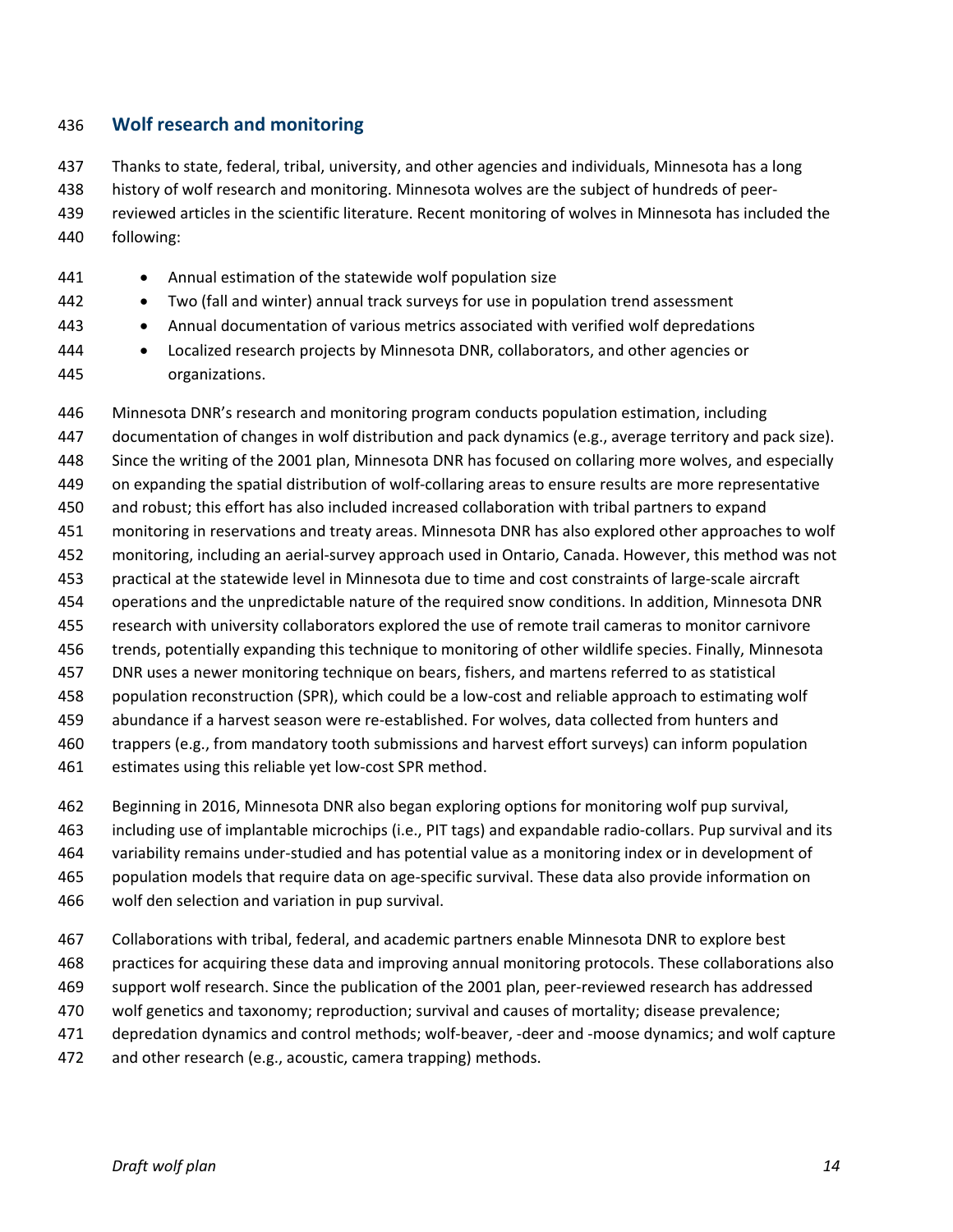# <span id="page-16-0"></span>**III. Strategic issues**

- With the background and current conditions described above, this section summarizes the fundamental
- policy questions and critical opportunities and challenges the Minnesota DNR seeks to address through
- this plan's goals.

#### <span id="page-16-1"></span>**Diverse and changing wildlife values**

- Humans assign diverse values to wolves, and some believe wolves possess intrinsic value outside their
- utility to people. The Minnesota DNR's management responds to these diverse values [\(Table 3\)](#page-16-2),
- appreciates that wolves' existence in Minnesota is meaningful and a reason for their conservation, and
- acknowledges both the positive and negative experiences Minnesotans have related to wolves and wolf
- management.

<span id="page-16-2"></span>

|                   | <b>Benefits</b>                                                                                                                                          | <b>Challenges</b>                                                                     |
|-------------------|----------------------------------------------------------------------------------------------------------------------------------------------------------|---------------------------------------------------------------------------------------|
| Social/cultural   | Intrinsic value of wolves<br>$\bullet$<br>Wildlife viewing<br>$\bullet$<br>Hunting and trapping opportunity<br>$\bullet$<br>Ojibwe cultural significance | Public safety concerns<br>Emotional impacts (e.g., domestic<br>٠<br>animal predation) |
| <b>Ecological</b> | <b>Ecological function</b><br>$\bullet$<br>Predation (e.g., reduce degradation<br>$\bullet$<br>of vegetation by over browsing)                           | Predation (e.g., limit recovery of<br>game species)                                   |
| Economic          | Economic gains (e.g., ecotourism)<br>$\bullet$                                                                                                           | Economic losses (e.g., livestock<br>$\bullet$<br>depredation)                         |

#### *Table 3. Positive and negative wolf values*

- There are numerous factors shaping individuals' attitudes toward wolves and wolf management, and
- the factors that shape those attitudes have and will continue to evolve. Among these factors are
- personal values or beliefs about how humans relate to wildlife. Researchers have termed these beliefs a
- "wildlife value orientation" (Fulton et al., 1996). Beliefs about humans' relationship with wildlife can be
- described along a spectrum of "mutualism" (wildlife are deserving of rights similar to humans, and
- humans and wildlife are part of a single community) to "domination" (wildlife are resources that can be
- used to achieve specific human-oriented goals). How strongly a person agrees with each of these
- dimensions often correlates with their preferences for wildlife management. For instance, individuals
- with strong mutualism beliefs often oppose killing wolves as a solution to depredation conflicts, while
- those with strong domination beliefs often support lethal control.
- Wildlife value orientations link to larger social trends like urbanization and demographic change
- (Manfredo et al., 2020a). For example, the United States is urbanizing, and beliefs about wildlife, on
- average, are moving closer to mutualism than domination (Manfredo et al., 2020b). The Twin Cities
- metro population is likely to increase by nearly 1 million by 2053, while greater Minnesota may see a
- reduction over the same time (Minnesota State Demographic Center, 2020). While individual differences
- will persist, it is likely that mutualism beliefs will increase in Minnesota over time, with implications for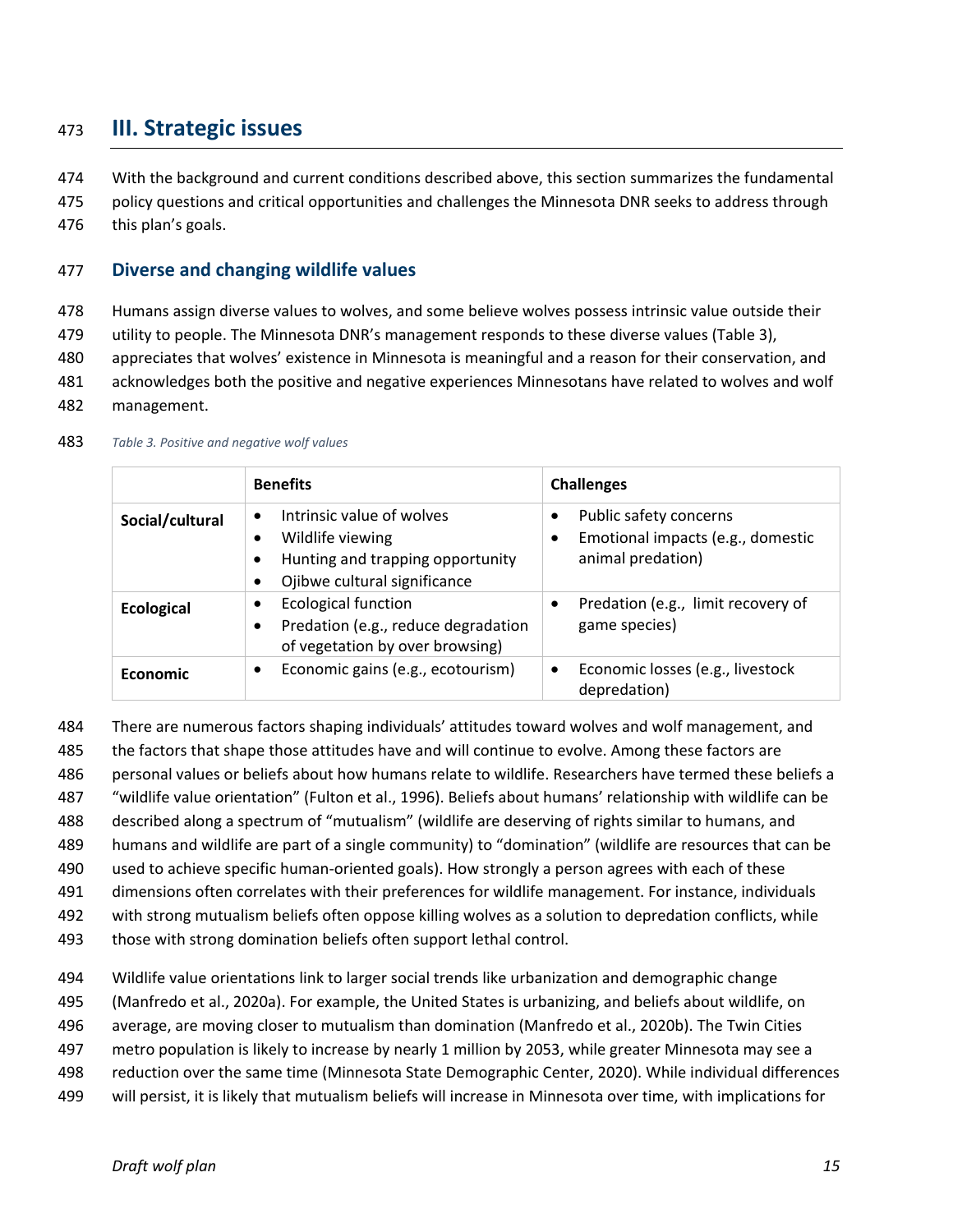how the majority of residents view state wolf policy and the attitudes and interests of those in the minority.

#### <span id="page-17-0"></span>**Tribal wolf interests**

 This plan directly affects tribal nations in Minnesota and has a connection to tribes outside Minnesota with interests in and rights to ceded territory within the state. Tribal staff involved in developing this plan explained that elders, cultural and religious leaders, and other knowledge holders must guide how tribal knowledge and perspectives are shared with others; the Minnesota DNR is working to be attentive to that guidance and offers the discussion below in cooperation with the tribes.

- Tribal members and other indigenous people of Minnesota, like all Minnesotans, have diverse views on
- wolves and the wolf/human relationship. Similarly, individual tribal members may hold perspectives that
- differ from those of tribal governments. As this plan was developed, Dakota communities, who refer to
- wolves as ßuåktokça, were kept informed but did not actively participate in planning. The Upper Sioux
- Community shared a preference to defer to Ojibwe tribes' involvement. As a result, this discussion
- focuses on the perspectives expressed by the governments of Ojibwe tribes located in Minnesota, with
- involvement from Great Lakes Indian Fish and Wildlife Commission (GLIFWC), which also represents
- Ojibwe tribes in Wisconsin with legal rights on ceded lands in the state of Minnesota. Ojibwe tribes in
- Canada and other parts of the U.S. were not consulted in development of this plan. Tribal
- representatives participated in the Wolf Technical Committee (WTC), observed Wolf Plan Advisory
- Committee (WPAC) meetings, and held separate meetings with Minnesota DNR staff. Minnesota DNR
- leadership also conducted consultations with tribal leaders. Finally, tribal wolf plans also contain a
- wealth of information that informed this section (Appendix 6).

#### **Cultural and ecological significance of ma'iinganag (wolves) to the Ojibwe**

- GLIFWC collaborated with other Ojibwe bands in sharing the following information with the Minnesota
- DNR on the significance of ma'iinganag (wolves, or singular ma'iingan) to the Ojibwe. Ma'iingan has a
- critical role in the Ojibwe Creation Story, and a primary teaching is that ma'iingan and the Ojibwe are
- brothers, with intertwined fates. While the state references wolf "management," the term is
- inappropriate from an Ojibwe perspective, for one does not typically manage one's brother. Terms such
- as "stewardship" or "protection" may come closer. However, Ojibwe often speak about their
- "relationship" with ma'iingan, reflecting reciprocity, the inherent right of ma'iingan to exist, and a sense
- of responsibility to their brother and to repay ma'iinganag for the benefits they provide.
- In addition to the cultural relationship with ma'iingan, the Ojibwe have spent centuries sharing the
- North American landscape with wolves, imparting substantial traditional ecological knowledge to inform
- ma'iingan stewardship. Wolves are generally seen as presenting little threat to human health and safety,
- and they are appreciated for their ecological role in maintaining the long-term health of prey
- populations and the health and diversity of forest ecosystems. This in turn yields overall strong support
- for maintaining wolf presence on the land.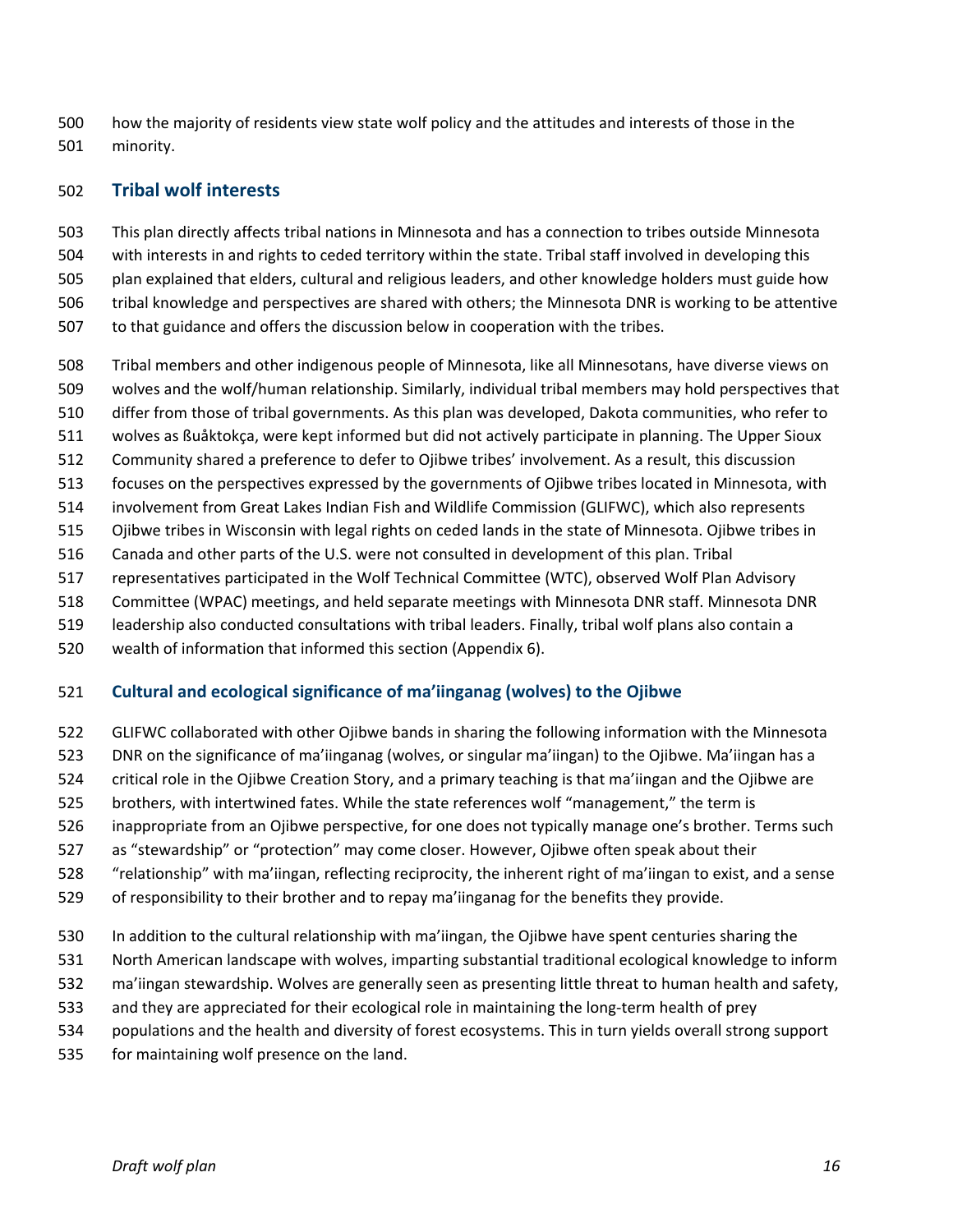- This relationship with ma'iingan informs tribal policy positions, reflecting that a tied fate means health is
- sought for the wolf community just as for the human community. It is generally felt that wolves should
- determine their own numbers and distribution on the landscape, rather than humans making these
- determinations. Taking a wolf's life requires serious consideration and substantial justification.
- Recreational harvest does not meet this threshold, and policies regarding livestock depredation favor
- preventative actions and non-lethal approaches before consideration of lethal techniques.
- Ojibwe tribes have treaty rights related to resource stewardship in many parts of wolf range in
- Minnesota, so it is important for the state and the tribes to share their knowledge, understandings, and
- perspectives for the benefit of the wolf community. As sovereign nations, each tribe has unique views,
- and consulting independently regarding wolf stewardship in and around their own tribal lands and in
- ceded territories, while difficult at times, best supports cooperative stewardship of ma'iingan.

### **Additional tribal perspectives on wolves**

- In addition to the information above provided by GLIFWC, perspectives were provided by other tribal
- staff involved in plan development, and by documents consulted by the Minnesota DNR. Ma'iingan were
- important historically in tribal customs for some tribes this could involve occasional take as part of
- cultural or religious practices. As cited above, the Ojibwe generally do not view ma'iingan as a threat to
- their personal safety, and population management and recreational harvest are incongruent with the
- relationship with ma'iingan.
- WTC tribal representatives said these views remain dominant among members, although some are
- increasingly concerned about localized impacts to prey. There is generally strong support among tribal
- governments or staff for nonlethal methods to prevent livestock depredation; however, some Ojibwe
- bands believe that lethal control is necessary in limited circumstances, especially in the context of
- competing wildlife management objectives like moose population recovery. While coexistence involves
- challenges, at least one tribal leader shared "we do not see ourselves in conflict with wolves." These
- challenges can include domestic animal depredation, as mentioned above, as well as views around
- ma'iingan being in competition with deer and moose.
- Some Minnesota Ojibwe bands have formalized their positions against harvesting ma'iingan on tribal
- lands or have designated their reservations as ma'iingan sanctuaries. Although these interests did not
- arise during Minnesota DNR's planning process, the USFWS in its 2019 ESA proposed rule cited that
- there may be some limited interest among Ojibwe tribal members in harvesting ma'iingan as furbearers
- or for spiritual or other purposes.

# <span id="page-18-0"></span>**Resources to support Minnesota wolf management**

- The Minnesota DNR's wolf program requires dedicated staff and funding. Costs have increased over
- time, including for monitoring wolf populations, conducting research, and coordinating and
- implementing wolf management. Wolf plan implementation will depend on funding and will require
- tradeoffs among plan priorities and other resource needs throughout the course of the ten-year plan.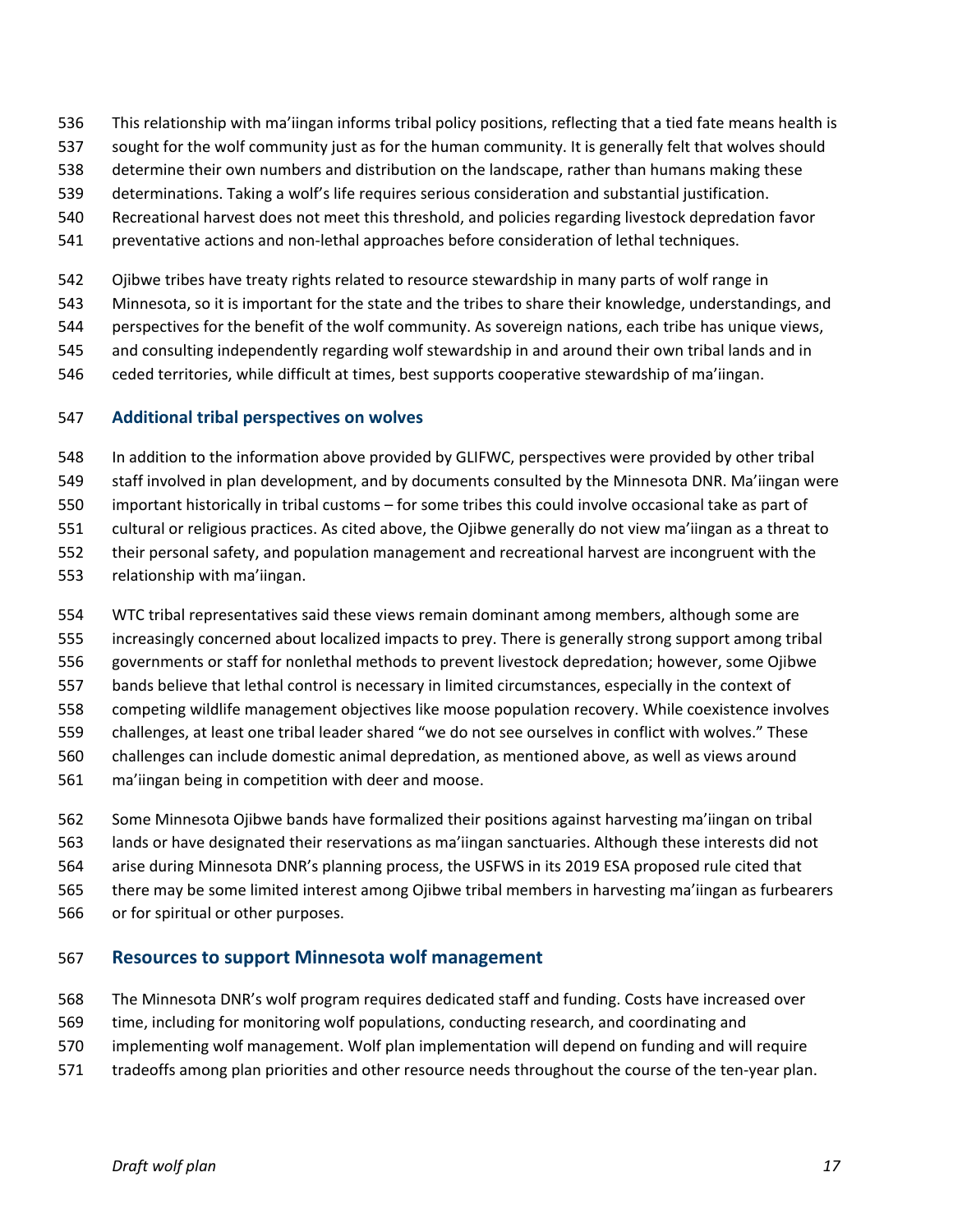- The divisions of Fish and Wildlife and Enforcement have direct responsibility for wolves, while other
- divisions play an indirect role through their own conservation work. The Large Carnivore Specialist,
- Furbearer and Wolf Research Scientist, and many conservation officers conduct specific wolf
- management functions at a cost of \$350,000-\$500,000 per year.
- Funding is primarily from the Wolf Management and Monitoring Account established by the legislature
- in 2013 for wolf management, research, damage control, enforcement, and education. Wolf license and
- applications fees (2012-2014 only) and \$0.50 from each deer license sold fund the account. Legislation
- was amended in 2017 to remove the deer license portion as of July 1 the year after ESA delisting. The
- account has roughly \$1,200,000 as of July 1, 2021. In the absence the 2022 federal court decision to
- return ESA protections to wolves in Minnesota, the Wolf Management and Monitoring Account would
- have been depleted by July 1, 2024 if it remained entirely dependent on revenue from deer hunting
- licenses.
- Minnesota DNR also relies on partnerships to conduct wolf management and monitoring. USDA-WS is
- the primary agency conducting wolf depredation management through an annual cooperative
- agreement, and they assist with wolf research trapping efforts as well. Wolf depredation control is
- augmented by state certified wolf control trappers under the Minnesota predator control program (MS 97B.671).
- Wolf monitoring and research have been conducted by organizations including the U.S. Geological
- Survey, National Park Service, University of Minnesota, DNR staff at Camp Ripley, and many tribal
- agencies in northern Minnesota. There is no estimate for the cumulative cost of this work, but without
- these essential partnerships, the Minnesota DNR would have more limited data from which to estimate
- and conserve wolf populations.

#### <span id="page-19-0"></span>**Wolf depredation and predation**

 Addressing loss of domestic animals and concerns over the impacts to big game species are important components of wolf management in Minnesota.

#### **Livestock depredation**

- Since 2007, the Minnesota DNR and USDA WS have implemented a cooperative management program
- to address depredation conflicts. Livestock mortality rates inside and outside wolf range are similar:
- according to USDA WS and the MDA, less than 2% of farms in wolf range experience wolf-livestock
- depredation annually; however, individual producers can experience significant losses. The level of
- depredation impact has been relatively stable since the late 1990s but fluctuates year to year.
- As discussed in a previous section, livestock producers can implement strategies to prevent or minimize
- wolf depredation impacts prior to an active depredation event. Non-lethal practices have been adopted
- primarily through individual investments, although there has been limited recent grant funding for
- conflict prevention through a pilot program funded and administered by MDA and USDA-WS. Additional
- public and private partnerships could better support implementation and evaluation of best practices
- for reducing or preventing wolf depredation incidents. To support some of the cost share or matching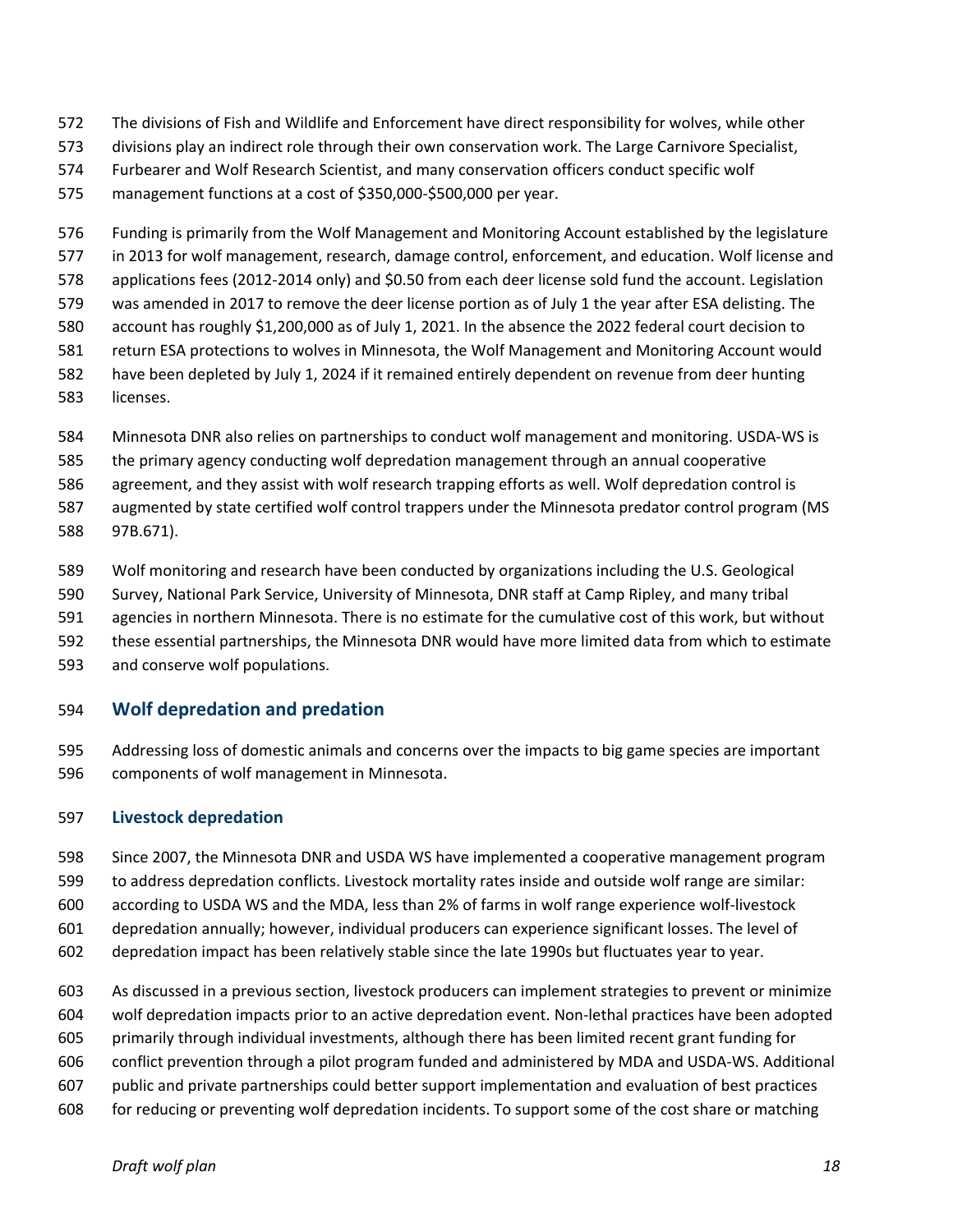- fund requirements for grants, contributions from NGOs and other donations have helped support
- programs to purchase or install fences. When verified incidents do occur, lethal control and
- reimbursement of financial losses comprise the current response, augmented by non-lethal methods as
- appropriate.
- Alternative approaches to mitigate livestock depredation, such as insurance and cooperative damage
- management programs, exist and should be considered among the suite of tools to incentivize
- coexistence of livestock agricultural practices and wolves, and to equitably distribute the costs of
- 'working landscapes'. The current approach to wolf depredation management was established in 1978
- when wolves were reclassified as threatened under the ESA. Conflicts increased with a growing wolf
- population through the late 1990s, likely creating reliance on the approach. Although other wildlife
- damage programs in Minnesota emphasize technical guidance and individual practices, the wolf
- program relies on government-funded control and compensation. Given that wolf depredation
- management is more intensive than for most other species in the state, alternative systems should be
- considered going forward.

#### **Predator/prey relationships in Minnesota**

- Minnesota is fortunate to have functioning predator-prey systems that include wolves, bears, moose,
- and deer, among other species. How or whether these species should be managed in a "balanced" way
- often depends on one's point of view. These species are intricately linked, influencing each other's
- behavior, survival, and reproductive success, and contributing to annual variation in their numbers.
- Habitat and weather conditions, parasites, disease, and many other factors also influence these
- interactions.
- As the Minnesota DNR strives to balance the needs of these species and the interests of Minnesotans,
- management strategies need to address challenging tradeoffs. These tradeoffs should be deliberated
- through public processes (e.g., during the development of deer population goals). In addition,
- communication about management actions that benefit one species to the detriment of another should
- explain the impacts and the reasoning behind the decision.

#### <span id="page-20-0"></span>**Wolf population objectives**

- Determining an appropriate population level and distribution is complex. While consistent statewide
- approaches are generally preferred, flexibility is needed to address regional or local issues.

#### **Population level**

- The USFWS Recovery Plan for the Eastern Timber Wolf (revised 1992) established a recovery goal of
- 1,251-1,400 wolves, to ensure their continued survival in Minnesota. To provide a buffer above this, the
- Minnesota DNR identified a minimum population level of 1,600 wolves in the 2001 plan. No maximum
- population goal was established. Feedback from the public, WPAC, and WTC indicated the origin and
- meaning of this previous wolf population objective was not clearly conveyed in the previous Plan. To
- clarify, this number was not intended as a management objective (i.e., management activities would not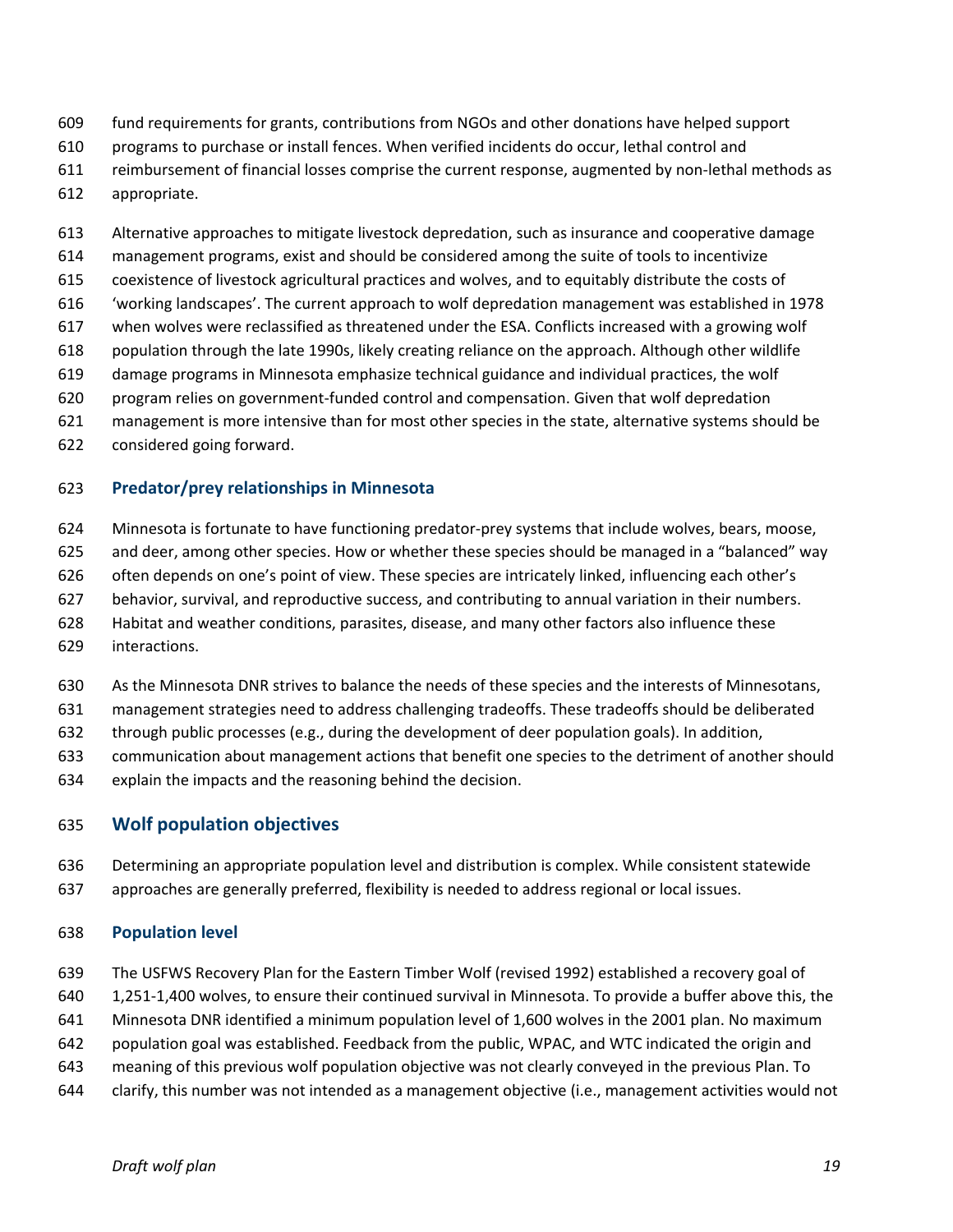- be taken to reduce the population to that level). Rather, if the population were to decline toward 1,600,
- efforts would be made to identify the cause and management actions would be implemented to reverse
- the population decline. It is also important to identify and understand declining population trends
- should they occur, regardless of the absolute population size.

 The wolf population has not been below 1,600 since the late 1980s. It was estimated as high as 3,020 in the early 2000s, but with a reduced deer population has stabilized at about 2,700 wolves. Minnesota's wolf population has likely occupied all larger patches of suitable habitat and faces no known major or immediate threats to population persistence. Wolves have slowly established a presence in new parts of the state during the last decade. Areas such as southeastern Minnesota could potentially support wolves, but only a few individuals have been observed on occasion. In addition to considering biological factors supporting long-term wolf survival, the state considers stakeholder preferences, local or regional issues, the ecological and cultural factors, and the importance of Minnesota's wolf population within in the Great Lakes region. In the Minnesota DNR's 2019 opinion survey, livestock producers and deer hunters preferred fewer wolves, while residents as a whole preferred more or the same number of wolves.

#### **Population distribution**

- The geographic distribution of wolves is equally important and directly related to a numerical population objective. Minnesota's population is a regional asset, part of a "meta population" tied geographically to the wolf population surrounding the upper Great Lakes and a southern extension of wolf population in Ontario and Manitoba, Canada. Wolf range in Minnesota has expanded slightly since the 2001 plan. Although not without challenges, wolves have demonstrated they can successfully inhabit a larger portion of the state than previously expected, but with potential increases in human-wolf conflicts. Support for wolves varies depending on landscape features and community characteristics; however, a well-connected and broadly distributed population generally supports long-term wolf conservation in Minnesota and beyond.
- If desired, wolf zones are a strategy available to support different population and social objectives. Concepts could include the following:
- **Management zone:** Most of Minnesota will be considered a management zone, where standard implementation of state laws and wolf management rules would be in effect. Areas could be
- open to hunting or trapping if a season is established, and standard depredation policies would be in place.
- **Protection zone:** Large landscapes with a resource protection purpose could be restricted to any wolf taking (e.g., Voyageurs National Park, the Boundary Waters Canoe Area Wilderness, Minnesota State Parks, Scientific and Natural Areas, tribal reservations as determined by tribal governments). This would offer complete protection for wolves except in defense of human life, under state laws that allow killing wolves to protect domestic animals on private lands, or applied to wolves that exhibit repeated abnormal or aggressive behavior.
- **Research zone:** Areas could be defined by permitted research where wolf-take or other policies would be temporarily modified or restricted to assess effectiveness of management activities,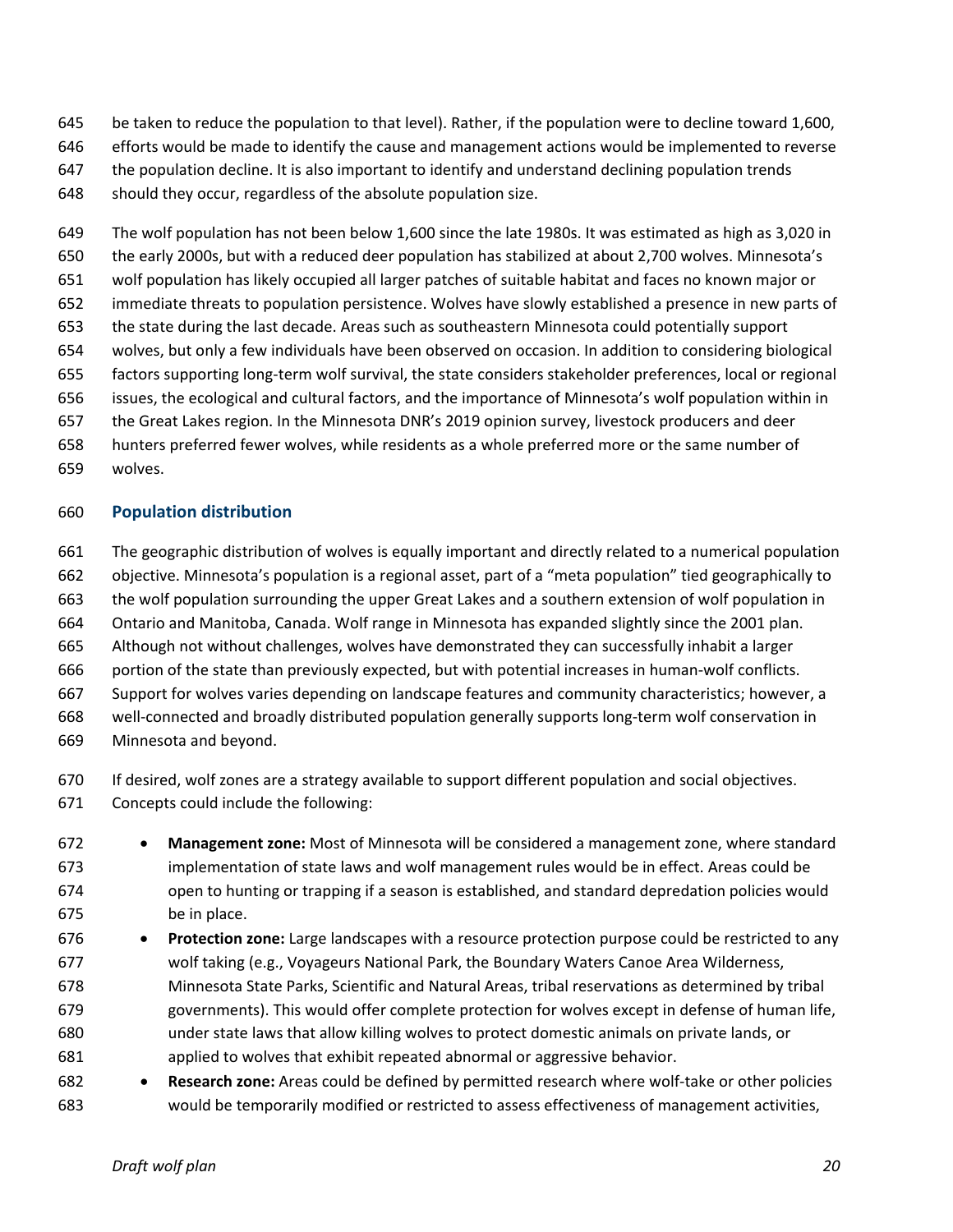impacts on ungulate populations or livestock, or other specific research goals. Wolf hunting or trapping and depredation policies could vary from the standard management zone provided the deviations were consistent with all relevant laws and public process

#### <span id="page-22-0"></span>**Wolf research and monitoring needs**

 Population monitoring is critical for informing and evaluating wildlife conservation and management. Monitoring can take many forms and needs can vary geographically and over time; although monitoring must be sufficient to inform decisions, it also needs to be flexible. The WTC identified the following principles to guide wolf monitoring.

- Monitoring methods (e.g., technologies, statistical analysis options) evolve frequently, so approaches should be adaptable and responsive to geographic and temporal changes and needs.
- Successful, large-scale monitoring requires collaboration among state, federal, tribal, university, and other entities. However, funding sources and approaches vary widely and can be inconsistent (e.g., depending on whether wolves are federally protected) and unreliable (e.g., grants, gifts). Consistent and dependable funding should be available for agencies participating in the Minnesota DNR's agreed-upon wolf monitoring protocol.
- Distinct management zones (e.g., for population or harvest management) should require monitoring and data collection protocols adequate to assess management effects.

 State-funded wolf research should prioritize informing or reducing uncertainty associated with key conservation and management decisions, with research results transparently conveyed to the public.

# <span id="page-22-1"></span>**IV. Goals, objectives, and strategies**

 The goals in this plan are long-term, outcome-oriented purpose statements. Public, tribal, and other 706 stakeholder and partner input was instrumental in formulating these goals.

707 • Goal 1. Maintain a well-connected and resilient wolf population 708 • Goal 2. Collaborate with diverse partners to collectively support wolf plan implementation • Goal 3. Minimize and address human-wolf conflicts while recognizing diverse wolf values • Goal 4. Inform and engage the public about wolves in Minnesota and their conservation 711 • Goal 5. Conduct research to inform wolf management • Goal 6. Administer the wolf program to fulfill agency responsibilities and public and partner needs Below each of the goals, this plan lists objectives and strategies: • Objectives are activities or outputs that support plan goals that can be tracked to determine

progress through the life of the plan.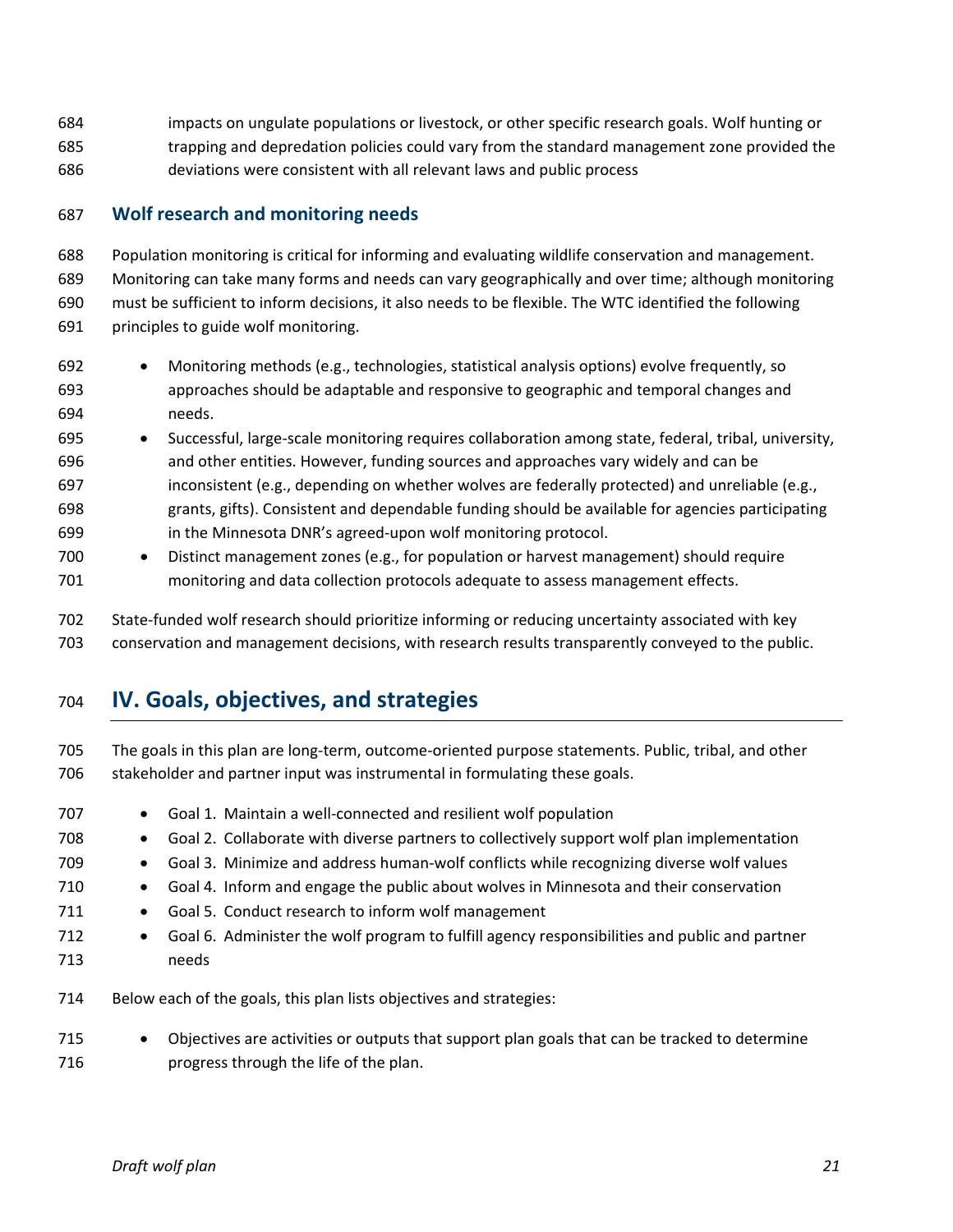717 • Strategies are specific, actionable statements describing how the Minnesota DNR will achieve its goals and objectives.

#### <span id="page-23-0"></span>**Goal 1. Maintain a well-connected and resilient wolf population**

#### **Objective 1A. Conduct wolf population monitoring and research**

721 • Strategy: Annually and as needed with the Minnesota DNR standing wolf technical committee, discuss monitoring results and make any recommended changes to wolf monitoring methods and plans, and discuss wolf research results and priorities (see Goal 5). 724 • Strategy: Monitor the geographic distribution of wolves and population abundance. **b and Strate and Tomas in Strate is a proper** on During any period in which the federal post-delisting monitoring (PDM) plan/protocol is in effect, monitoring frequency and methods will at least minimally meet those PDM requirements. o For the first 2 years after this wolf plan is adopted, *annual* population estimates (using current methods) will be obtained, as has been the case since 2012. 730 b O Within two years of this plan's adoption, the standing wolf committee will review current protocols and make recommendations regarding future monitoring methods and frequency. **beids of the harvest season occurs, hunters/trappers will be required to submit a tooth from any**  harvested wolf for aging and to participate in a hunter/trapper harvest effort survey. **b Example 20 o Data on at least one independent population trend indicator will be collected annually**  (e.g., an existing track survey or a new method). 737 • Strategy: If a population decline of concern occurs (e.g., falls below 1,600 or a declining trend if below 2,000), the standing wolf committee will discuss the appropriate level of concern, and as necessary recommend research needs and potential solutions to understand and address the concern. 741 • Strategy: As opportunities arise, collect blood and tissue samples to assess wolf population status and health. o The standing wolf committee will develop protocols for collecting biological samples from wolves captured as part of monitoring, research, or depredation control, to facilitate pooled analysis (e.g., population genetics, wolf health) using this disparate information. **b Exercise** o If a harvest season occurs, data requirements will be similar to those during the 2012-14 seasons. Hunters and trappers will be required to submit all wolves to registration stations for carcass inspection and data collection. Data will be collected to identify location of harvest, sex of animal, and details on methods of harvest, as well as to collect biological samples (e.g., teeth, reproductive tracts of females, other tissues or parasites), record body measurements, and to apply a pelt tag demonstrating that the wolf had been registered appropriately.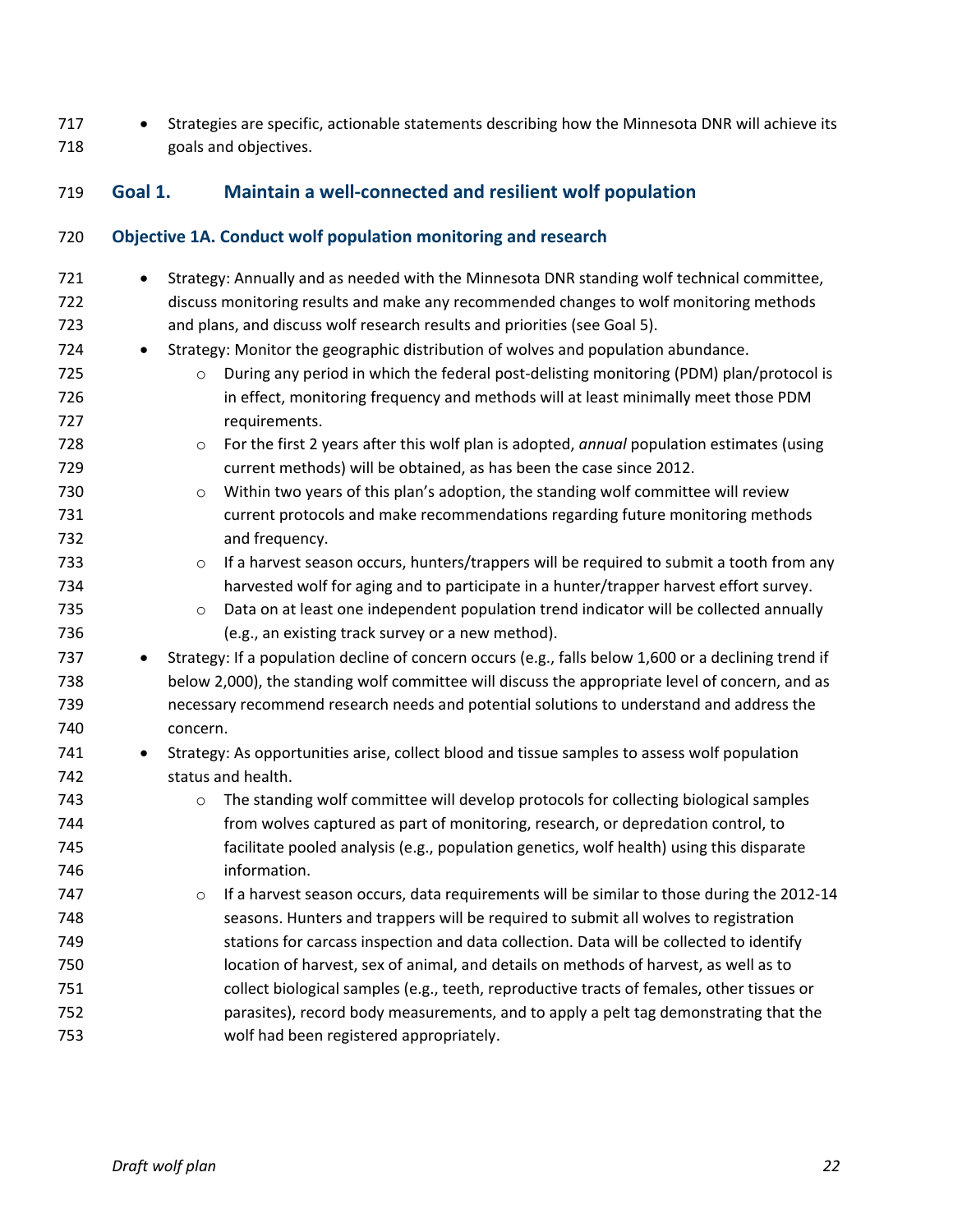#### 754 **Objective 1B. Maintain a population comparable to recent estimates (2,200-3,000, well above**  755 **the federal recovery goals) and distributed across the majority of current wolf range**

- 756 Strategy: Coordinate with the standing wolf committee to evaluate population levels in relation 757 "concern thresholds" and implement progressive mitigating actions if a multiyear declining 758 statewide population trend drops below 2,000. 759 o Before population reaches the minimum acceptable level, initiate research to 760 understand contributing factors. 761 o Implement management actions designed to reverse trends.
- 762 Strategy: Provide an opportunity for additional public input on wolf management if the 763 statewide population point estimate exceeds 3,000 over multiple, consecutive years and public 764 concerns about negative impacts attributable to wolves concurrently increase.

| 765 | Figure 3. Placeholder for potential graphic on population levels/distribution and responses - flexible and subject to continuing |
|-----|----------------------------------------------------------------------------------------------------------------------------------|
| 766 | development                                                                                                                      |

| Population   | $1,600$          | $1,600 - 2,000$ | $2,000 - 2,200$  | $2,200 -$     | >3,000                 |
|--------------|------------------|-----------------|------------------|---------------|------------------------|
| level and    | Trending         | Trending        | Trending         | 3,000         |                        |
| trend        | downward         | downward        | upward           | stable        |                        |
| Population   | Steadily         | Local/short-    | Present across   | Present       | <b>Expanding range</b> |
| distribution | declining        | term declines   | range            | across range  |                        |
| and trend*   |                  |                 |                  |               |                        |
| Response     | Mitigation       | Implement       | Consider more    | Optimal       | Consider               |
|              | measures to      | enhanced        | frequent         | population    | additional public      |
|              | reverse decline; | monitoring and  | population       | level with    | engagement             |
|              | does not         | research to     | monitoring,      | current       | and                    |
|              | preclude         | determine       | disease          | occupied      | management             |
|              | control of       | population      | surveillance, or | wolf range;   | actions to             |
|              | wolves for       | decline and     | other research   | more          | address                |
|              | public safety,   | contributing    | to assess        | frequent      | depredation or         |
|              | livestock        | factors         | population       | monitoring    | other public           |
|              | depredation      |                 | status           | if there is a | concerns               |
|              |                  |                 |                  | season        |                        |

**\*** Based on previous mid-winter population estimate and other indices of population trends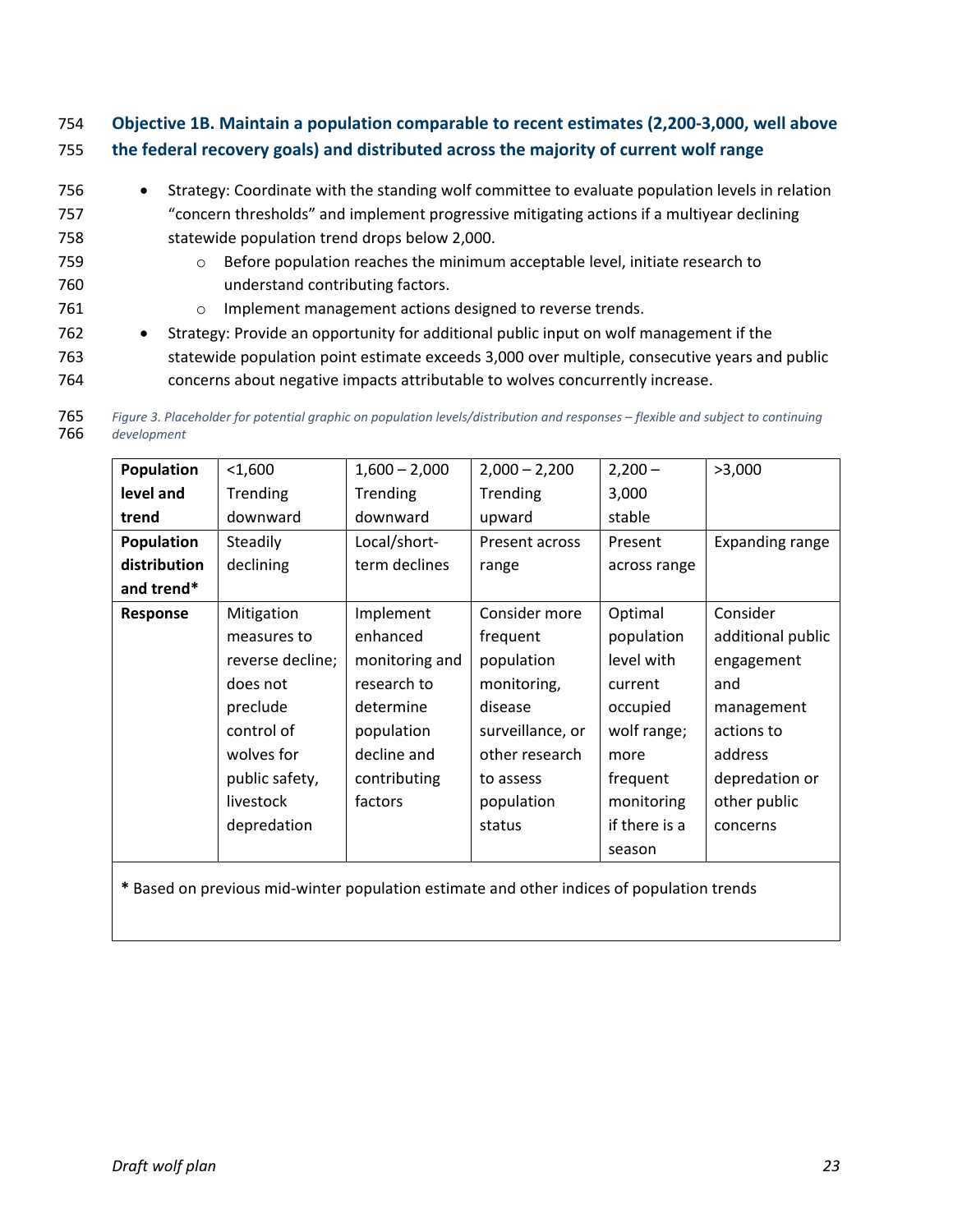# <span id="page-25-0"></span> **Goal 2. Collaborate with diverse partners to collectively support wolf plan implementation**

- *Objective 2A. Coordinate and consult with sovereign tribal nations*
- 770 Strategy: Annually and additionally as needed, communicate with tribal biologists to plan wolf conservation and management.
- Strategy: Establish a process for consultation with tribal nations on substantive changes in wolf conservation and management.
- *Objective 2B. Collaborate on research and monitoring activities with tribal and institutional partners*
- 776 Strategy: Involve the WTC and other key partners in a standing wolf technical committee 777 leveraging expertise across institutions involved in wolf research and monitoring.
- 778 Strategy: Work closely with the deer, elk and moose committees established by the DNR to evaluate role of wolf predation on these populations to inform wolf management.

### *Objective 2C. Collaborate on wolf planning and management with tribal and institutional partners, private entities and NGOs*

- Strategy: Continuously improve wolf depredation coordination with MDA and USDA-WS and affected stakeholders to help minimize potential wolf-livestock conflict.
- Strategy: Work proactively with livestock producer organizations and interested parties to identify methods, resources, and funding to coordinate and implement preventative wolf depredation practices at key locations and identify best practices for livestock producers.
- Strategy: Communicate wolf conservation objectives so they are incorporated into habitat and 788 other resource management planning (e.g., USFS, state, or county forest management plans).
- Strategy: Communicate with wolf managers from neighboring states and provinces to exchange information about wolf populations and support wolf conservation across boundaries.
- Strategy: Assure that wolf monitoring information adequately addresses USFWS five-year PDM plan reporting requirements to evaluate recovery and listing status.
- *Objective 2D. Collaborate on wolf education with tribal and institutional partners and NGOs*
- Strategy: On an annual basis, provide current and scientifically based information regarding wolves and wolf management in Minnesota that can be used by DNR and other organizations in Minnesota that conduct wolf education and provide information to a variety of audiences. • Strategy: Partner with organizations to develop materials and programs that are available as resources to share and educate people about wolves. **cance in Email newsletters to subscribers with information about wolves and wolf conservation**
- **b** on a quarterly basis.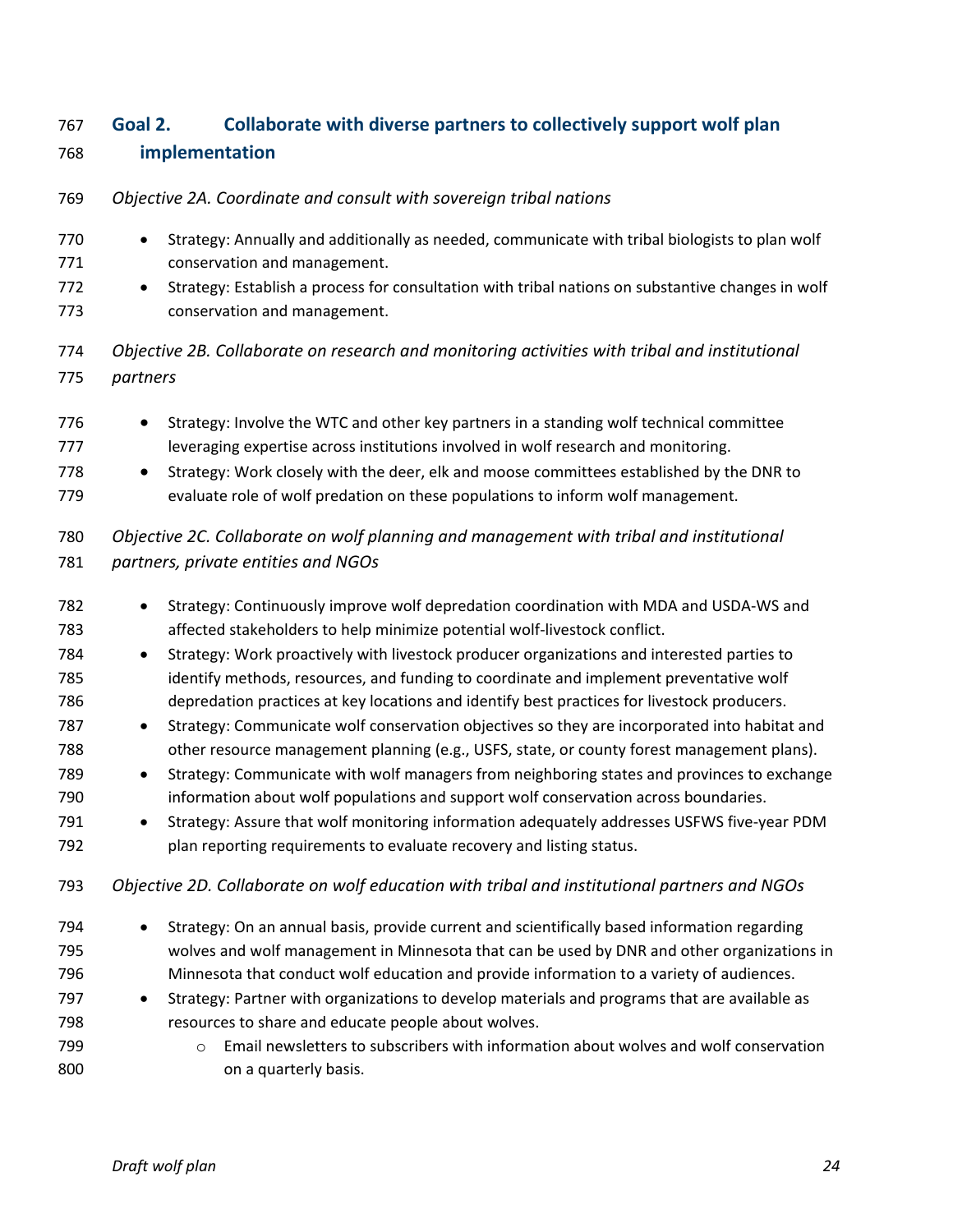# <span id="page-26-0"></span> **Goal 3. Minimize and address human-wolf conflicts while recognizing diverse wolf values**

# *Objective 3A. Prevent and reduce human-wolf conflict*  804 • Strategy: Provide information directly and through partners on avoiding human-wolf conflict, including on wolf ecology/behavior and on human practices for successful coexistence. 806 • Strategy: Share best practices and provide technical guidance to livestock producers and pet owners on preventative and non-lethal wolf depredation deterrence methods. *Objective 3B. Implement statewide mitigation of wolf damage and related conflicts*  809 • Strategy: Continue support for MDA compensation program by providing best information for investigators to identify wolf damage for depredation claims. Train as needed an adequate number of investigators and Conservation Officers trained by the DNR and USDA WS. 812 • Strategy: At request of tribal governments, allow co-investigation by tribal officers and Minnesota DNR Conservation Officers of wolf damage and conflict in and adjacent to tribal reservations. 815 • Strategy: When allowed, provide effective state directed wolf control, including the use of **private certified wolf trappers, in response to verified claims of damage to livestock or pets. business of two different zones for wolf depredation control in Minnesota to**  enable consistent response to wolf depredation conflicts. Recommend legislative action to eliminate the distinction between current depredation zones (i.e., remove zone B depredation zone and apply wolf depredation management consistently across the 821 state, retain control and take of wolves currently defined by 97B.645 for remainder of 822 the state). 823  $\circ$  Following removal of zones B designations, identify provisions for control of wolves in areas where chronic wolf depredation conflicts occur (i.e., repeated depredations over two years or multiple incidents in a calendar year) when prevention has been ineffective. *Objective 3C. Provide information on conflicts*  828 • Strategy: Develop an online integrated wolf depredation conflict information system to inform 829 the public of claims, compensation, nonlethal and mitigation strategies tracking, and wolf control numbers/details. **Goal 4. Inform and engage the public about wolves in Minnesota and their**

<span id="page-26-1"></span>**conservation** 

|  | 833 Objective 4A. Provide baseline information on wolves to diverse audiences statewide |
|--|-----------------------------------------------------------------------------------------|
|  |                                                                                         |

834 • Strategy: Annually publish a wolf committee report to communicate wolf population monitoring activities, management actions, and recommendations.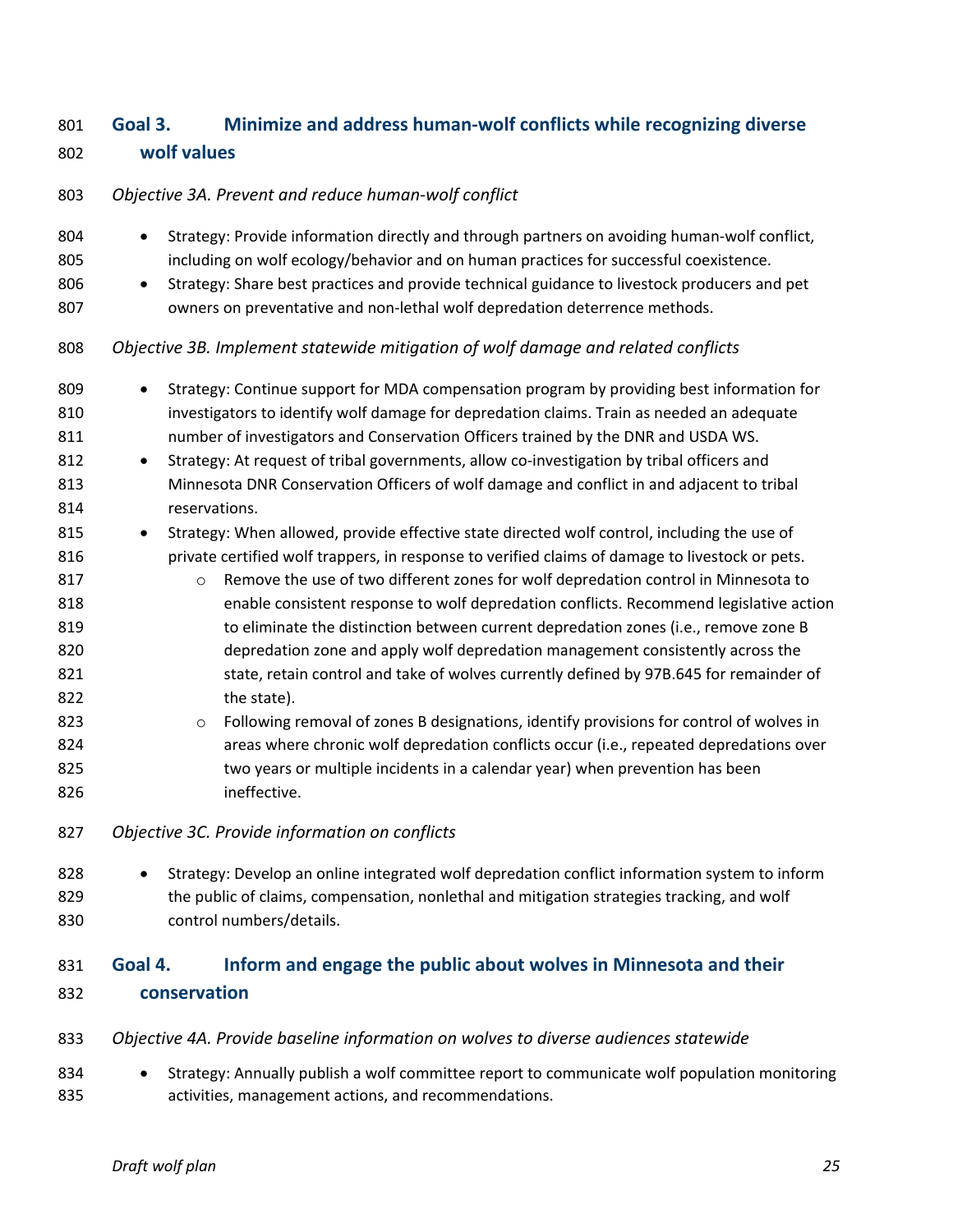<span id="page-27-0"></span>

| 836<br>837<br>838                                    | Strategy: Provide through multiple platforms information on wolf biology, behavior and<br>$\bullet$<br>population dynamics; humans' values around wolves; wolf management activities; and living<br>with wolves.                                                                                                                                                                                                                                                                                                                                                                                                                                                                        |
|------------------------------------------------------|-----------------------------------------------------------------------------------------------------------------------------------------------------------------------------------------------------------------------------------------------------------------------------------------------------------------------------------------------------------------------------------------------------------------------------------------------------------------------------------------------------------------------------------------------------------------------------------------------------------------------------------------------------------------------------------------|
| 839<br>840<br>841<br>842                             | Strategy: Provide information and program support for internal and external partners (e.g.,<br>$\bullet$<br>develop DNR-branded wolf education programming for interpretive programs at Minnesota<br>State Parks and external environmental education organizations.)<br>Strategy: Transparently communicate wolf-related decision processes and outcomes in a<br>$\bullet$                                                                                                                                                                                                                                                                                                             |
| 843<br>844                                           | publicly accessible manner.                                                                                                                                                                                                                                                                                                                                                                                                                                                                                                                                                                                                                                                             |
| 845                                                  | Objective 4B. Involve communities in wolf research, monitoring and management                                                                                                                                                                                                                                                                                                                                                                                                                                                                                                                                                                                                           |
| 846<br>847<br>848<br>849<br>850<br>851<br>852<br>853 | Strategy: Identify the best ways to reach various audiences by understanding where they get<br>information. Implement strategies that effectively communicate wolf information.<br>Strategy: Identify public reporting (e.g., an online wolf sighting application) and community<br>$\bullet$<br>science (sometimes called citizen science) opportunities related to wolves, to involve the public<br>and contribute to research and monitoring.<br>Strategy: Conduct regular public engagement on wolf management, using multiple methods<br>involving diverse stakeholders, through wolf-focused opportunities and as part of related efforts<br>(e.g., deer, elk or moose planning). |
| 854                                                  | <b>Conduct research to inform wolf management</b><br>Goal 5.                                                                                                                                                                                                                                                                                                                                                                                                                                                                                                                                                                                                                            |
| 855<br>856                                           | Objective 5A. Collaborate with agency and academic institutions and NGOs to improve shared<br>understanding and information about wolves                                                                                                                                                                                                                                                                                                                                                                                                                                                                                                                                                |
| 857<br>858<br>859<br>860<br>861                      | Strategy: Engage the standing wolf technical committee as a research collaborative for<br>٠<br>identifying information needs and research priorities and to work toward shared consensus on<br>data collection and interpretation.<br>Strategy: State-funded wolf research will prioritize projects designed to inform, or reduce<br>$\bullet$<br>uncertainty associated with, key wolf conservation and management decisions.                                                                                                                                                                                                                                                          |
| 862<br>863                                           | Objective 5B. Improve ability to estimate wolf population in response to management actions or<br>changing conditions                                                                                                                                                                                                                                                                                                                                                                                                                                                                                                                                                                   |
| 864<br>865<br>866<br>867                             | Strategy: Identify limitations with current wolf population survey and assess opportunities for<br>improvement.<br>Strategy: Review, evaluate, or develop potential alternative methods for monitoring the wolf<br>$\bullet$<br>population.                                                                                                                                                                                                                                                                                                                                                                                                                                             |
| 868<br>869                                           | Objective 5C. Evaluate Minnesotans' values, beliefs, attitudes and behaviors regarding wolves<br>and wolf management                                                                                                                                                                                                                                                                                                                                                                                                                                                                                                                                                                    |
| 870<br>871<br>872<br>873                             | Strategy: Periodically conduct scientific surveys of relevant stakeholder groups, including all<br>Minnesota residents, especially before major wolf policy decisions.<br>Strategy: Pursue research opportunities to better understand the sources of human conflicts<br>about wolves and methods to reduce them.                                                                                                                                                                                                                                                                                                                                                                       |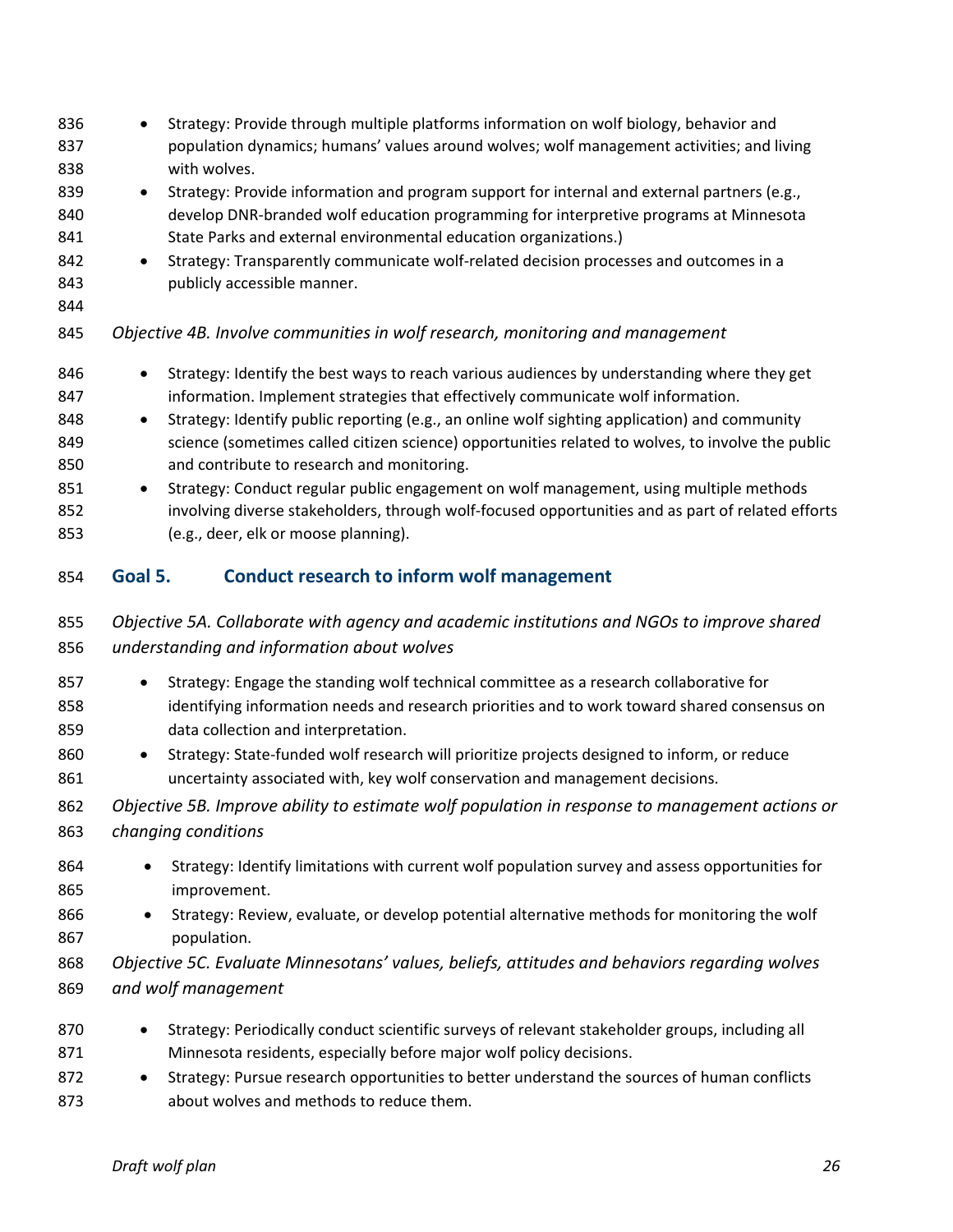<span id="page-28-0"></span>

| 876                                                                       | and cost-effective means                                                                                                                                                                                                                                                                                                                                                                                                                                                                                                                                                                                                                                                                                                                                                                                                                |
|---------------------------------------------------------------------------|-----------------------------------------------------------------------------------------------------------------------------------------------------------------------------------------------------------------------------------------------------------------------------------------------------------------------------------------------------------------------------------------------------------------------------------------------------------------------------------------------------------------------------------------------------------------------------------------------------------------------------------------------------------------------------------------------------------------------------------------------------------------------------------------------------------------------------------------|
| 877<br>878<br>879                                                         | Strategy: Design or support studies to address information gaps about tools to reduce or<br>$\bullet$<br>mitigate the impacts of wolf depredation (e.g., conduct research on the effectiveness and return<br>on investment of non-lethal and other depredation management methods).                                                                                                                                                                                                                                                                                                                                                                                                                                                                                                                                                     |
| 880<br>881                                                                | Objective 5E. Conduct research to evaluate wolf management strategies that support healthy<br>prey populations                                                                                                                                                                                                                                                                                                                                                                                                                                                                                                                                                                                                                                                                                                                          |
| 882<br>883<br>884<br>885                                                  | Strategy: When permitted, design or support studies to address information gaps about the<br>$\bullet$<br>impacts of wolf predation on moose and deer.<br>Strategy: When permitted, evaluate wolf control in reversing trends in moose population<br>$\bullet$<br>declines.                                                                                                                                                                                                                                                                                                                                                                                                                                                                                                                                                             |
| 886<br>887                                                                | Administer the wolf program to fulfill agency responsibilities and public<br>Goal 6.<br>and partner needs                                                                                                                                                                                                                                                                                                                                                                                                                                                                                                                                                                                                                                                                                                                               |
| 888                                                                       | Objective 6A. Deliver effective, transparent wolf governance and decision-making                                                                                                                                                                                                                                                                                                                                                                                                                                                                                                                                                                                                                                                                                                                                                        |
| 889<br>890<br>891<br>892<br>893                                           | Strategy: Develop a transparent and scientifically-informed process to make decisions about<br>$\bullet$<br>potential wolf harvest seasons (see season decision framework in Appendix 2)<br>Strategy: As included in the season decision framework, coordinate with sovereign tribal nations<br>$\bullet$<br>on any decisions regarding wolf hunting or trapping on nontribal land within reservation<br>boundaries and land adjacent to reservations.                                                                                                                                                                                                                                                                                                                                                                                  |
| 894<br>895                                                                | Objective 6B: Secure funds to implement agency wolf management and support synergistic<br>partner efforts                                                                                                                                                                                                                                                                                                                                                                                                                                                                                                                                                                                                                                                                                                                               |
| 896<br>897<br>898<br>899<br>900<br>901<br>902<br>903<br>904<br>905<br>906 | Strategy: Broaden the funding sources that support wolf management, aligned with department<br>$\bullet$<br>efforts.<br>Advocate for revenue sources in addition to wolf and deer season fees (e.g., a wildlife<br>$\circ$<br>conservation stamp).<br>Provide base wolf program funding through a combination of General Fund and Game<br>$\circ$<br>and Fish Fund appropriations, reflecting the breadth of Minnesotans who value wolves.<br>Communicate applied wolf monitoring and research priorities to potential funding<br>$\circ$<br>agents and sources (e.g., LCCMR).<br>Include in Outdoor Heritage Fund applications projects that protect, restore, and<br>$\circ$<br>enhance habitat and resources that support wolves.<br>Strategy: Maintain current funding sources that support strategies defined throughout the plan. |
|                                                                           |                                                                                                                                                                                                                                                                                                                                                                                                                                                                                                                                                                                                                                                                                                                                                                                                                                         |

*Objective 5D. Conduct research to more effectively address wolf depredation through non-lethal*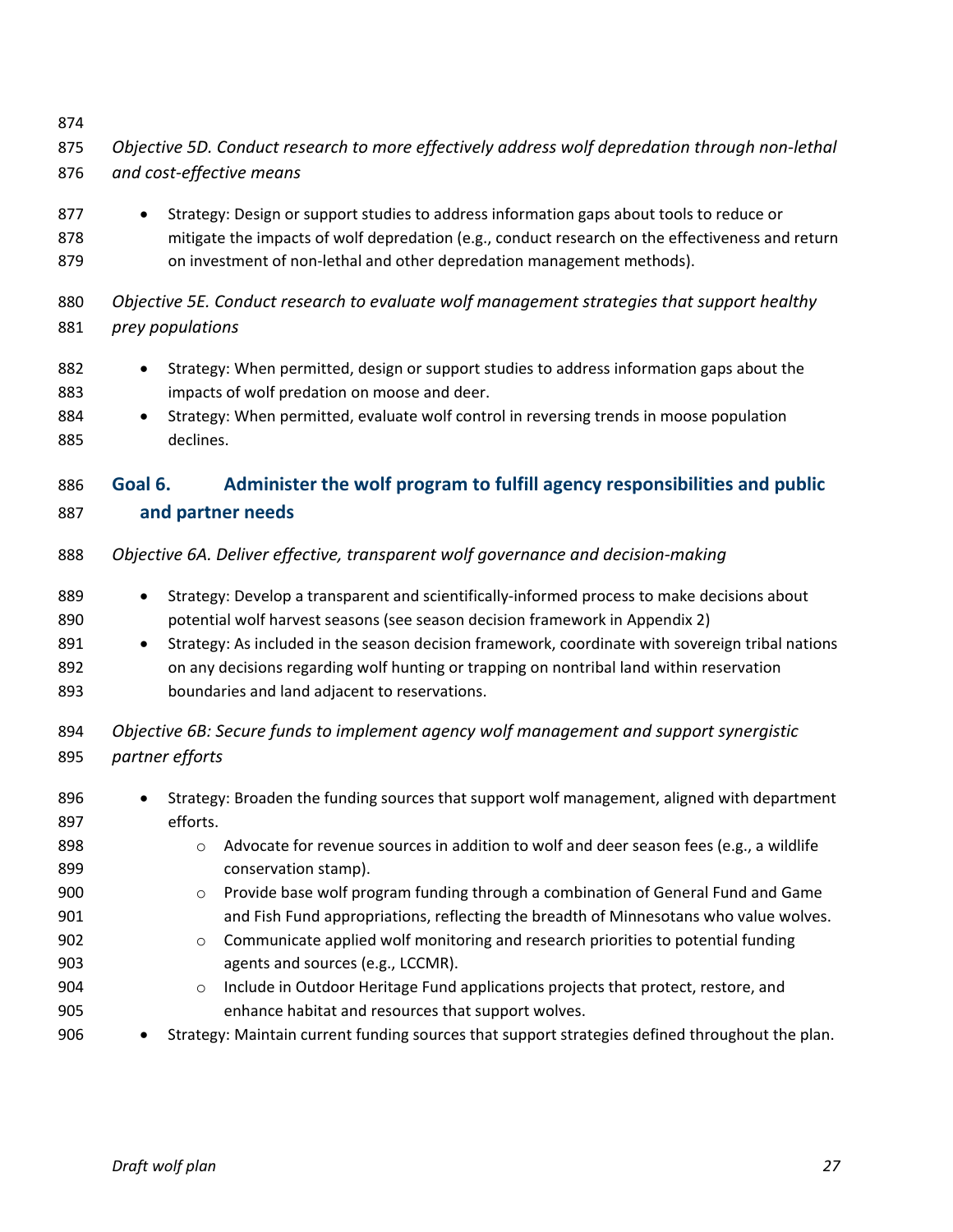- 907 Strategy: Parallel to declines in the Wolf Management and Monitoring Account, work with the DNR
- 908 wolf technical committee to identify program components to curtail or modify in the event
- 909 adequate, base-level funding is not available (e.g., reduce the frequency of population monitoring)
- 910 *Objective 6C: Explore policy and funding options for evolving wolf depredation control and*  911 *compensation*
- 912 Strategy: Evaluate, and if found promising propose, new policies and actions to reduce damage 913 compensation from state funds (e.g., compensation in lieu of control, premiums for wolf 914 depredation compensation payments, pay for protection tax policies or incentives, enhanced 915 insurance policies).
- 916 Strategy: Provide producer incentives for preferred, cost-effective strategies. Identify grant 917 funding to support a certified wolf conservation farm program for implementing preventative 918 strategies.
- 919 Strategy: Practice continuous improvement of wolf depredation management techniques by 920 identifying farms of highest risk, repeated damage, and factors that increase risk of depredation.

# <span id="page-29-0"></span><sup>921</sup> **V. Performance Measures**

 The Minnesota DNR will track and report publicly its progress implementing strategies in the plan. Performance measures are quantitative metrics commonly used to foster transparency and accountability and can also inform management decisions. Specific performance measures (Table 4) were selected to reflect the full scope of goals in this wolf management plan, with an emphasis on objectives anticipated to have broad public interest. Selected measures were also chosen based on efficiency of measurement for regular communication of management activities and tracking of overall

928 progress toward goals in plan implementation.

#### 929 **Table 4. Key performance measures**

#### 930

| Goal                                                                   | <b>Objective</b>                                                                                                                                                                                    | <b>Measure</b>                                                                                                 |
|------------------------------------------------------------------------|-----------------------------------------------------------------------------------------------------------------------------------------------------------------------------------------------------|----------------------------------------------------------------------------------------------------------------|
| Goal 1. Maintain a well-<br>connected and resilient wolf<br>population | Objective 1B. Maintain a<br>population comparable to<br>recent estimates (2,200-3,000,<br>well above the federal recovery<br>goals) and distributed across<br>the majority of current wolf<br>range | Annual or other regular estimate of<br>wolf population<br>Estimate of occupied wolf range<br>(m <sup>2</sup> ) |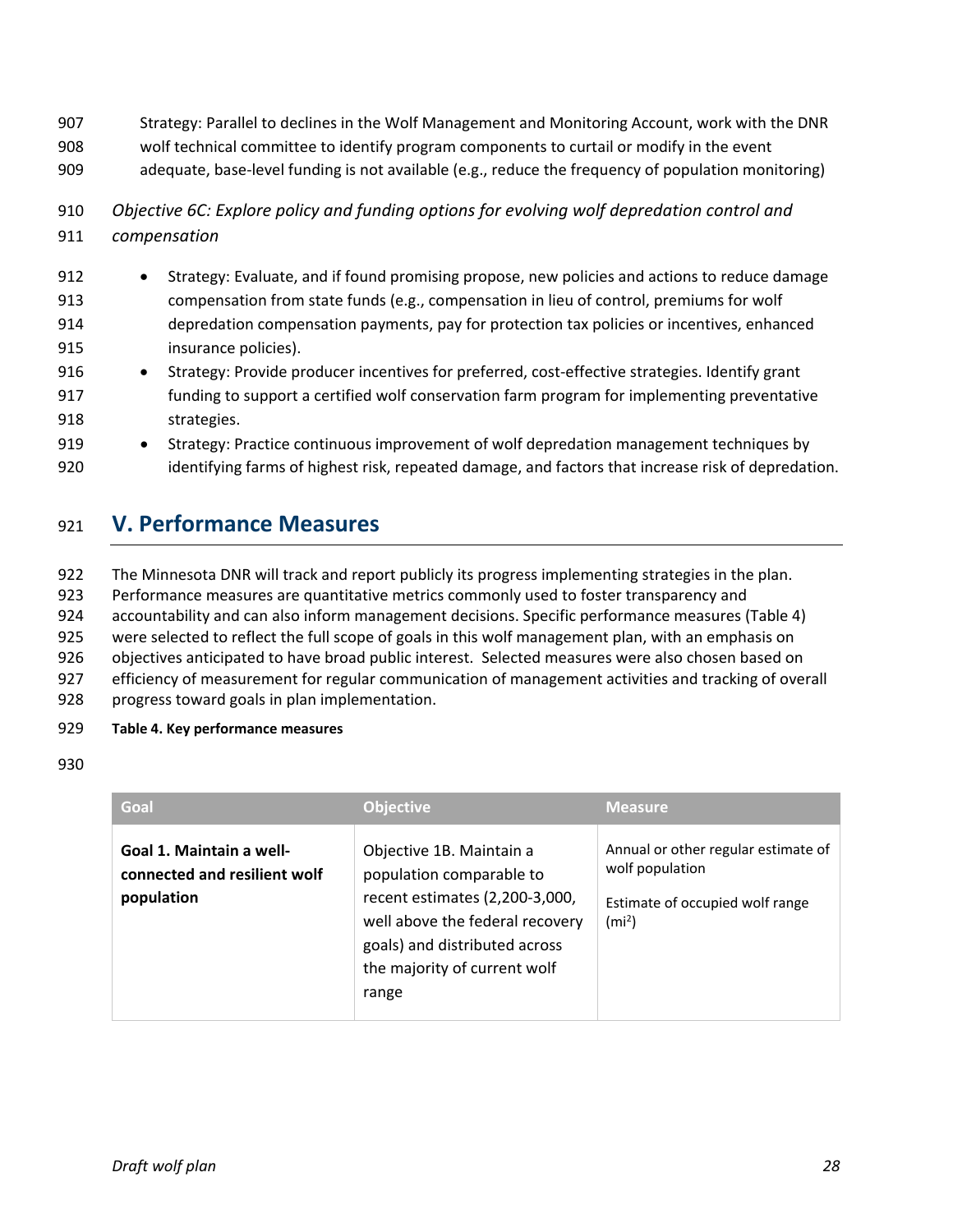| <b>Goal 2. Collaborate with</b><br>diverse partners to collectively<br>support wolf plan<br>implementation   | Objective 2A. Coordinate and<br>consult with sovereign tribal<br>nations<br>Objective 2C. Collaborate on<br>wolf planning and management<br>with tribes and institutional<br>partners, private entities and<br><b>NGOs</b> | Annual communications and<br>coordination with partners to<br>assess development and<br>implementation of strategies                                                                      |
|--------------------------------------------------------------------------------------------------------------|----------------------------------------------------------------------------------------------------------------------------------------------------------------------------------------------------------------------------|-------------------------------------------------------------------------------------------------------------------------------------------------------------------------------------------|
|                                                                                                              | Objective 2D. Collaborate on<br>wolf education with tribal and<br>institutional partners and NGOs                                                                                                                          | Biennial review and update of<br>general wolf information<br>coordinated through partners<br>The number of referrals to<br>partner websites                                               |
| <b>Goal 3. Minimize and address</b><br>human-wolf conflicts while<br>recognizing diverse wolf values         | Objective 3A. Prevent and<br>reduce human-wolf conflict                                                                                                                                                                    | The number of farms with<br>chronic wolf depredation<br>The number of farms using non-<br>lethal prevention strategies<br>based on farms visited by USDA-<br>WS                           |
| Goal 4. Inform and engage the<br>public about wolves in<br><b>Minnesota and their</b><br>conservation        | Objective 4B. Involve interested<br>individuals in wolf research,<br>monitoring and management.                                                                                                                            | The number of opportunities for<br>involving members of the<br>public in wolf monitoring and<br>research<br>The number of opportunities for<br>public input on wolf<br>management         |
| Goal 5. Conduct research to<br>inform wolf management                                                        | Objective 5B. Improve ability to<br>estimate wolf population                                                                                                                                                               | Analysis and report of wolf<br>monitoring, with adoption of<br>appropriate recommendations                                                                                                |
| Goal 6. Administer the wolf<br>program to fulfill agency<br>responsibilities and public and<br>partner needs | Objective 6B. Secure funding to<br>administer wolf management<br>program                                                                                                                                                   | Development and<br>recommendation of diverse and<br>resilient funding mechanisms<br>sufficient to administer wolf<br>management, research, and<br>education as identified in wolf<br>plan |

931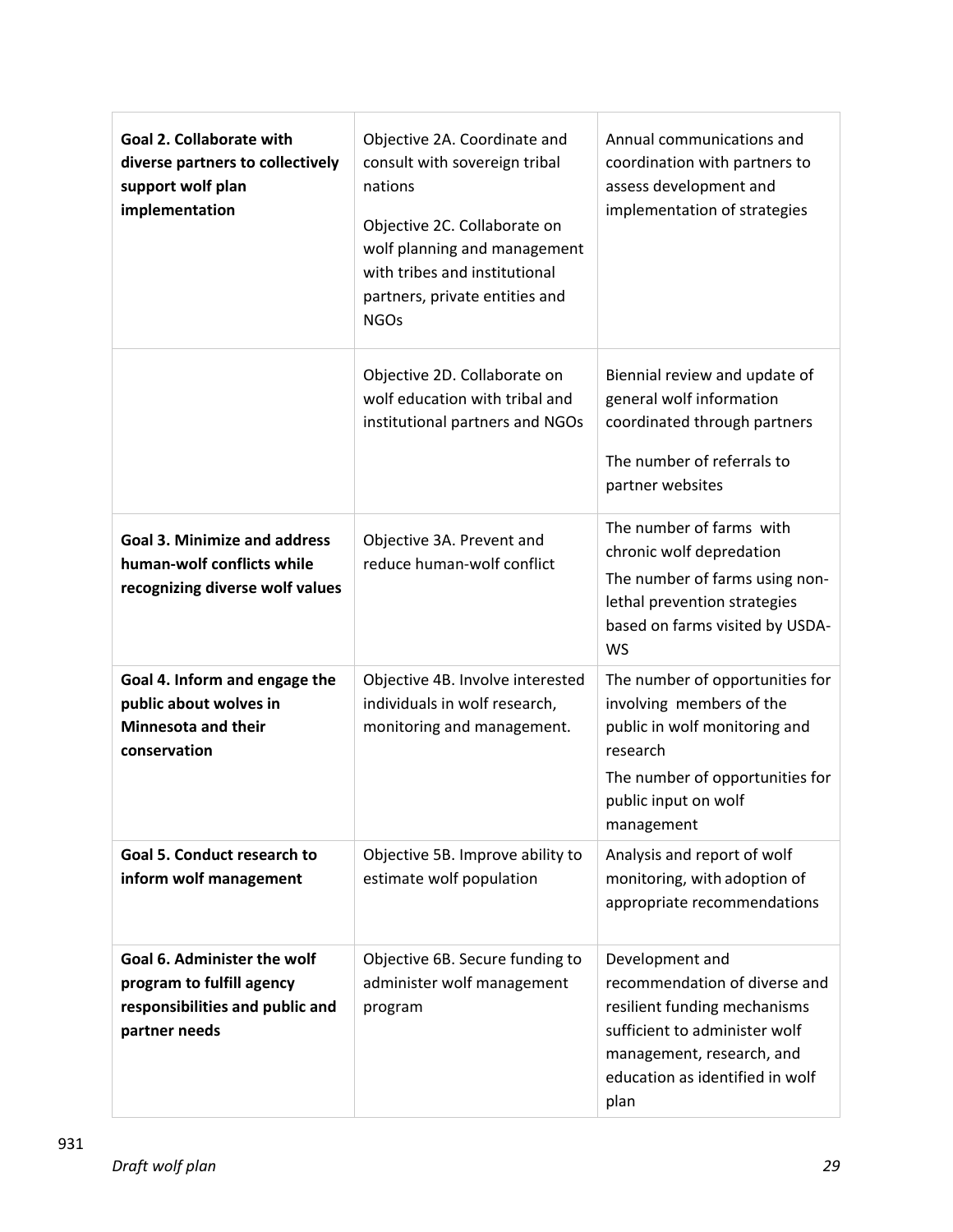# <span id="page-31-0"></span>**Appendices**

# <span id="page-31-1"></span>**Appendix 1. Input report**

To be inserted – summary of tribal, public and technical committee input.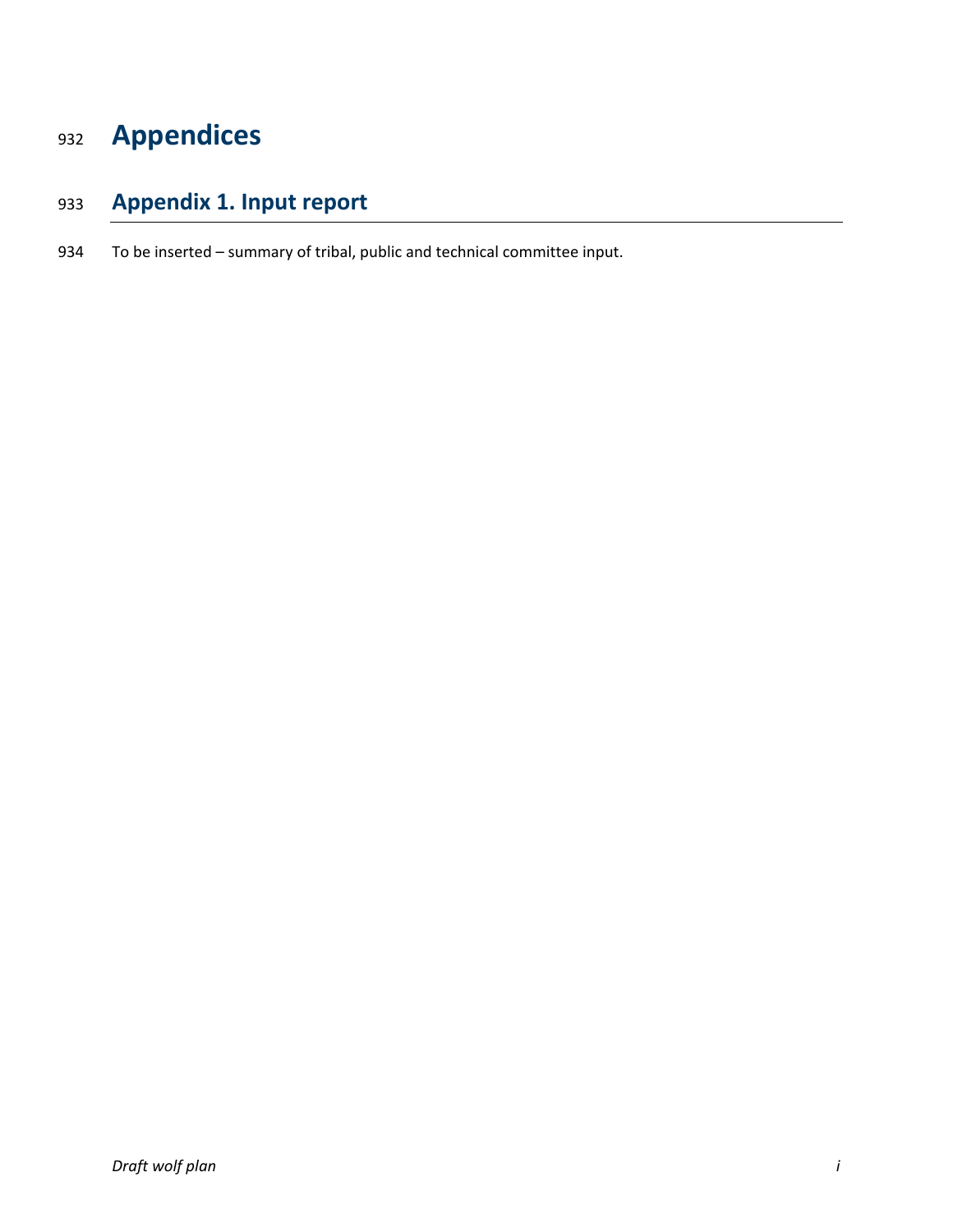# <span id="page-32-0"></span>**Appendix 2. Proposed Season Decision Framework**

#### <span id="page-32-1"></span>**A. Purpose**

 The mission of the Minnesota Department of Natural Resources (DNR) is to work with Minnesotans to conserve and manage the state's natural resources, to provide outdoor recreation opportunities, and to provide for commercial uses of natural resources in a way that creates a sustainable quality of life. MS 97B.646 directs the DNR to "in consultation with the commissioner of agriculture, … adopt a wolf management plan that includes goals to ensure the long-term survival of the wolf in Minnesota, to reduce conflicts between wolves and humans, to minimize depredation of livestock and domestic pets, and to manage the ecological impact of wolves on prey species and other predators."

 Departmental decisions about future seasons will occur only after completion of the update to the 2001 wolf management plan and in recognition of any federal ESA listing status.

- Particularly complex social and biological factors underlie a future decision, so the DNR has developed
- this framework as an appendix to the plan update to describe in greater detail how the DNR's season-
- related decisions will be made *in the future* if wolves are once again removed from the federal ESA.
- Therefore, this document assumes overall wolf management is implemented per the plan itself, and
- does not reiterate the full suite of strategies upstream or independent of a season decision. The
- framework also proactively describes critical factors that require consideration and deliberation to hold
- a season, including communication, season design, and harvest levels.
- It is essential to emphasize that **this decision framework will not prescribe an outcome** (i.e., whether a
- season will ultimately be implemented). Rather it focuses on the factors that will be considered and the
- process that will be followed, supporting transparency and efficiency for making season-related
- decisions, in consultation with the public and the DNR's management partners.

#### <span id="page-32-2"></span>**B. Background and assumptions**

 Decisions to hold regulated wolf hunting and trapping seasons rest on several key assumptions about DNR's legal authorities under state and federal statute; information sufficiency about wolf population dynamics, harvest reporting, and monitoring; public opinion about wolf hunting and trapping; tribal perspectives; and DNR's historical experiences pertaining to wolf harvest. The following information provides a starting point for any discussion about wolf hunting and trapping seasons.

- Minnesota DNR has authority to prescribe wolf seasons under MS 97B.645, after ESA delisting. • There have been a number of delisting and subsequent listing decisions as a result of court 965 rulings, including current litigation challenging the most recent wolf delisting decision. • There is an abundance of data and research to inform a decision about wolf season implementation.
- DNR implemented a wolf season for three years (2012-2014) in a manner that maintained the wolf population above recovery levels.
- Harvest levels can be controlled through a regulated season structure.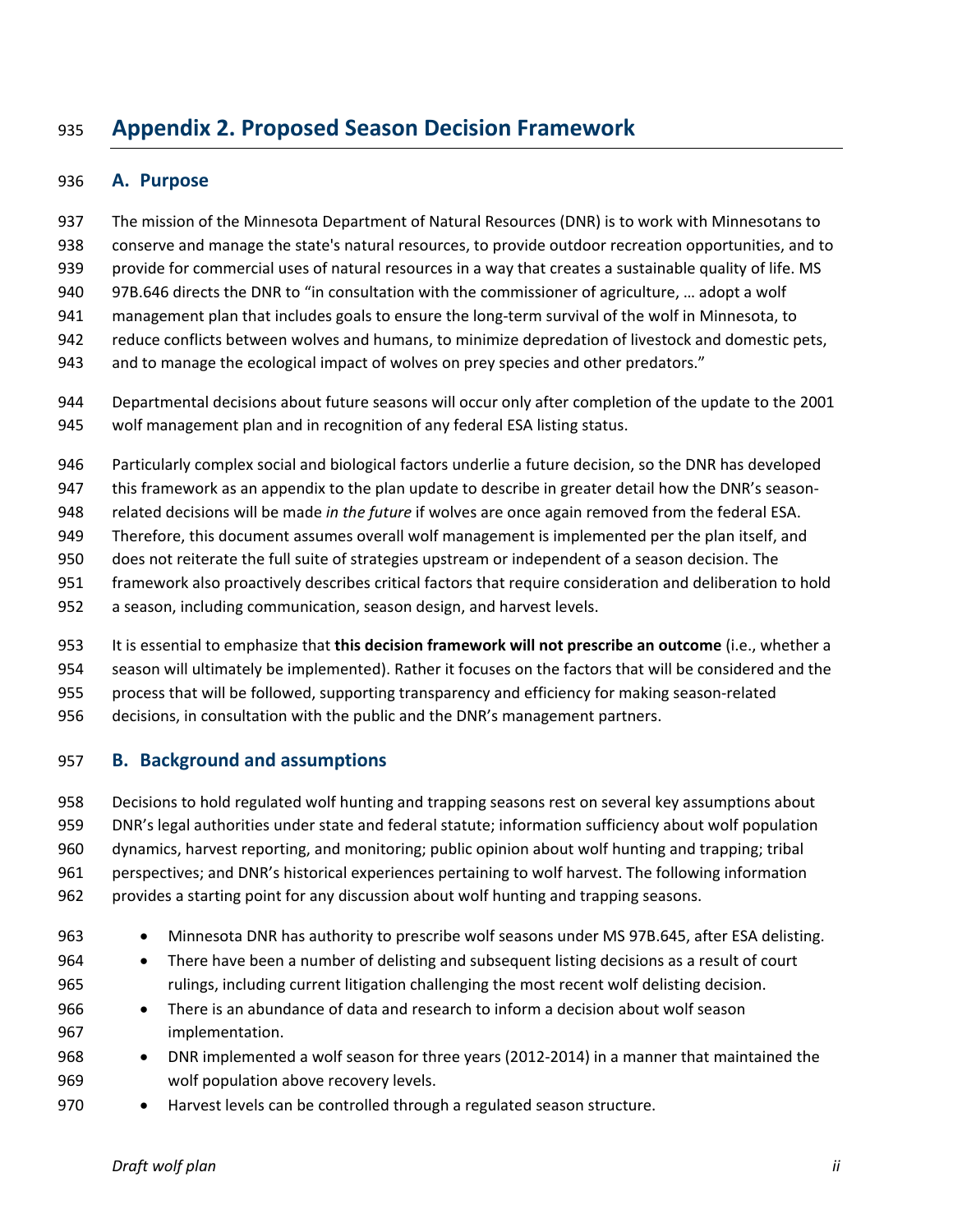971 • Wolves have significant cultural and social value in Minnesota. The value of and relationship with *Ma'iingan* (Anishinaabe) or ßuåktokça (Dakota) is important for indigenous Minnesotans. 973 • Minnesotans are divided in their support for a wolf season. o Nearly 50% of Minnesotans oppose and 41% support a wolf hunting season. Opposition is higher for a wolf trapping season with nearly 60% of Minnesotans opposed and 30% in support. o High support for a season exists among deer hunters and livestock producers, and presumably other un-surveyed sub-groups (e.g., trappers, other hunters).

#### <span id="page-33-0"></span>**C. Guiding principles**

 The DNR offers the following guiding principles for its approach to making a future decision about holding regulated wolf hunting and trapping seasons.

- Conservation and stewardship Wolf season decisions will promote responsible stewardship, be consistent with long-term wolf population viability, and maintain ecological function. Allowable harvest levels will be consistent with population levels identified in Objective 1b of the 2022 Minnesota Wolf Management Plan. If implemented, any harvest must be regulated and monitored responsibly.
- Tribal involvement Tribal governments must be consulted regarding the potential for a season, with a goal of identifying and pursuing a mutually acceptable decision.
- 989 Science The decision whether to have a season will be informed by best available science.
- Monitoring Adequate population monitoring methods should be in place. Monitoring methods and principles would be drafted by the Wolf Technical Team and included in the Wolf Management Plan.
- Public involvement and input Perspectives regarding social, cultural, biological, and economic considerations related to wolf conservation and management will be solicited and considered in the decision process.
- A wolf season proposal will define the purpose(s) and have measurable objectives.

#### <span id="page-33-1"></span>**D. Framework**

- This framework has been developed as a proposed means to publicly discuss, develop, and
- communicate recommended principles and considerations that can be used by the State of Minnesota
- to inform a future decision about whether to hold a wolf season, and if a season is determined
- appropriate, to meet management objectives and frame how to structure/implement a season.

# **Decision phase I. The DNR will consider the following criteria in determining whether to**

- **implement a wolf season:**
- **Criterion 1: Is there is a legal basis to implement a season?**
- 1005 A season may only occur after wolves have been removed from ESA protections.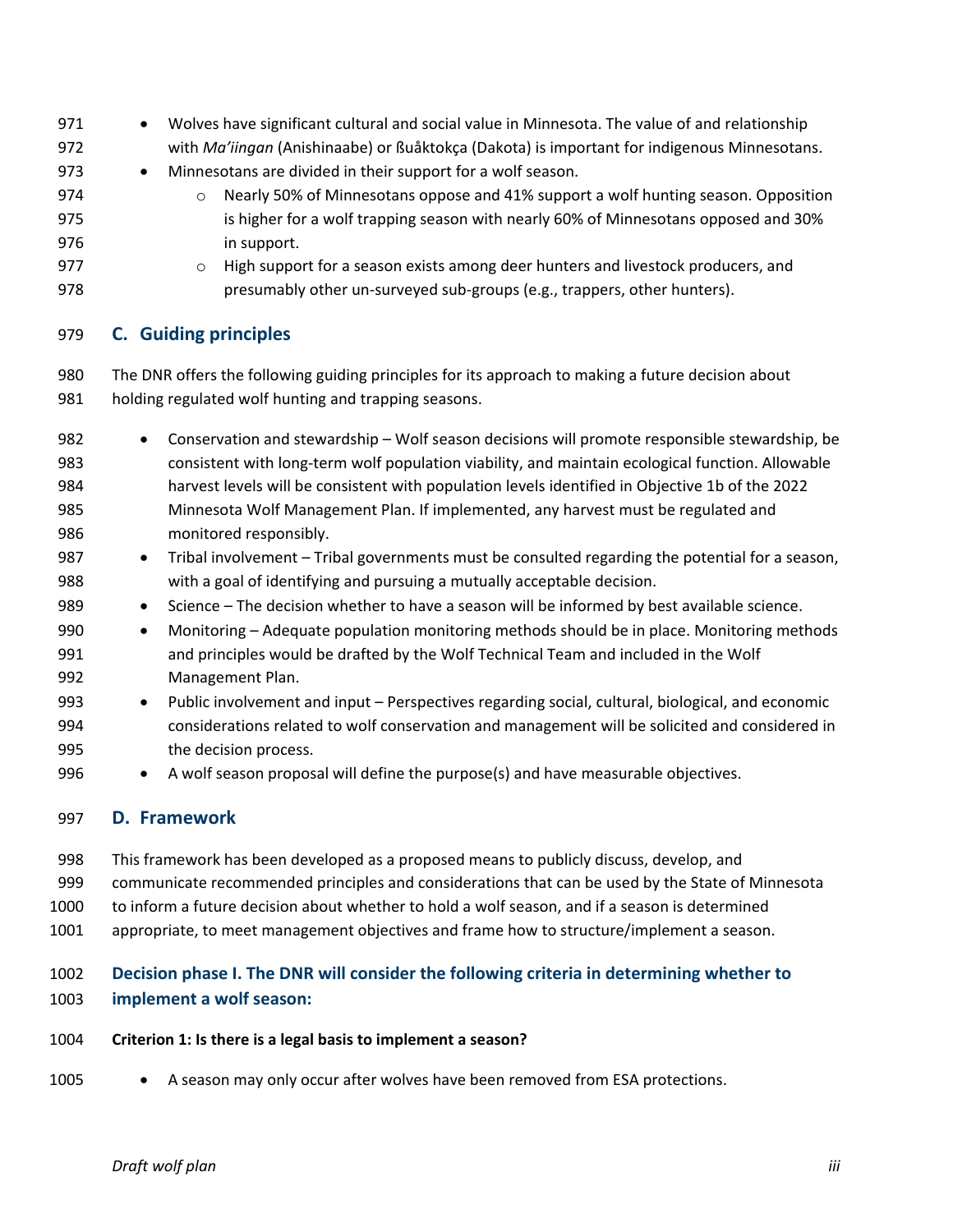| 1006 | M.S. 97B.645 and 97B.647 establish the Commissioner's authority to prescribe a season and<br>$\bullet$  |
|------|---------------------------------------------------------------------------------------------------------|
| 1007 | provide a mechanism for implementation. Statute also requires an opportunity for public                 |
| 1008 | comment before prescribing open seasons and restrictions on taking wolves.                              |
| 1009 | Assure recognized treaty obligations are met.<br>$\bullet$                                              |
| 1010 | Criterion 2: Does adequate information exist to inform the decision?                                    |
| 1011 | Available biological information should include:                                                        |
| 1012 | Recent Minnesota wolf population survey data, including:<br>$\circ$                                     |
| 1013 | A recent population estimate with an associated margin of error.<br>٠                                   |
| 1014 | Survey data that indicate no statistically significant declining trend in population<br>٠               |
| 1015 | size or distribution of wolves that is of current ecological concern.                                   |
| 1016 | The population estimate exceeds 1,600 (minimum population estimate in the<br>٠                          |
| 1017 | 2022 Plan to consider a season; a buffered amount above the Minnesota-                                  |
| 1018 | specific 1992 federal recovery criterion of 1,251-1,400 wolves).                                        |
| 1019 | Any harvest would not negatively impact the state's ability to maintain a<br>٠                          |
| 1020 | population consistent with wolf plan goals.                                                             |
| 1021 | Available social information should include:                                                            |
| 1022 | Recent representative attitude surveys and self-selected public input.<br>$\circ$                       |
| 1023 | Public and stakeholder engagement has been conducted on a specific proposal or range<br>$\circ$         |
| 1024 | of alternatives (must meet requirement of M.S 97B.645, Subd. 9 to "provide opportunity                  |
| 1025 | for public comment").                                                                                   |
| 1026 | Available intergovernmental information should include:                                                 |
| 1027 | Under Minnesota Statutes, Chapter 10.65, meaningful and timely consultation with all<br>$\circ$         |
| 1028 | tribes in Minnesota has occurred to facilitate mutual understanding and inform decision                 |
| 1029 | making on a proposed season, with the goal of achieving mutually beneficial solutions.                  |
| 1030 | Criterion 3: Would the proposed season support one or more of the following objectives defined in       |
| 1031 | the plan, acknowledging there are tradeoffs among objectives?                                           |
| 1032 | To reduce prey impacts/conserve prey species                                                            |
| 1033 | To reduce depredation on domestic animals.<br>٠                                                         |
| 1034 | To manage the wolf population (e.g. manage disease outbreak or local population concerns).              |
| 1035 | To provide social and cultural opportunities.<br>٠                                                      |
| 1036 | Potential objectives of harvest could focus on providing outdoor opportunity and/or addressing          |
| 1037 | conservation or management concerns related to wolves or species with which they interact. Harvest      |
| 1038 | seasons undertaken to address a conservation or management concern should be designed, conducted,       |
| 1039 | documented, and monitored as part of a transparent management or research plan or proposal. At the      |
| 1040 | same time, any season should maintain the ecological function of wolves and not affect the recreational |
| 1041 | opportunities of wildlife viewers.                                                                      |
|      |                                                                                                         |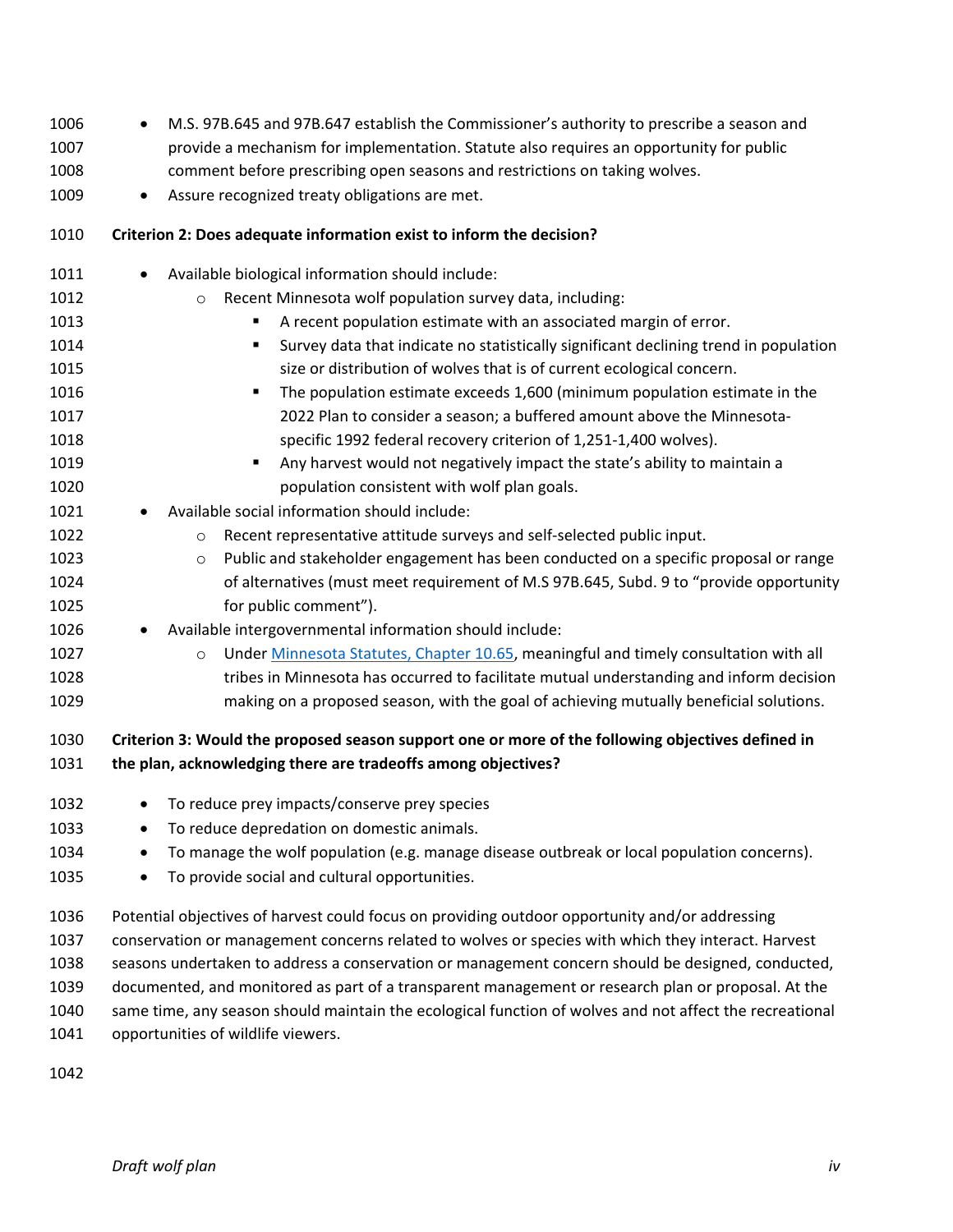<span id="page-35-0"></span>

| 1043 | Decision phase II. If the DNR implements a wolf season, the season structure will incorporate      |  |
|------|----------------------------------------------------------------------------------------------------|--|
| 1044 | the following components:                                                                          |  |
| 1045 | Population components:                                                                             |  |
| 1046 | Wolf harvest will not cause long-term, statewide population decline.<br>$\circ$                    |  |
| 1047 | Localized declines may occur based on management objectives.<br>$\circ$                            |  |
| 1048 | Harvest rate will be dependent on statewide population size, trend, and distribution.<br>$\circ$   |  |
| 1049 | May be adjusted locally to address management objectives                                           |  |
| 1050 | Geographic components:                                                                             |  |
| 1051 | Harvest will be coordinated with tribal nations in a way that acknowledges and respects<br>$\circ$ |  |
| 1052 | tribal sovereignty and tribes' role in wildlife management within ceded territories, while         |  |
| 1053 | also balancing non-tribal private property interests and public access.                            |  |
| 1054 | Zones may be used to manage harvest in relation to off-reservation treaty rights.<br>$\circ$       |  |
| 1055 | Zones may be used to address different management objectives by landscape region.<br>$\circ$       |  |
| 1056 | Zones may be established to evaluate wolf harvest impacts or for other research<br>$\circ$         |  |
| 1057 | purposes.                                                                                          |  |
| 1058 | Responsive management approach:                                                                    |  |
| 1059 | Each year, regulations and seasons will be modified if needed, based on population<br>$\circ$      |  |
| 1060 | trends, changing management objectives, or in response to changing socioeconomic                   |  |
| 1061 | interests.                                                                                         |  |
| 1062 | Implementation recommendations (only relevant if the state decides to hold a<br>Е.                 |  |
| 1063 | season)                                                                                            |  |
| 1064 | The following are recommendations offered by the DNR to demonstrate transparency and facilitate    |  |
| 1065 | dialogue, in the case of a future decision to implement a season.                                  |  |
| 1066 | <b>Communication and continued engagement</b>                                                      |  |
| 1067 | Transparency:                                                                                      |  |
| 1068 | Information used and any management objectives for a season will be communicated                   |  |
| 1069 | publicly, using a combination of effective communications tools. (e.g., through email              |  |
| 1070 | announcement to GovDelivery subscribers or other appropriate contact lists,, webpage               |  |
| 1071 | postings, and by news release).                                                                    |  |
| 1072 | Engagement:                                                                                        |  |
| 1073 | Regular engagement opportunities will gather public feedback on the season decision<br>$\circ$     |  |
| 1074 | and implementation.                                                                                |  |
| 1075 | <b>Season design</b>                                                                               |  |
| 1076 | Allocation:                                                                                        |  |
| 1077 | Permit numbers determined based on harvest goal and reliable data on expected<br>$\circ$           |  |
| 1078 | success rates of different users groups/methods.                                                   |  |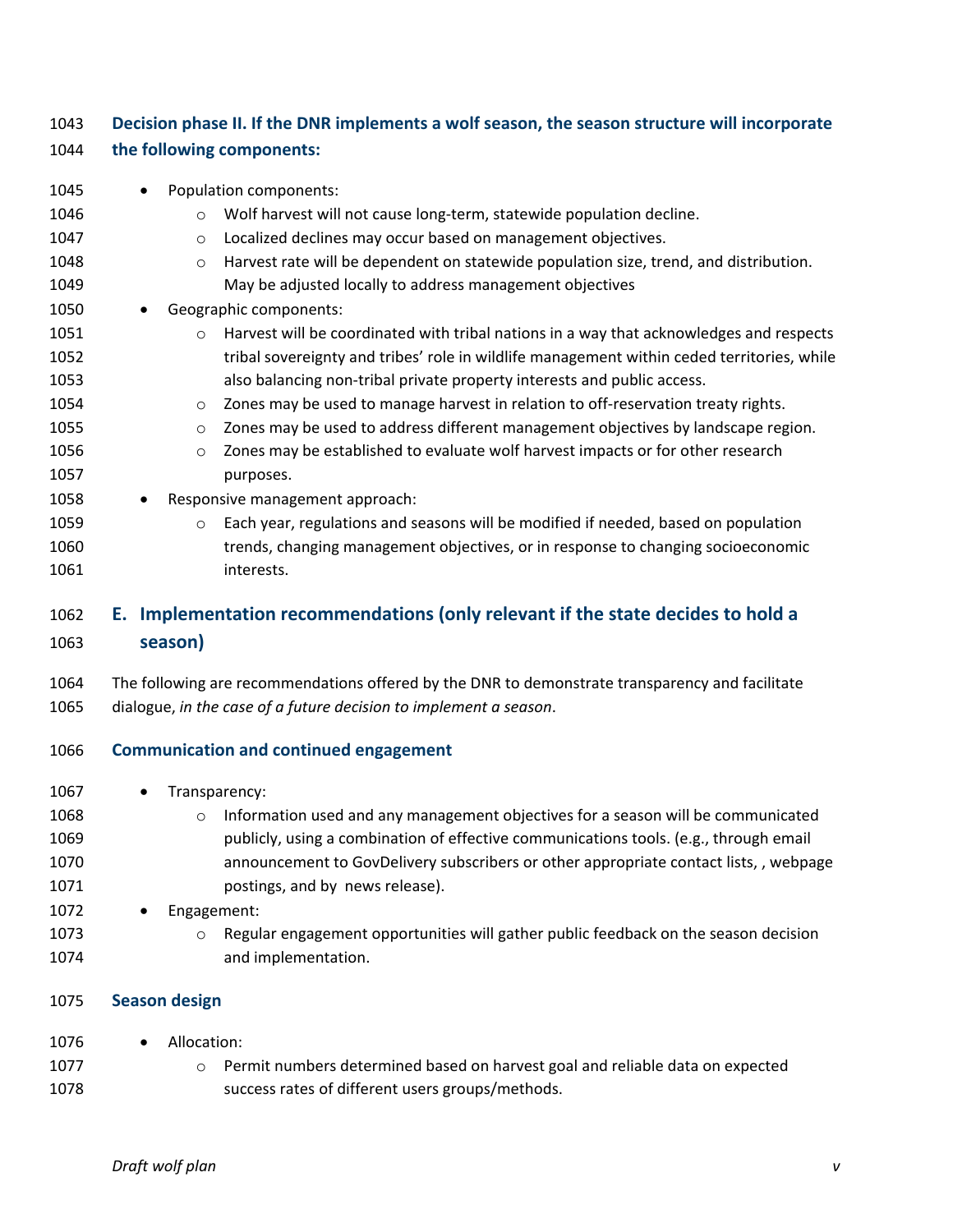| 1079 |           | Equitable harvest allocation if different seasons/methods are permitted.<br>$\circ$                   |
|------|-----------|-------------------------------------------------------------------------------------------------------|
| 1080 | ٠         | Timing:                                                                                               |
| 1081 |           | Harvest seasons occur after Nov. 1 and before Feb. 1 (i.e., outside primary reproductive<br>$\circ$   |
| 1082 |           | season with prime pelt conditions, and when potential conflict with other outdoor user                |
| 1083 |           | groups is minimized to the extent possible).                                                          |
| 1084 |           | Monitoring:                                                                                           |
| 1085 |           | Post-season surveys are conducted to collect detailed data on harvest effort.<br>$\circ$              |
| 1086 |           | Mandatory harvest registration and carcass collection to collect information on harvest<br>$\circ$    |
| 1087 |           | date and method, and the age, sex, health, and location of wolves.                                    |
| 1088 |           | Closing season:                                                                                       |
| 1089 |           | Ability to close season quickly when allowable harvest is reached.<br>$\circ$                         |
| 1090 |           | Harvest is monitored daily and season closed based on trends in registration that<br>$\circ$          |
| 1091 |           | indicate harvest goal will be met.                                                                    |
| 1092 |           | <b>Harvest levels</b>                                                                                 |
| 1093 | $\bullet$ | Allowable harvest levels will be informed by research:                                                |
| 1094 |           | Prior to implementation, harvest scenarios will be fully evaluated using best available<br>$\circ$    |
| 1095 |           | information. Considerations of all anthropogenic mortality will inform overall level                  |
| 1096 |           | allowed for wolf harvest.                                                                             |
| 1097 | $\bullet$ | Allowable harvest will correlate positively with population size within the following parameters:     |
| 1098 |           | No harvest if the population point estimate (previous winter, or most recent) is less than<br>$\circ$ |
| 1099 |           | 1,600, unless in specified zones as part of an approved research program.                             |
| 1100 |           | Maximum harvest rate based on Objective 1b of Minnesota Wolf Management Plan,<br>$\circ$              |
| 1101 |           | except if part of an approved limited-duration or limited-area management program.                    |
| 1102 |           | A wolf technical committee, in coordination with tribal biologists, will recommend harvest levels     |
| 1103 |           | to the DNR annually. The committee will consider available data and clearly document its              |
| 1104 |           | rationale.                                                                                            |
| 1105 |           |                                                                                                       |
|      |           | Season evaluation and analysis:                                                                       |
| 1106 |           | Summarize data of metrics described in season design.<br>$\circ$                                      |
| 1107 |           | Produce report of annual season information and outcomes.<br>$\circ$                                  |
| 1108 |           | Exceptions: If management-focused harvest objectives (e.g., see Criterion 3 in Section D above and    |
| 1109 |           | adjustments in Section F below) are established/approved, deviations from Season Design and Harvest   |

Level section guidelines above may occur. Table A-1, below, indicates potential levels of harvest that

could be considered while also ensuring long-term viability of the wolf population.

### Table A.1. Potential harvest rates, by population level, if season management is implemented

| <b>Population level and</b> | $<$ 1,600       | $1,600 - 2,000$ | $2,000 - 2,200$ | $2,200-$ | >3,000 |
|-----------------------------|-----------------|-----------------|-----------------|----------|--------|
| trend                       | <b>Trending</b> | Trending        | <b>Trending</b> | 3,000    |        |
|                             | downward        | downward        | upward          | stable   |        |
| <b>Harvest level</b>        |                 | $<$ 5%          | 5-10%           | 10-20%   | $20%+$ |
| considerations**            |                 |                 |                 |          |        |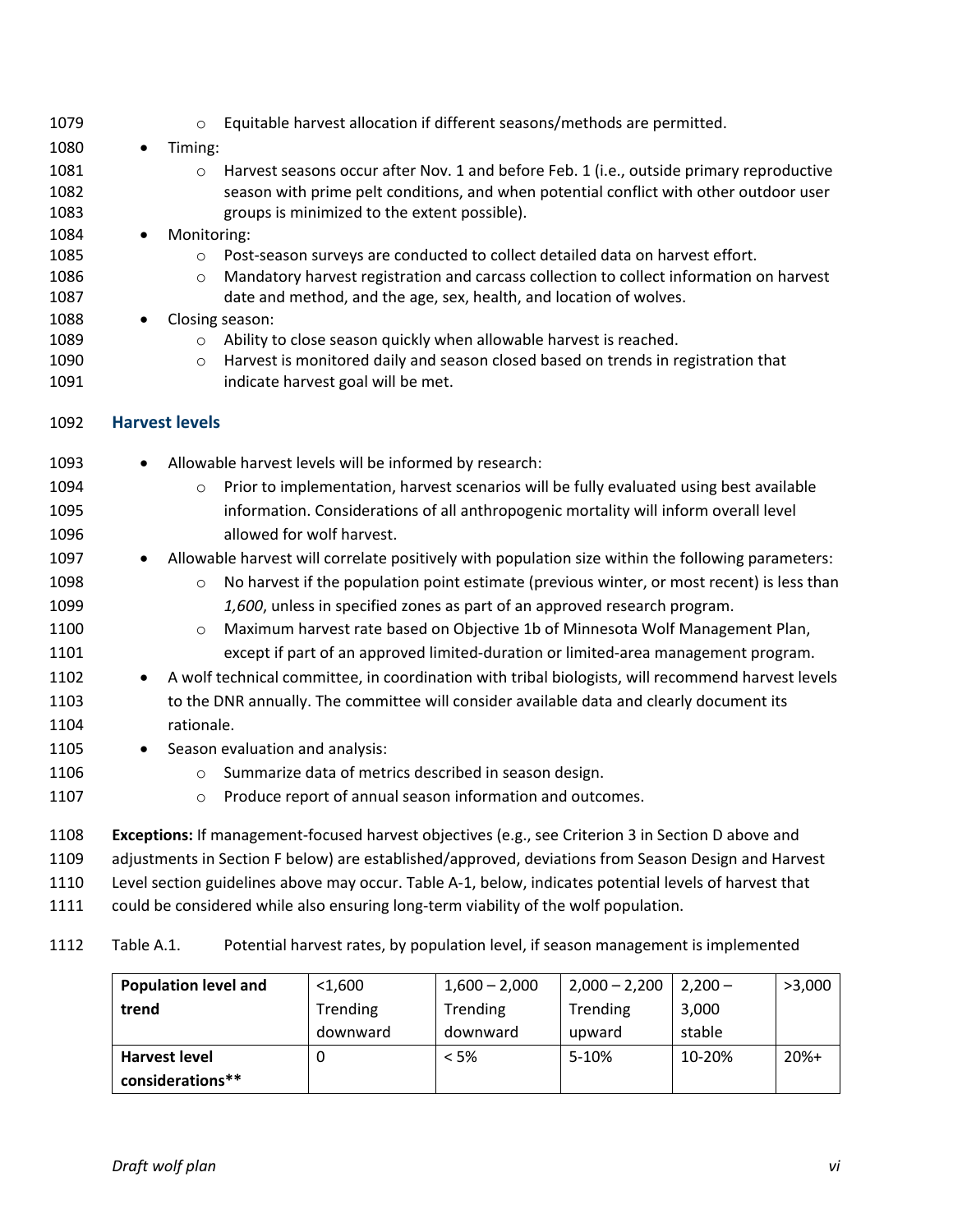\*\* Studies have suggested <30% anthropogenic mortality is generally sustainable for wolf populations to persist. Therefore, potential harvest rates would need to consider annual fluctuations in humanrelated mortality unrelated to a hunting/trapping season. Any actual proposed harvest rate would vary based on knowledge of other sources of other anthropogenic mortality, such as wolves taken for depredation control and would be vetted by a wolf technical committee.

#### 1113

#### <span id="page-37-0"></span>1114 **F. Adjustment to season framework**

 • If significant adjustments are proposed to this framework, the DNR will consult the Wolf Research and Management Committee and conduct tribal consultation and public engagement as needed. Foreseeable adjustments significant enough to warrant this review could include changes to management objectives, harvest level guidance, or management zones/buffers.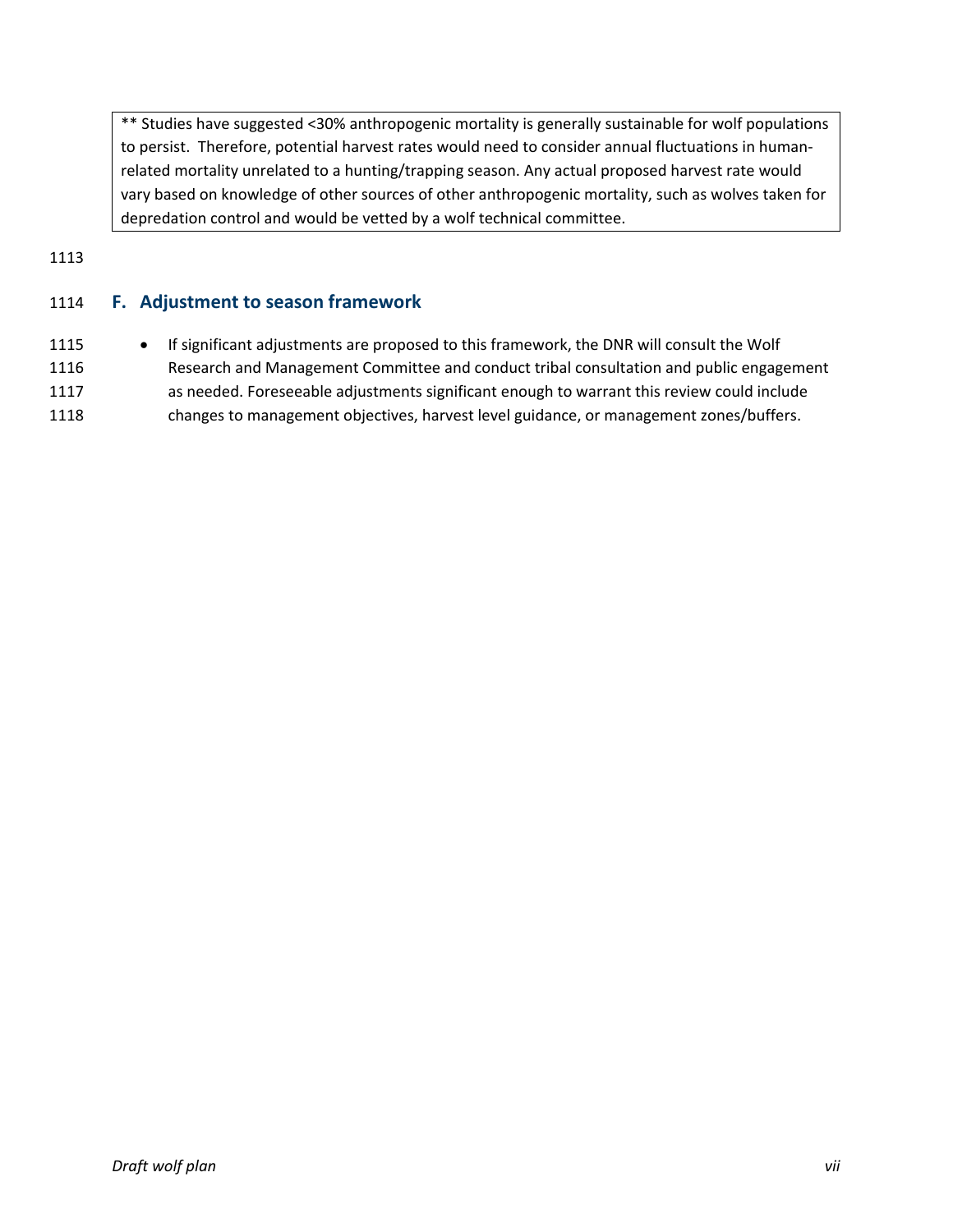# <span id="page-38-0"></span>**Appendix 3. Select list of post-2001 wolf research publications from**

# **Minnesota/annotated bibliography**

- Barber -Meyer, S.M. 2022. Are wild wolves southpaws? Including potential conservation implications.
- Animal Behavior and Cognition. February.
- Barber-Meyer, S.M., L. Schmidt, L.D. Mech. 2017. Gray wolf (Canis lupus) death by stick impalement. Northeastern Naturalist 24(2): N11-14.
- Barber-Meyer, S.M., T.J. Wheeldon, and L.D. Mech. 2021. The importance of wilderness on wolf (Canis lupus) survival and cause of death over 50 years. Biological Conservation 258(109145):1-13, DOI: 10.1016/j.biocon.2021.109145.
- Barber-Meyer, S.M., and L.D. Mech. 2016. White-tailed Deer (Odocoileus virginianus) subsidize Gray
- Wolves (Canis lupus) during a Moose (Alces americanus) decline: A case of apparent competition? Canadian Field Naturalist 130(4): 308–314.
- Barber-Meyer, S.M., L.D. Mech, W.E. Newton, and B.L. Borg. 2016. Differential wolf-pack-size
- persistence and the role of risk when hunting dangerous prey. Behaviour 153:1473-1487.
- doi:10.1163/1568539X-00003391.
- Barber-Meyer, S.M., and L.J. Schmidt. 2020. Fish out of water: insights from a case study of a highly
- social animal that failed the mirror self-recognition test. International Journal of Comparative Psychology 33:1-16. https://escholarship.org/uc/item/0bk066tc
- Barber-Meyer, S.M., V. Palacios, B. Marti Domken, and L.J. Schmidt. 2020. Testing a new passive acoustic recording device to monitor wolves. Wildlife Society Bulletin 1-9, DOI: 10.1002/wsb.1117.
- Barber-Meyer, S.M., J.C. Dysthe, and K.L. Pilgrim. 2020. Testing environmental DNA from wolf snow
- tracks for species, sex, and individual identification. Canadian Wildlife Biology and Management 9(1):12- 20.
- Barber-Meyer, S.M. and L.D. Mech. 2015. Evaluation of a formula that categorizes female gray wolf breeding status by nipple size. Northeastern Naturalist 22(4):652-657.
- Barber-Meyer, S.M. and L.D. Mech. 2015. Gray wolf (Canis lupus) dyad monthly association rates by demographic group. Canadian Wildlife Biology and Management. 4(2):163-168.
- Barber-Meyer, S.M. and L.D. Mech. 2014. How hot is too hot? Live-trapped gray wolf rectal
- temperatures and 1-year survival. Wildlife Society Bulletin 38(4): 767-772.
- Barber-Meyer, S.M. 2012. Severe maxillary osteomyelitis in a Gray Wolf (Canis lupus). Canadian Field-Naturalist 126(3):238-241.
- Brandell, E.E., P.C. Cross, M.E. Craft, D.W. Smith,E. Dubovi, M.L.J. Gilbertson, T. Wheeldon, J.
- Stephenson, S. Barber-Meyer, A. Kelly, B. Borg, M. Sorum,D.R. Stahler, M. Anderson, H.D. Cluff, D.
- MacNulty, D.E. Watts, G.H. Roffler, H. Schwantje, M. Hebblewhite, K. Beckmen, E. Almberg, and P.J.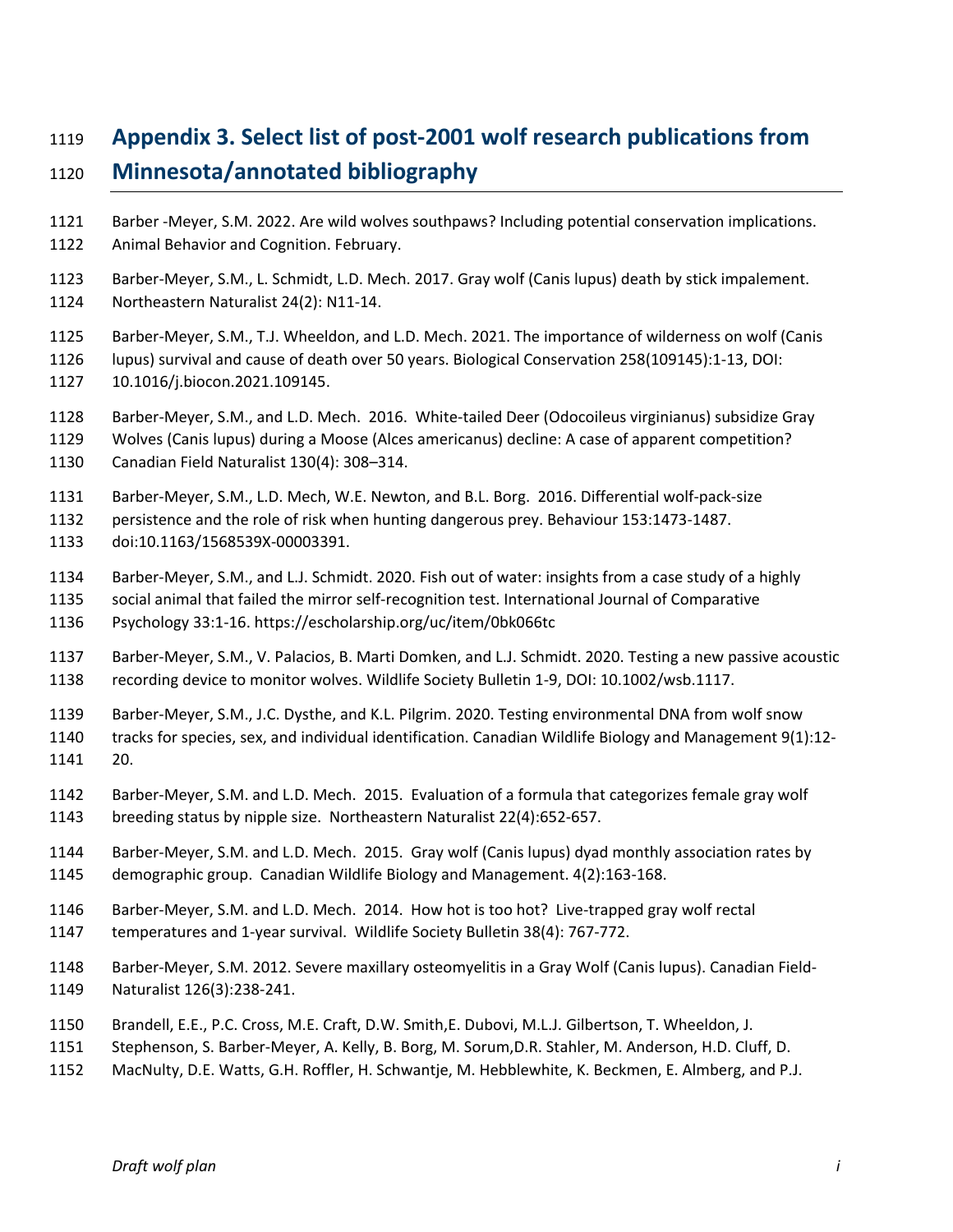- Hudson. 2021. Patterns and processes of pathogen exposure in gray wolves across North America. Scientific Reports.
- Carstensen, M., J.H. Giudice, E.C. Hildebrand, J.P. Dubey, J. Erb, D. Stark, J. Hart, S. Barber-Meyer, L.D.
- Mech, S. Windels, and A.J. Edwards. 2017. A serosurvey of diseases of free-ranging gray wolves (Canis
- lupus) in Minnesota. Journal of Wildlife Diseases 53(3). DOI: 10.7589/2016-06-140
- Chakrabarti, S., S. T. O'Neil, J. Erb, C. Humpal, and J. K. Bump. *In Review*. Survival rates and mortality of wolves 2004-2019 in Minnesota, USA. Frontiers in Ecology and Evolution.
- 
- Chambers, C.M. and J. C. Whitehead. 2003. A contingent valuation estimate of the benefits of wolves in Minnesota. Environmental and Resource Economics 26:249-267.
- 
- Chavez, A.S., E. M. Gese, and R. S. Krannich. 2005. Attitudes of rural landowners toward wolves in northwestern Minnesota. Wildlife Society Bulletin 33:517-527.
- 
- Delgiudice, G. D., M. R. Riggs, P. Joly, and W. Pan. 2002. Winter severity, survival, and cause-specific mortality of female white-tailed deer in north-central Minnesota. Journal of wildlife management :698- 717.
- 
- Demma, D., S. Barber-Meyer, and L. Mech. 2007. Use of GPS telemetry to study wolf predation on deer fawns. Journal of Wildlife Management 71(8):2767-2775.
- Demma, D.J. and L. D. Mech, 2009. Wolf use of summer territory in northeastern Minnesota. Journal of Wildlife Management, *73*:380-384.
- Erb, J., and M. DonCarlos. 2009. An overview of the legal history and population status of wolves in
- Minnesota. Pages 49-64 in A. P. Wydeven, T. R. Van Deelen, and E. J. Heske, editors. Recovery of gray wolves in the Great Lakes Region of the United States: an endangered species success story. Springer.
- New York, New York.
- Fox-Dobbs, K., J. K. Bump, R. O. Peterson, D. L. Fox, and P. L. Koch. 2007. Carnivore-specific stable isotope variables and variation in the foraging ecology of modern and ancient wolf populations: case studies from Isle Royale, Minnesota, and La Brea. Canadian Journal of Zoology *85:*458-471.
- Gable, T.D., S.K. Windels, J.G. Bruggink, and S.M. Barber-Meyer. 2018. Weekly summer diet of Gray Wolves (Canis lupus) in Northeastern Minnesota. American Midland Naturalist 179:15-27.
- 1185 Geffen, E.L.I., M. J. Anderson, and R. K. Wayne. 2004. Climate and habitat barriers to dispersal in the 1186 highly mobile grey wolf. Molecular Ecology 13:2481-2490. highly mobile grey wolf. Molecular Ecology 13:2481-2490.
- 
- Gese, E. M., P. A. Terletzky, J. D. Erb, K. C. Fuller, J. P. Grabarkewitz, J. P. Hart, C. Humpal, B. A.
- Sampson, and J. K. Young. 2019. Injury scores and spatial responses of wolves following capture: cable
- restraints versus foothold traps. Wildlife Society Bulletin 43: 42-52.<https://doi.org/10.1002/wsb.954>
- Iannarilli, F., J. Erb, T. W. Arnold, and J. R. Fieberg. 2021. Evaluating species-specific responses
- to camera-trap survey designs. Wildlife Biology. https://doi.org/10.2981/wlb.00726.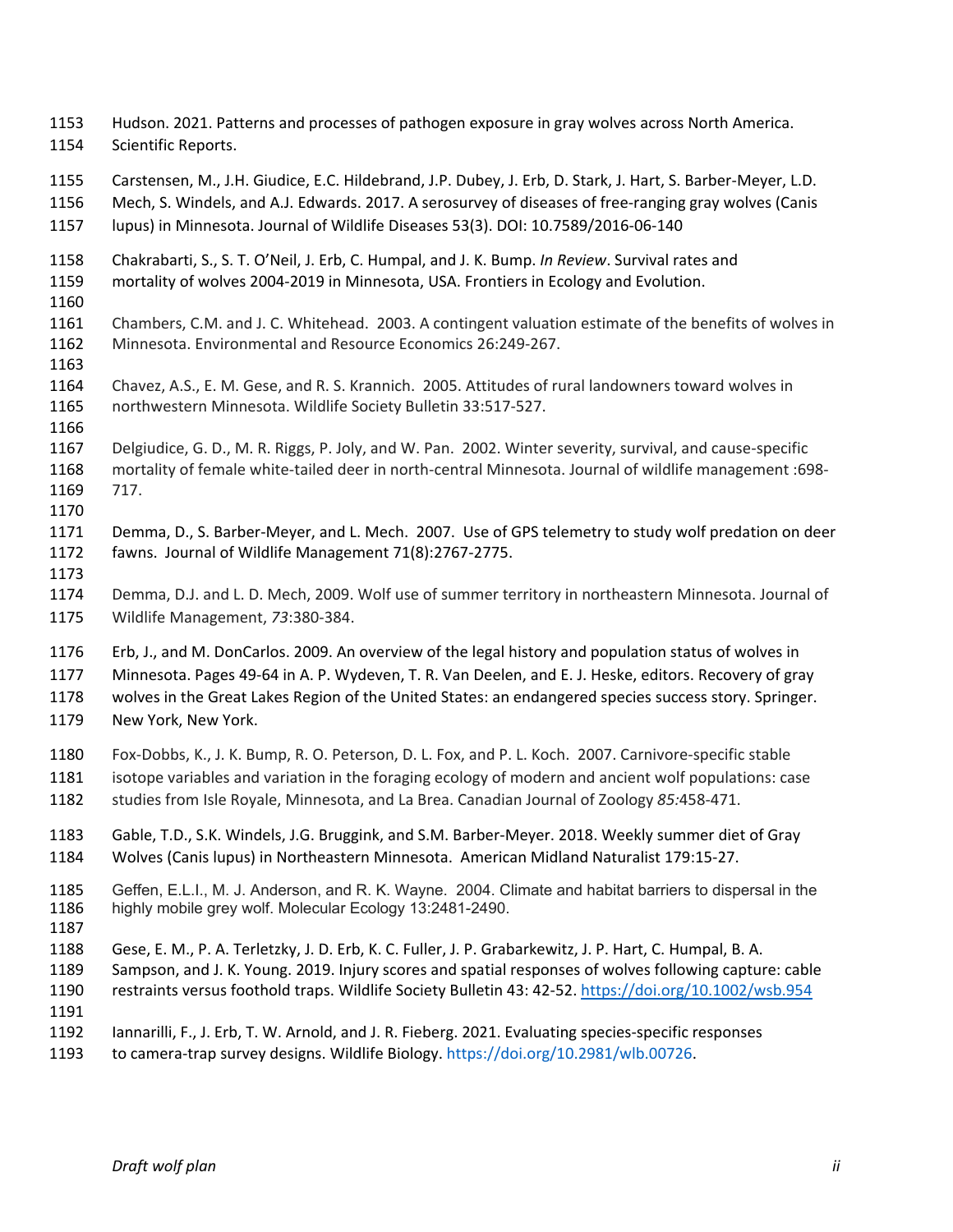- Levi, T., and C. C. Wilmers. 2012. Wolves-coyotes-foxes: a cascade among carnivores. Ecology 93: 921- 929.
- Mech, L.D., and S.M. Barber-Meyer. 2020. Sixty Years of White-tailed Deer (Odocoileus virginianus)
- Yarding in a Wolf (Canis lupus) and Deer System. The Canadian Field-Naturalist 133(4)
- https://doi.org/10.226521/cfn.v133i4.2136
- Mech, L.D., J. Fieberg, and S.M. Barber-Meyer. 2018. An Historical Overview and Update of Wolf-Moose Interactions in Northeastern Minnesota. Wildlife Society Bulletin 42(1):40-47. DOI: 10.1002/wsb.844
- Mech, L.D. and S.M. Barber-Meyer. 2017. Seasonality of intraspecific mortality by gray wolves. Journal of Mammalogy, 1-9, gyx113, [https://doi.org/10.1093/jmammal/gyx113.](https://doi.org/10.1093/jmammal/gyx113)
- Mech, L.D., 2017. Where can wolves live and how can we live with them? Biological Conservation 210:310-317.
- Mech, L. D., S. Barber-Meyer and J. Erb. 2016. Wolf (Canis lupus) Generation time and proportion of current breeding females by age. PLoS One 11 (6): e0156682. doi:10.1371/journal.pone.0156682
- Mech, L. D., A. Morris, and S.M. Barber-Meyer. 2015. White-tailed deer (Odocoileus virginianus) fawn risk from wolves (Canis lupus) during summer. Canadian Field-Naturalist 129(4):368-373.
- Mech, L. D., J. Fieberg, and S. Barber-Meyer. 2018. An historical overview and update of wolf–moose interactions in northeastern Minnesota. Wildlife Society Bulletin 42*:*.40-47.
- Mech, L. D., and J. Fieberg. 2014. Re-evaluating the northeastern Minnesota moose decline and the role of wolves. Journal of Wildlife Management 78:1143-1150.
- Mech, L. D., Nowak, R.M. and Weisberg, S., 2011. Use of cranial characters in taxonomy of the Minnesota wolf (Canis sp.). Canadian Journal of Zoology 89:1188-1194.
- Mech, L. D. 2012. Is science in danger of sanctifying the wolf?. Biological Conservation 150:143-149.
- Mech, L. D., S. M. Goyal, W. J. Paul, and W. E. Newton. 2008. Demographic effects of canine parvovirus on a free-ranging wolf population over 30 years. Journal of Wildlife Diseases 44:824-836.
- Mech, L. D. and W. J. Paul. 2008. Wolf body mass cline across Minnesota related to taxonomy? Canadian Journal of Zoology 86:933-936.
- Mech, L. D., 2006. Estimated age structure of wolves in northeastern Minnesota. Journal of Wildlife Management, 70:1481-1483.
- Minnesota Department of Natural Resources. 2001. Minnesota wolf management plan. Minnesota Department of Natural Resources, St. Paul.
- 
- Nelson, M. E. and L. D. Mech. 2006. A 3-decade dearth of deer (Odocoileus virginianus) in a wolf (Canis lupus)–dominated ecosystem. The American Midland Naturalist 155:373-382.
- Palacios, V., Barber-Meyer, S.M., Marti-Domken, B., and Schmidt, L.J. 2021. Assessing spontaneous
	- howling rates in captive wolves using automatic passive recorders. Bioacoustics. 1-14.
	- DOI:10.1080/09524622.2021.2006083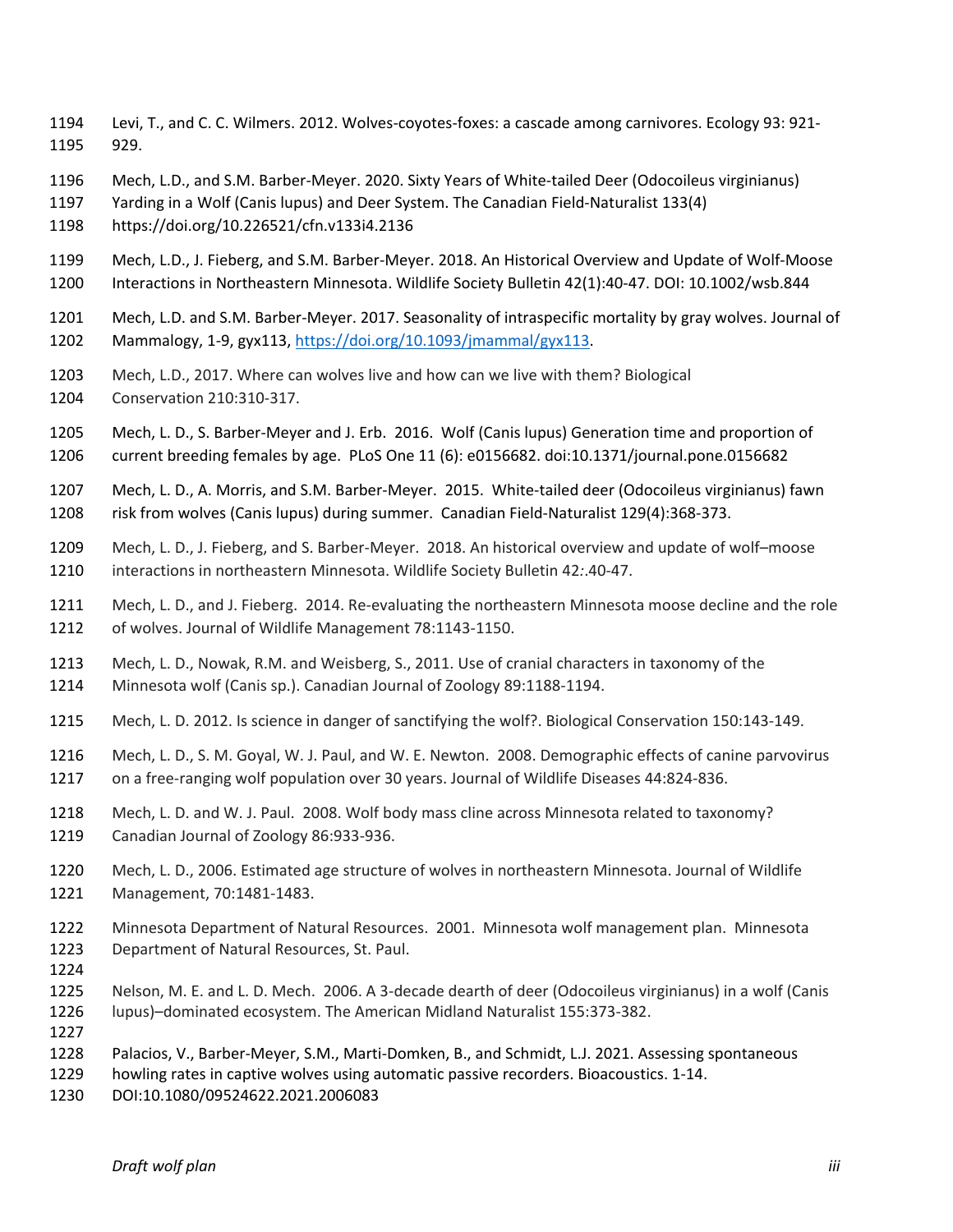- Rick, J. A., R. A. Moen, J. D. Erb, and J. L. Strasburg. 2017. Population structure and effective gene flow in a newly harvested gray wolf (Canis lupus) population. Conservation Genetics 18:1091-1104.
- Ruid, D. B., W. J. Paul, B. J. Roell, A. P. Wydeven, R. C. Willging, R. L. Jurewicz, and D. H. Lonsway. 2009.
- Wolf–human conflicts and management in Minnesota, Wisconsin, and Michigan. In *Recovery of gray*
- *wolves in the Great Lakes region of the United States* (pp. 279-295). Springer, New York, NY.
- Treves, A., L. Naughton-Treves, E. K. Harper, D. J. Mladenoff, R. A, Rose, T. A. Sickley, and A. P.Wydeven.
- 2004. Predicting human-carnivore conflict: a spatial model derived from 25 years of data on wolf
- predation on livestock. Conservation Biology 18:114-125.
- VonHoldt, B. M., J. A. Cahill, Z. Fan, I. Gronau, J. Robinson, J. P. Pollinger, B. Shapiro, J. Wall, and R. K. Wayne.
- 2016. Whole-genome sequence analysis shows that two endemic species of North American wolf are admixtures
- of the coyote and gray wolf. Science Advances, 2(7), p.e1501714.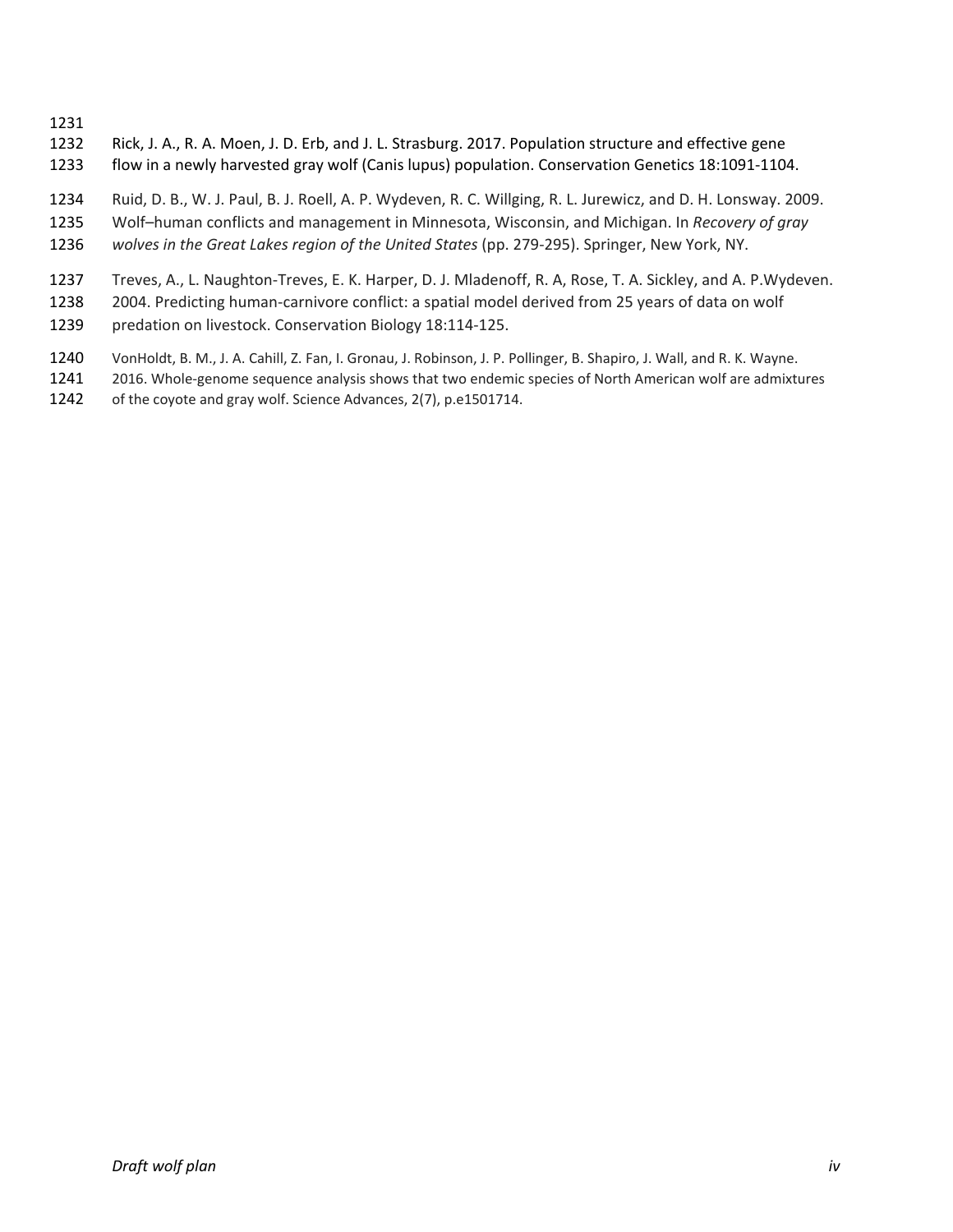# <span id="page-42-0"></span>**Appendix 4. Post delisting guidelines for addressing wolf-human**

# **conflicts in Minnesota**

 Note: Although much of this guidance applies while wolves are listed under the federal Endangered Species Act, not all options are available unless wolves are delisted because the federal law would supersede state laws. It is included to provide more specific guidance of wolf-human conflicts to

- consider for prevention and mitigation of wolf-human conflict that is not detailed in this plan.
- The Minnesota Department of Natural Resources (Minnesota DNR), through engagement with the
- public and the committees formed to update Minnesota's Wolf Management Plan, developed these
- guidelines to provide an overview of policies and procedures to support wolf conflict situations. The
- purpose is to summarize policies and procedures that guide the Department's efforts in addressing wolf-
- human conflict and to reduce conflicts between wolves and livestock. All parties have an interest in
- preventing and reducing the severity of conflicts when they occur. These guidelines suggest a variety of
- measures livestock producers can take to reduce the wolf-livestock conflicts and summarizes the
- procedures for directed wolf control when conflicts occur.
- The guidance draws on a diversity of perspectives expressed by people throughout the state for
- protecting wolf populations and reducing conflict. These values include maintaining a healthy and
- resilient wolf population, providing technical guidance and resources for preventing conflict to support
- livestock producers where conflicts occur, and reducing loss of wolves and the potential impacts
- associated with wolves in areas that have conflict. The guidance in this document lays out the DNR
- approach to increase the transparency and accountability of the Department's activities and
- management actions related to wolves.
- Although Minnesota law enables individuals and the DNR to take action to protect livestock and pets from wolf conflict, additional guidance is needed to provide detail on tools and actions DNR uses to
- reduce wolf-livestock interactions to support wolf conservation and address human-wolf conflict. The
- goal of the tools and approaches described in this document are to take steps to reduce the potential
- for wolf depredations on livestock while continuing to promote responsible wolf stewardship. To
- increase tolerance for wolves and encourage coexistence with wolves in a human dominated landscape,
- some tools will increase public awareness of the challenges associated with livestock production, living in wolf country, and reducing conflict with recreational activities in parts of Minnesota where wolf
- populations occur.
- Approximately two-thirds of Minnesota's wolf population shares a landscape where livestock occur and nearly all of wolf range overlaps with places where people live and recreate. Everyone should be aware of the possibility of wolf-human conflict when living and recreating in Minnesota's wolf range. Proactive 1276 steps can be taken to be best prepared when participating in activities that could result in negative
- interactions with wolves.
- These guidelines describe a variety of prevention measures that can assist livestock producers and pet
- owners to evaluate best methods to consider for their particular situation. Although no single or
- combination of prevention measures guarantee against conflict, the DNR supports the application of
- these methods to help reduce conflict. The guidelines also describe the criteria for and implementation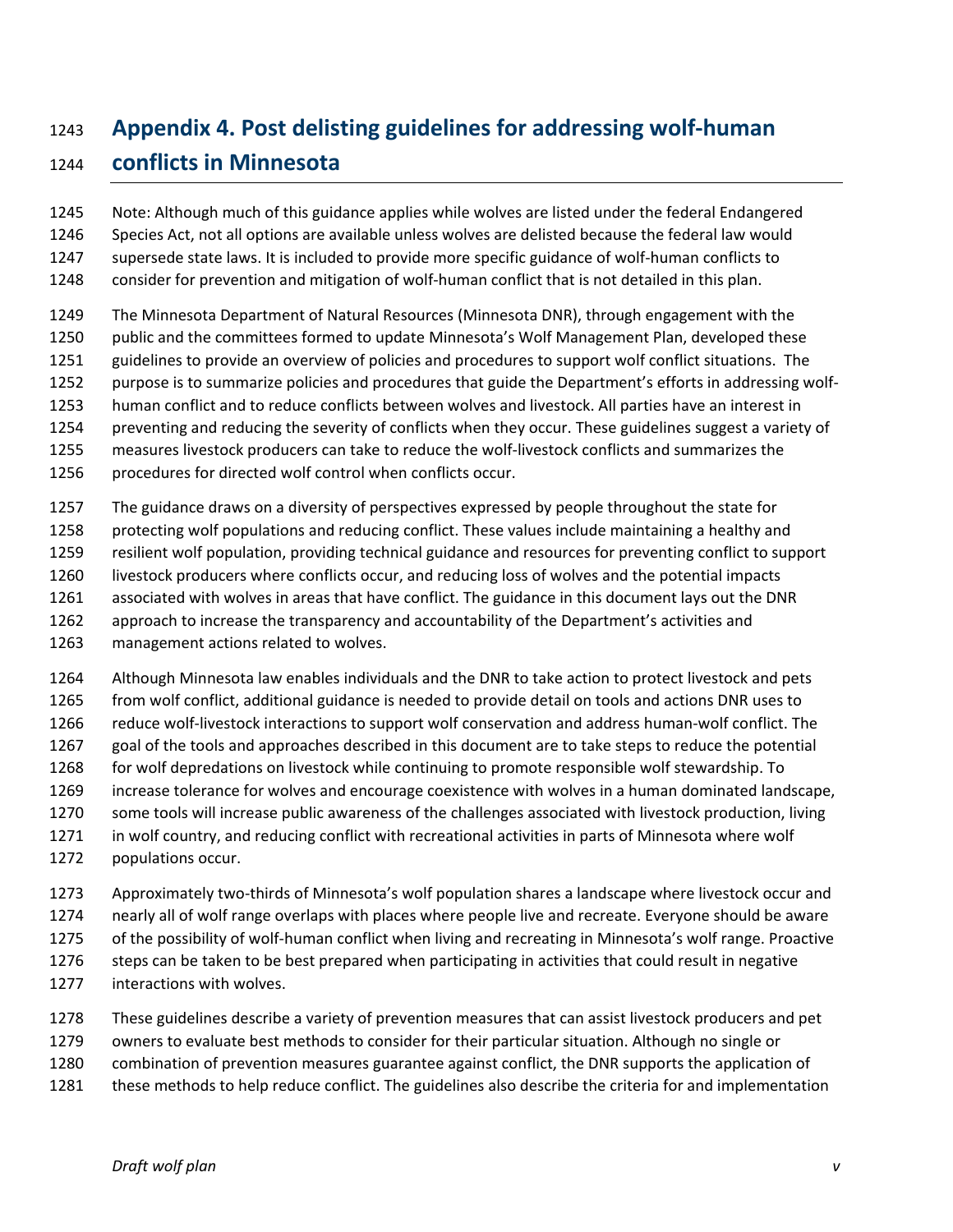- of lethal removal of wolves and claims for compensation payments available for livestock killed by
- wolves administered by the MDA.

#### <span id="page-43-0"></span>**Wolf management responsibilities**

The Minnesota DNR Section of Wildlife has primary responsibility for the management of wolves in

Minnesota, and the Minnesota DNR Division of Enforcement, in addition to protecting public safety and

natural resources, enforce natural resource laws and regulations. Minnesota conservation officers (COs)

 are also primary investigators in wolf depredation claims. The DNR has entered into a cooperative services agreement with USDA-Wildlife Services (WS) to assist with wolf depredation conflict. During

periods when wolves are not under federal ESA protection, DNR Wildlife and Enforcement also

- administer a directed predator control program where private certified trappers are authorized to take
- wolves where conflicts occur.

Tribal authorities have responsibility over all wolf management activities on lands owned or managed by

the respective tribe within reservation boundaries. Minnesota DNR manages wolf conflicts occurring on

properties that are within reservation boundaries owned by non-tribal entities in coordination with

tribal staff.

The MDA administers a program to reimburse livestock owners for verified losses caused by wolves.

 Additionally, MDA administers a grant program for Minnesota livestock producers to deploy strategies that help reduce wolf-livestock conflict.

#### <span id="page-43-1"></span>**Wolf conflict prevention measures**

Minnesota's diverse landscape supports a robust wolf population. Sometimes challenges arise where

human activities intersect with places where wolves live, whether on public land or in people's back

yards. Most wolf-human conflicts in Minnesota, besides livestock interactions, occur in association with

dogs.

### **Human safety**

 The likelihood of wolves attacking people is extremely low. Wolves typically avoid people and areas of human activity. Millions of people live and recreate in parts of Minnesota where wolves occur without

incident. Incidents of wolf attack on humans have involved sick or habituated wolves that have

contributed to the wolf's abnormal or unusual behavior. Even though the risk of wolves attacking people

is low, people should not intentionally attract or feed wolves, and should always maintain a safe

distance.

### (Text box)

MS 97B.645. Subd. 4. Harassing wolves.

To discourage wolves from contact or association with people and domestic animals, a person may, at any time and without a permit, harass a wolf that is within 500 yards of people, buildings, dogs, livestock, or other domestic pets and animals. A wolf may not be purposely attracted, tracked, or searched out for the purpose of harassment. Harassment that results in physical injury to a wolf is prohibited.

(Text box)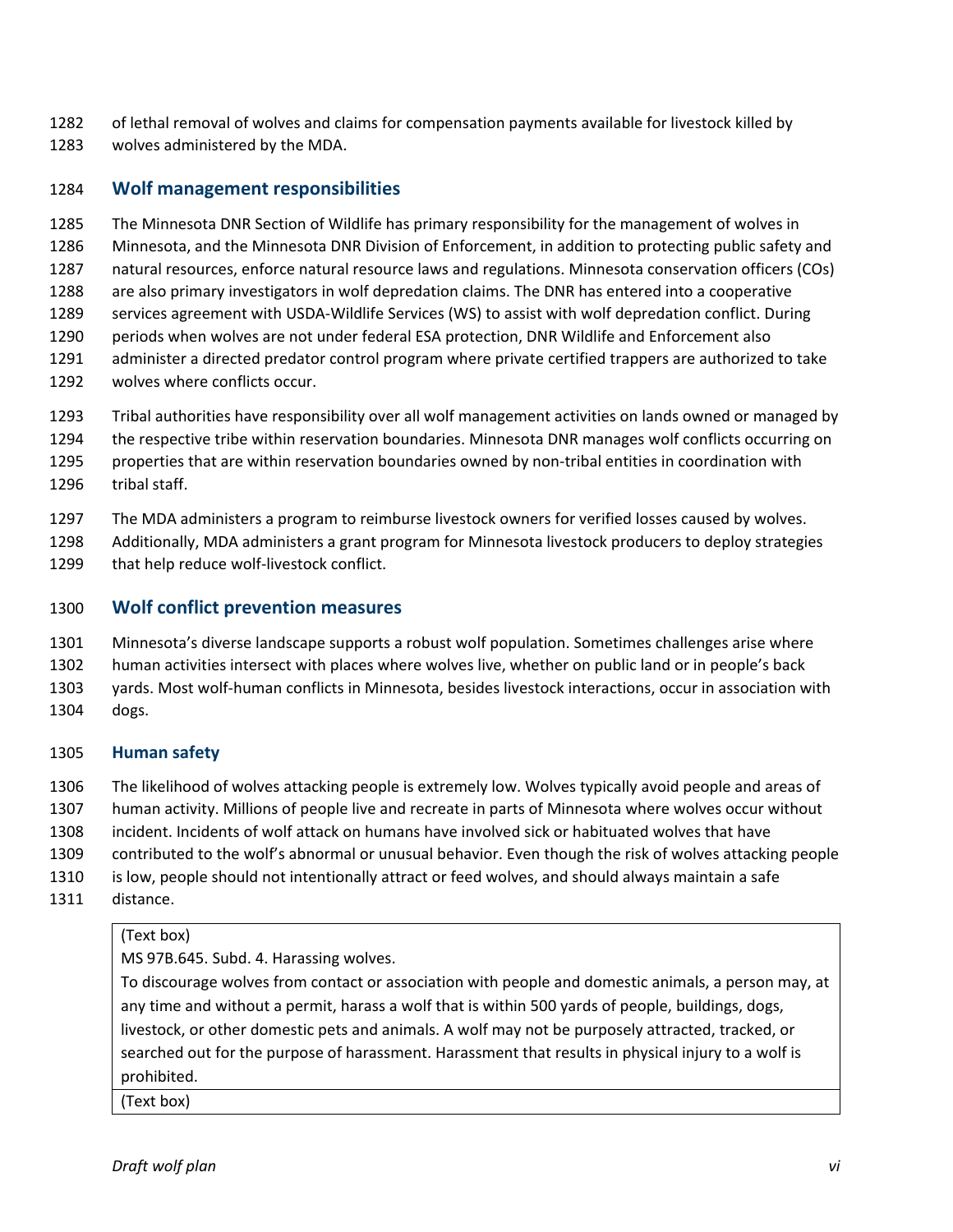MS 97B.645. Subd. 3. Destroying wolves in defense of human life.

A person may, at any time and without a permit, take a wolf in defense of the person's own life or the life of another. A person who destroys a wolf under this subdivision must protect all evidence and report the taking to a conservation officer as soon as practicable but no later than 48 hours after the wolf is destroyed.

#### **Wolves and pets**

- Wolves kill pets occasionally when they encounter them. A number of dogs are attacked or killed by
- wolves each year in Minnesota. Wolves are territorial and recognize dogs as competitors because they
- are a closely related species. Wolves can be most aggressive during the spring and summer months
- when they are raising pups at dens or rendezvous sites, or near locations where they make a kill, and
- 1317 can also be more aggressive during the winter breeding season.
- There are ways to reduce conflicts between wolves and dogs by taking some precautions. Do not leave
- dogs unattended in yards or allow them to range freely in areas where wolves occur. Keep pets on a
- leash or under verbal control when walking or recreating in areas where wolves occur. When hunting
- with dogs, avoid areas of high wolf activity and learn to identify wolf sign to avoid or leave areas when
- you observe it. Avoid feeding deer. Awareness of these actions will help protect dogs from attack by
- wolves.

#### (Text box)

MS 97B.645. Subd. 6. Destroying wolves threatening domestic pets.

An owner of a domestic pet may, at any time and without a permit, shoot or destroy a wolf when the wolf is posing an immediate threat to a domestic pet under the supervision of the owner. A person who destroys a wolf under this subdivision must protect all evidence and report the taking to a conservation officer as soon as practicable but no later than 48 hours after the wolf is destroyed.

#### **Wolves and livestock**

- Wherever wolves and domestic animal range overlaps, some depredation occurs. In Minnesota, the
- conflict has been a management problem for livestock producers and agencies responsible for wolf
- conservation. Both opponents and supporters of wolf recovery have closely monitored the extent of the
- problem. Wolf conflict management in Minnesota administered by agencies involved in wolf
- management has historically been primarily focused on the removal of depredating wolves to address
- recent or ongoing depredation events. Conversely, the proactive prevention of livestock losses has
- generally been left to individual livestock producers, although state (MDA) and federal (USDA-WS)
- funding have contributed to preventative conflict reduction efforts in recent years. This paradigm has
- been in place throughout the recovery phase of wolf conservation in Minnesota; a more formal
- integrated approach should provide broader acceptance for addressing future problems.
- The University of Minnesota conducted a study in the late 1990's to assess management practices that
- could prevent wolf depredation. Although no methods were identified that are certain to prevent wolf
- depredation, the study illustrated that removing depredating wolves was effective at preventing
- additional losses at the farm. In addition, some farmers and ranchers support practices that they think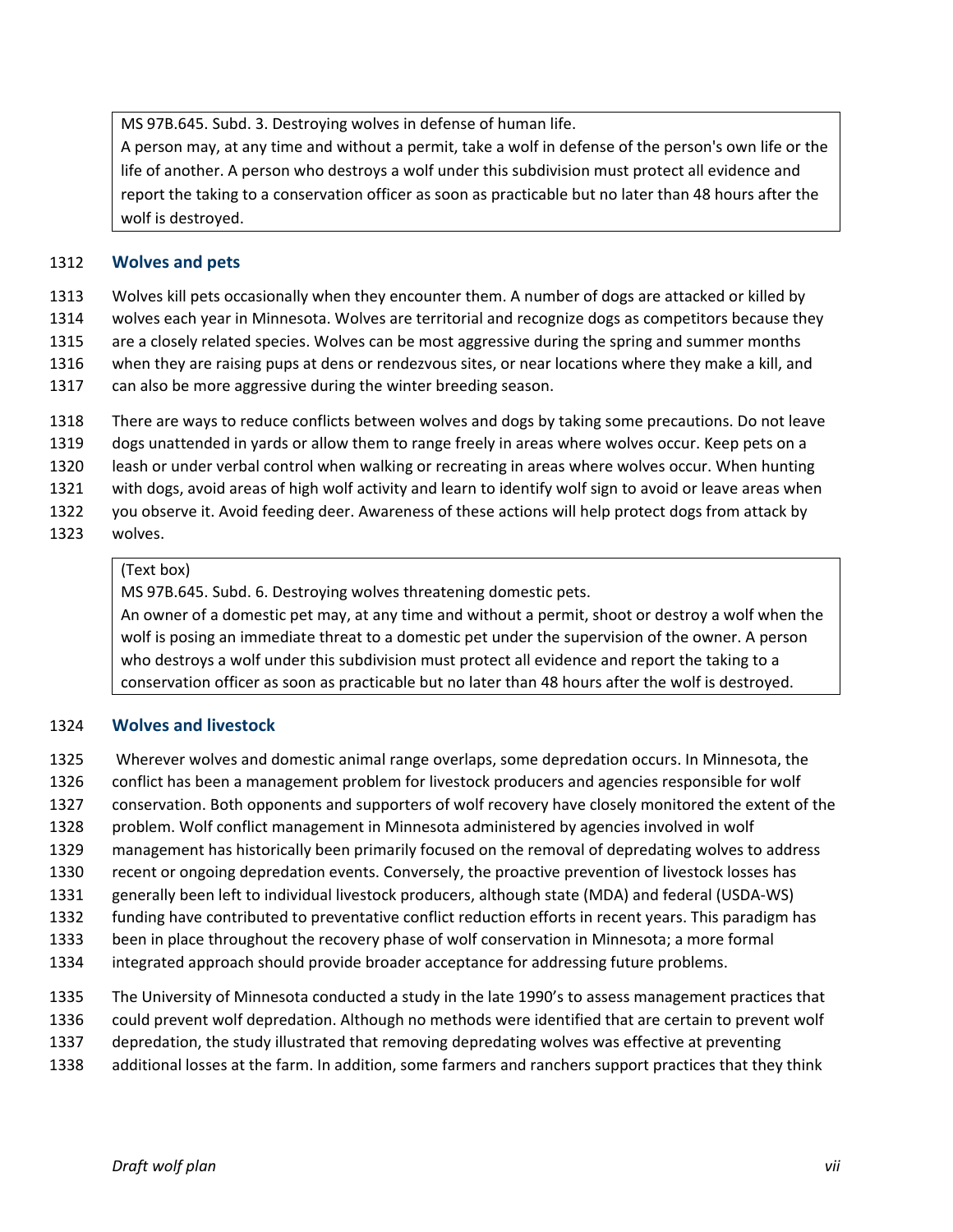help reduce livestock depredation by wolves, including maintaining a healthy herd, use of guard animals, and calving and lambing in areas where they can be closely monitored near human activity.

As wolf recovery has expanded to additional parts of the United States, more emphasis has been placed

on the use of non-lethal wolf depredation prevention methods, especially in areas of small recolonizing

wolf populations. As these tools have become more common in use, the pros and cons of many

methods have become more evident. Although few if any will prevent all wolf-livestock conflict, any

implementation that can reduce the loss of livestock, economic impacts to producers, and number of

wolves killed should be considered by wolf management interests.

DNR encourages livestock producers in Minnesota to use preventative measures to reduce the

likelihood for conflict. However, best strategies for reducing wolf depredation incidents may not be cost

effective or always effective. Nonetheless, non-lethal methods that reduce the incidence of wolf-

livestock conflicts can be implemented before conflict with livestock and wolves occur. Implementation

- of these practices can be improved by providing technical guidance and identifying funding partnerships
- for farmers to help implement these strategies. Some strategies that have been found to be effective
- are listed here:

### **Wolf-livestock depredation prevention toolbox**

1355 1. Human Activity

| 1356 |    | Increased human activity in and around pastures occupied by livestock. Check on<br>$\bullet$           |
|------|----|--------------------------------------------------------------------------------------------------------|
| 1357 |    | livestock on a daily basis and check perimeter for wolf activity. Monitor livestock for                |
| 1358 |    | changes in behavior and condition. The presence of human activity can be a disturbance                 |
| 1359 |    | to wolves and help detect the presence of wolves to increase activity or implementation                |
| 1360 |    | of additional strategies.                                                                              |
| 1361 | 2. | Proper carcass disposal                                                                                |
| 1362 |    | Promptly remove any dead animals from farms to limit attracting wolves from<br>$\bullet$               |
| 1363 |    | scavenging on carcasses.                                                                               |
| 1364 |    | Minnesota Board of Animal Health requires proper disposal within 72 hours by burying,<br>$\bullet$     |
| 1365 |    | burning, or composting. Use a rendering service if available.                                          |
| 1366 |    | 3. Fencing                                                                                             |
| 1367 |    | Use fencing that limits wolf movement in or out of a pasture.                                          |
| 1368 |    | $\circ$ Permanent – woven-wire or electric                                                             |
| 1369 |    | $\circ$ Temporary or portable – fladry/turbo fladry                                                    |
| 1370 |    | 4. Guard animals                                                                                       |
| 1371 |    | Donkeys, guard dogs, or other animals may be appropriate depending on the application                  |
| 1372 | 5. | Scare devices                                                                                          |
| 1373 |    | Lights and audible devices that can be placed in pastures or calving and lambing areas to<br>$\bullet$ |
| 1374 |    | scare wolves away                                                                                      |
| 1375 | 6. | Calving and lambing activities near barnyard                                                           |
| 1376 |    | Concentrate activity in area where it is more protected and can be closely monitored.                  |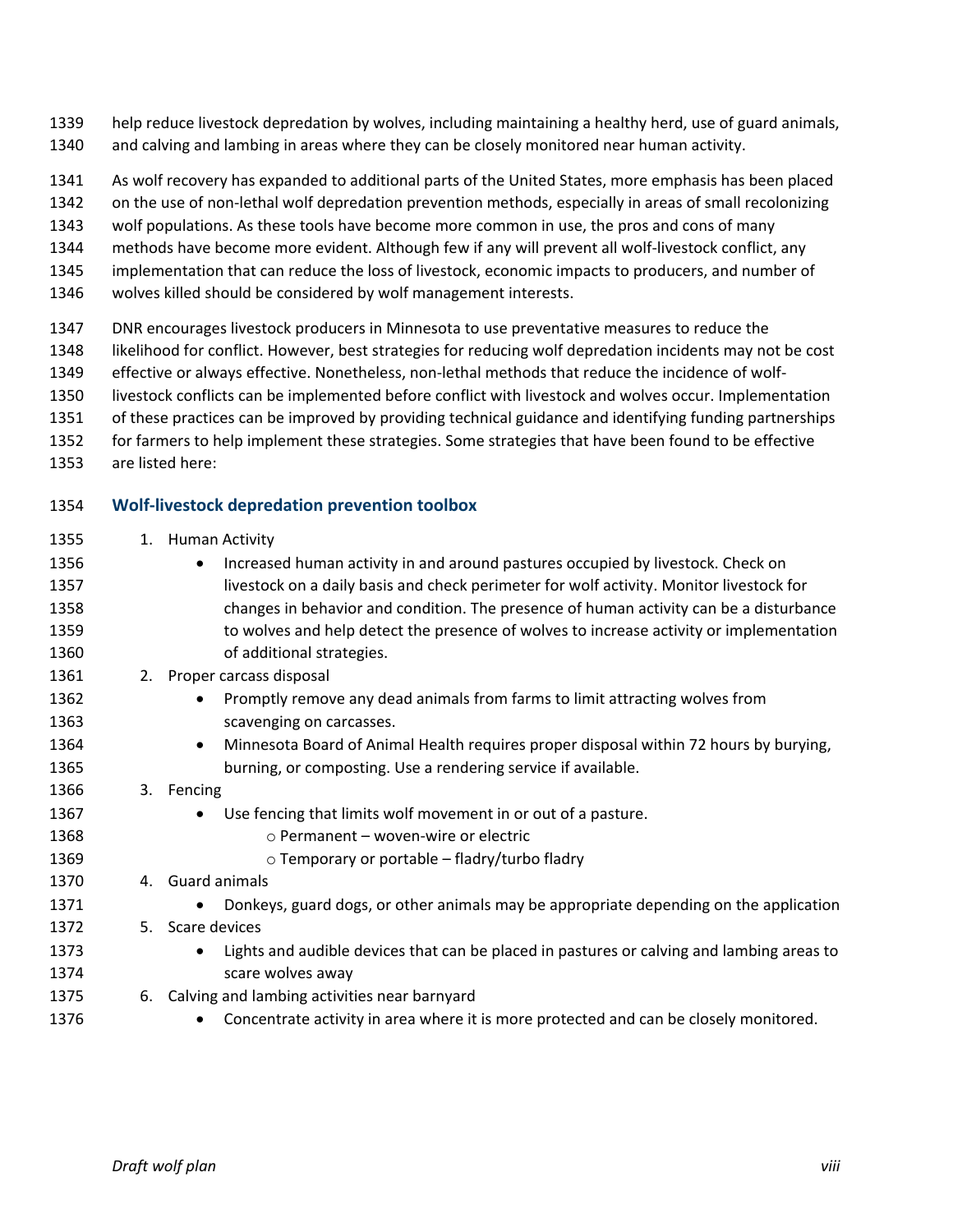#### **State and federal wolf depredation mitigation grants**

- The Minnesota Legislature first funded Wolf-Livestock Conflict Prevention Grants in 2017. The program is administered by MDA and is available to livestock producers through a competitive grant application
- process. Although the Minnesota Legislature only funded these grants for two years, MDA received a
- grant from the U.S. Fish and Wildlife Service (USFWS) to continue to award grants to producers. The
- grant must be matched, depending on the grant application requirements, by the producer and can be
- utilized for the tools listed that support measures demonstrated to effectively reduce wolf-livestock
- conflicts.

# <span id="page-46-0"></span>**Minnesota DNR directed wolf control**

- From 1975-2011, while wolves were listed under the ESA, wolf damage management was primarily
- conducted by the federal government, by the USFWS from 1975-1986 and by WS (under USFWS and
- Minnesota DNR authorization) up to the present. While wolves were under state and tribal management
- in 2012-2014, WS continued to be the primary agency to control depredating wolves under a
- cooperative agreement with the Minnesota DNR. Under state management, private landowners can
- take depredating wolves under certain conditions and state-certified wolf controllers are authorized to
- assist livestock producers with wolf depredation control.
- When conflict does occur, State law allows individuals to take wolves, under certain conditions, and use of targeted lethal control is authorized under state directed wolf control.
- When dead or wounded livestock or other domestic animals are identified and cause of death or injury
- is suspected to be wolves, livestock producers can report claims to Minnesota DNR Conservation
- Officers (COs); USDA-WS; and in Kittson County, the Sheriff's Department. Trained investigators play a
- crucial role in determining wolf claims and recommending management actions to reduce wolf damage
- to livestock. When a determination is made of active wolf depredation conflicts, targeted wolf removal
- is provided by WS or state-certified wolf control trappers. Where permitted under applicable regulations
- and federal, state, or tribal
- authorizations, wolves are removed as humanely as possible using foot-hold traps, cable devices, and shooting.

### (Text box)

MS 97B.645. Subd. 5. Destroying wolves threatening livestock, guard animals, or domestic animals. An owner of livestock, guard animals, or domestic animals, and the owner's agents may, at any time and without a permit, shoot or destroy a wolf when the wolf is posing an immediate threat to livestock, a guard animal, or a domestic animal located on property owned, leased, or occupied by the owner of the livestock, guard animal, or domestic animal. A person who destroys a wolf under this subdivision must protect all evidence and report the taking to a conservation officer as soon as practicable but no later than 48 hours after the wolf is destroyed.

# <span id="page-46-1"></span>**Wolf depredation compensation payments**

 In 1977, the Minnesota Legislature established a compensation program to pay farmers for verified livestock losses by wolves. The Minnesota Department of Agriculture (MDA) receives an appropriation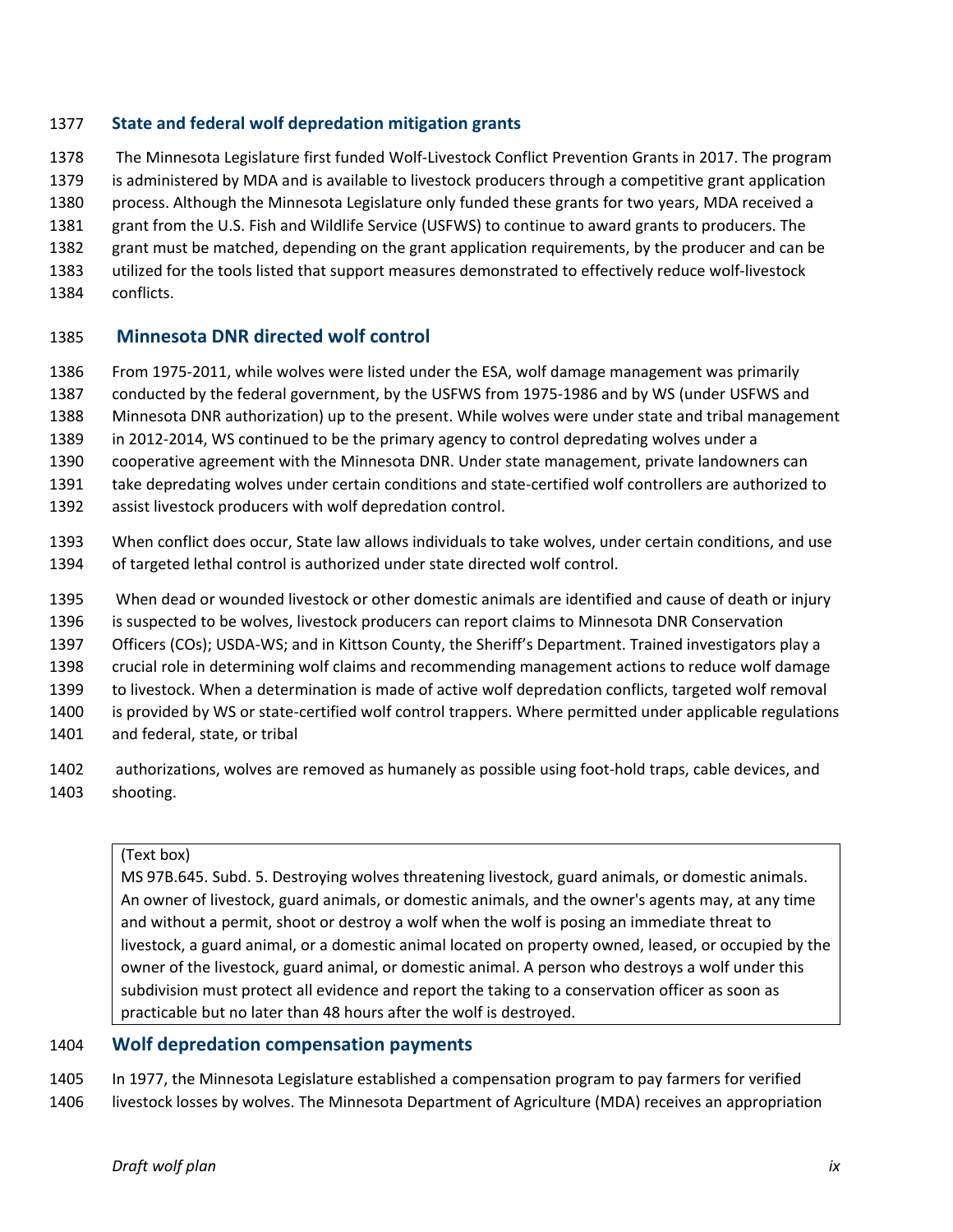- of \$350,000 each biennium to reimburse wolf depredation claims made by livestock producers. Over the
- last 10 years, the MDA has paid between 80-140 claims worth approximately \$100,000-\$250,000 per
- year.
- To be reimbursed for livestock lost to wolves, an assessment of livestock losses and eligibility for
- payment of compensation is completed that includes WS, COs or approved investigators, MDA, and
- 1412 county extension agents.

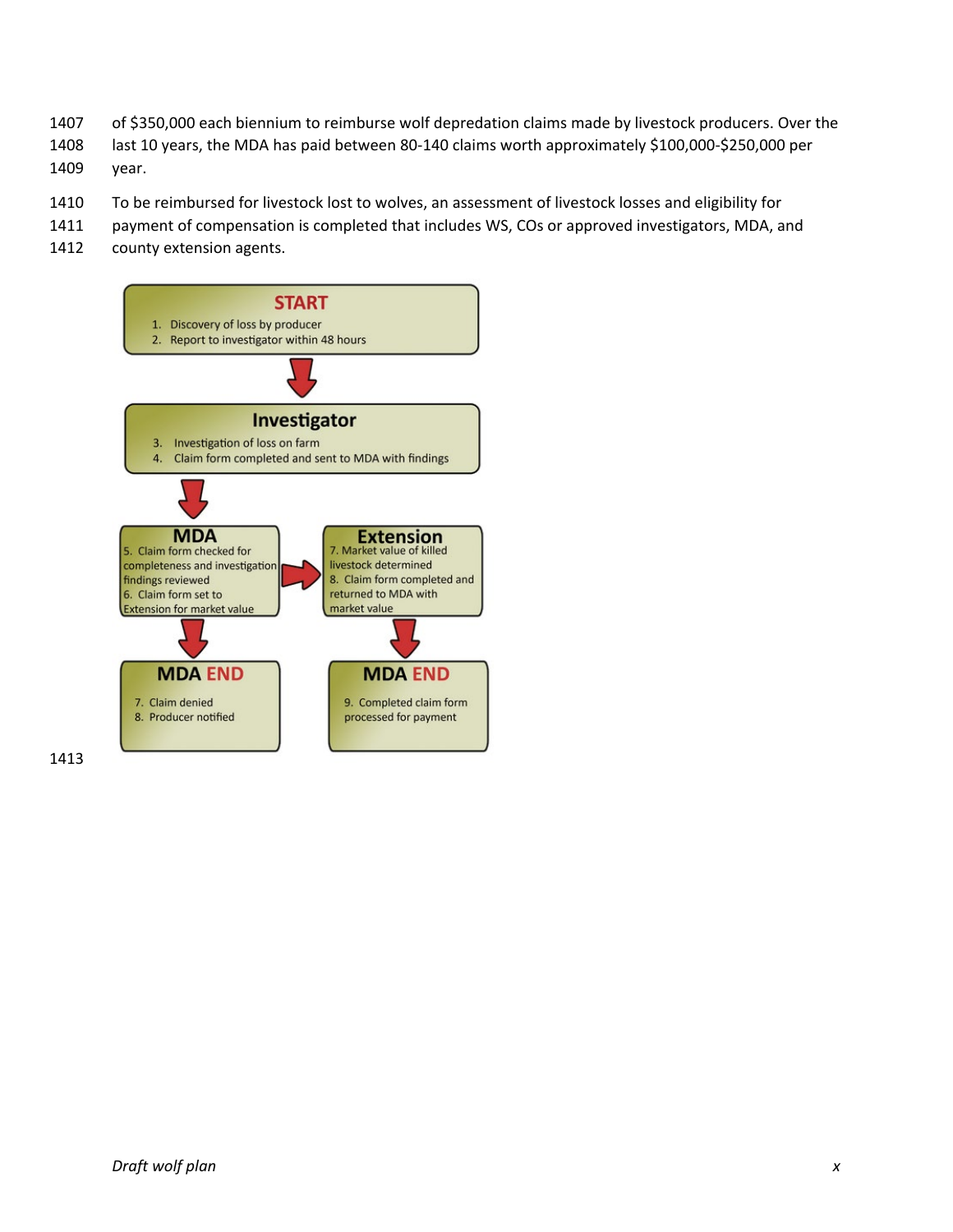# <span id="page-48-0"></span>**Appendix 5. Wolf attitudes summary report**

- To be inserted upon final publication
- https://files.dnr.state.mn.us/fish\_wildlife/wildlife/wolves/summary\_attitude\_report.pdf